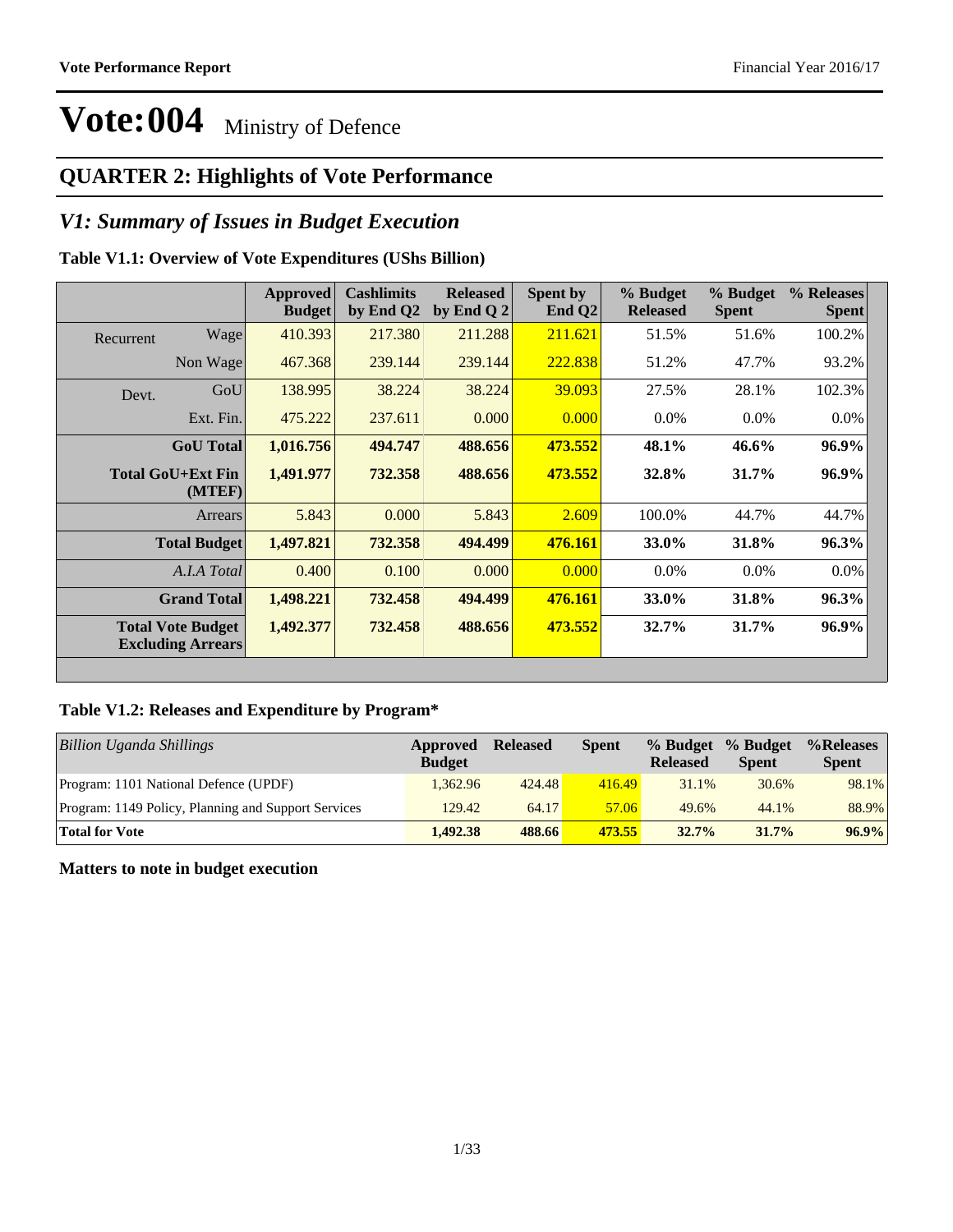#### **QUARTER 2: Highlights of Vote Performance**

# The unpaid bills for previous FY continue to be settled on the budget for current FY in line with the Government policy on arrears management thus affecting planned activities for the current FY.

| $(i)$ Major unpsent balances         |                                                                                 |
|--------------------------------------|---------------------------------------------------------------------------------|
| Programs, Projects                   |                                                                                 |
| Program 1101 National Defence (UPDF) |                                                                                 |
| <b>7.481 Bn Shs</b>                  | <b>SubProgram/Project :02 UPDF Land forces</b>                                  |
|                                      | Reason: Procurement and payment processes are ongoing                           |
| <b>Items</b>                         |                                                                                 |
|                                      | <b>0.006 Bn Shs</b> Item: 213001 Medical expenses (To employees)                |
| Reason:                              |                                                                                 |
|                                      | <b>0.034 Bn Shs</b> Item: 221003 Staff Training                                 |
| Reason:                              |                                                                                 |
|                                      | <b>0.808 Bn Shs</b> Item: 221009 Welfare and Entertainment                      |
| Reason:                              |                                                                                 |
|                                      | <b>0.078 Bn Shs</b> Item: 221011 Printing, Stationery, Photocopying and Binding |
|                                      | Reason: Procurement and payment processes are ongoing                           |
|                                      | <b>0.003 Bn Shs</b> Item: 221012 Small Office Equipment                         |
|                                      | Reason: Payment processes are ongoing                                           |
|                                      | <b>0.260 Bn Shs</b> Item: 222001 Telecommunications                             |
| Reason:                              |                                                                                 |
|                                      | <b>0.413 Bn Shs</b> Item: 223005 Electricity                                    |
| Reason:                              |                                                                                 |
|                                      | <b>0.014 Bn Shs</b> Item: 223006 Water                                          |
| Reason:                              |                                                                                 |
|                                      | <b>3.396 Bn Shs</b> Item: 224005 Uniforms, Beddings and Protective Gear         |
| Reason:                              |                                                                                 |
|                                      | <b>0.002 Bn Shs</b> Item: 225001 Consultancy Services- Short term               |
|                                      | Reason: Procurement and payment processes are ongoing                           |
|                                      |                                                                                 |

**Table V1.3: High Unspent Balances and Over-Expenditure in the Domestic Budget (Ushs Bn)**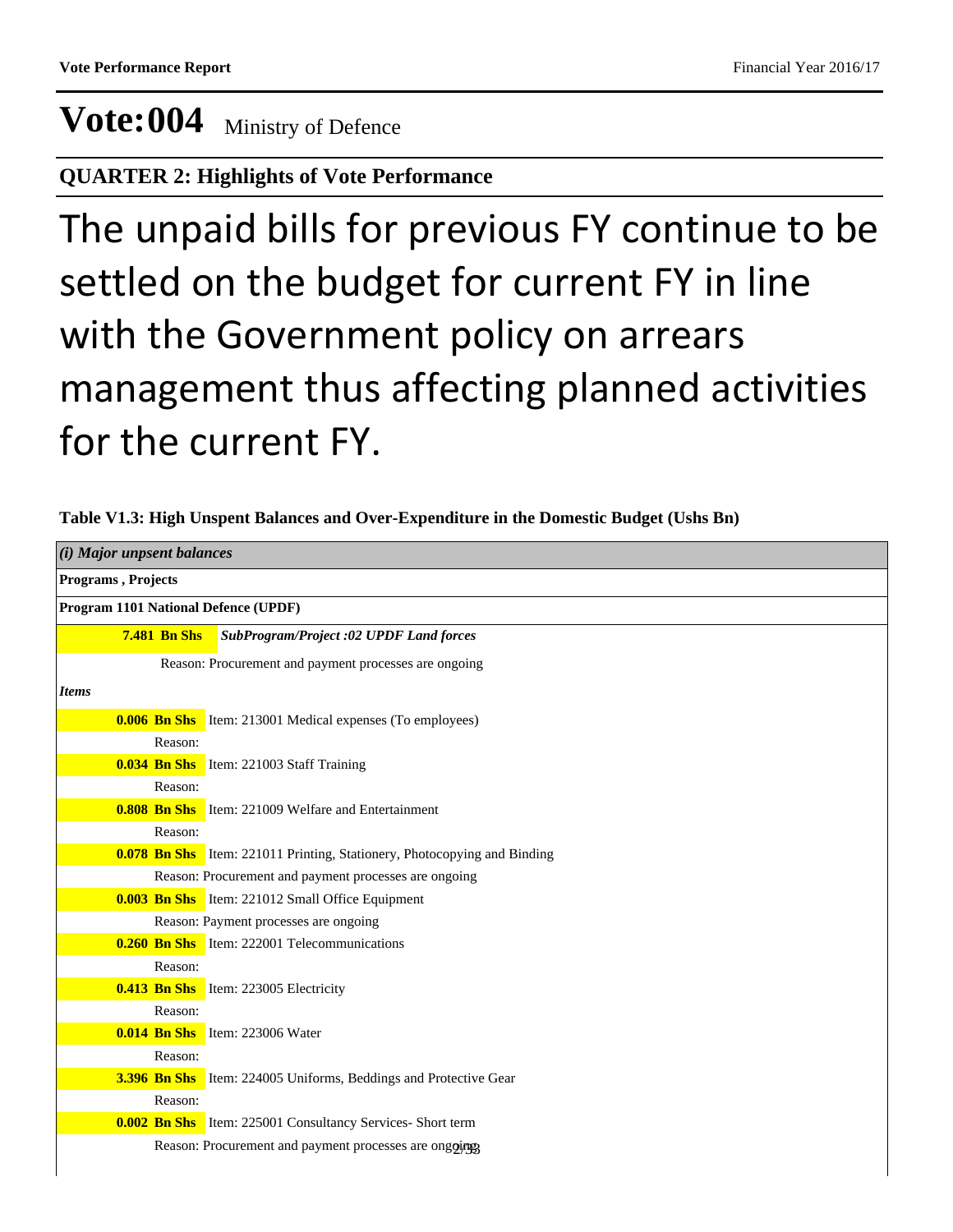### **QUARTER 2: Highlights of Vote Performance**

|                     | <b>0.023 Bn Shs</b> Item: 227001 Travel inland                                  |
|---------------------|---------------------------------------------------------------------------------|
|                     | Reason:                                                                         |
|                     | <b>0.037 Bn Shs</b> Item: 227003 Carriage, Haulage, Freight and transport hire  |
|                     | Reason:                                                                         |
|                     | <b>1.941 Bn Shs</b> Item: 227004 Fuel, Lubricants and Oils                      |
|                     | Reason:                                                                         |
|                     | 0.001 Bn Shs Item: 228001 Maintenance - Civil                                   |
|                     | Reason:                                                                         |
| $0.466$ Bn Shs      | Item: 228002 Maintenance - Vehicles                                             |
|                     | Reason:                                                                         |
| <b>1.730 Bn Shs</b> | SubProgram/Project :03 UPDF Airforce                                            |
|                     | Reason: Procurement and payment processes are ongoing                           |
|                     |                                                                                 |
| <i>Items</i>        |                                                                                 |
|                     | <b>0.060 Bn Shs</b> Item: 221003 Staff Training                                 |
|                     | Reason:                                                                         |
|                     | <b>0.056 Bn Shs</b> Item: 221009 Welfare and Entertainment                      |
|                     | Reason: Procurement and payment processes are ongoing                           |
|                     | <b>0.030 Bn Shs</b> Item: 221011 Printing, Stationery, Photocopying and Binding |
|                     | Reason: Procurement and payment processes are ongoing                           |
|                     | <b>0.064 Bn Shs</b> Item: 227002 Travel abroad                                  |
|                     | Reason: Payment processes are ongoing                                           |
|                     | <b>1.472 Bn Shs</b> Item: 227004 Fuel, Lubricants and Oils                      |
|                     | Reason:                                                                         |
|                     | 0.049 Bn Shs Item: 228002 Maintenance - Vehicles                                |
|                     | Reason:                                                                         |
| <b>0.025 Bn Shs</b> | SubProgram/Project :0023 Defence Equipment Project                              |
|                     | Reason:                                                                         |
|                     |                                                                                 |
| <i>Items</i>        |                                                                                 |
|                     | <b>0.002 Bn Shs</b> Item: 312102 Residential Buildings                          |
|                     | Reason: Payment processes ongoing                                               |
|                     | <b>0.020 Bn Shs</b> Item: 312202 Machinery and Equipment                        |
|                     | Reason: Payment processes ongoing                                               |
|                     | <b>0.003 Bn Shs</b> Item: 312203 Furniture $\&$ Fixtures                        |
|                     | Reason: Payment processes ongoing                                               |
| Programs, Projects  |                                                                                 |
|                     | Program 1149 Policy, Planning and Support Services                              |
| <b>7.090 Bn Shs</b> | <b>SubProgram/Project :01 Headquarters</b>                                      |
|                     | Reason: Payment processes ongoing                                               |
|                     |                                                                                 |
| <b>Items</b>        |                                                                                 |
|                     | 4.443 Bn Shs Item: 212104 Pension for Military Service 3/33                     |
|                     |                                                                                 |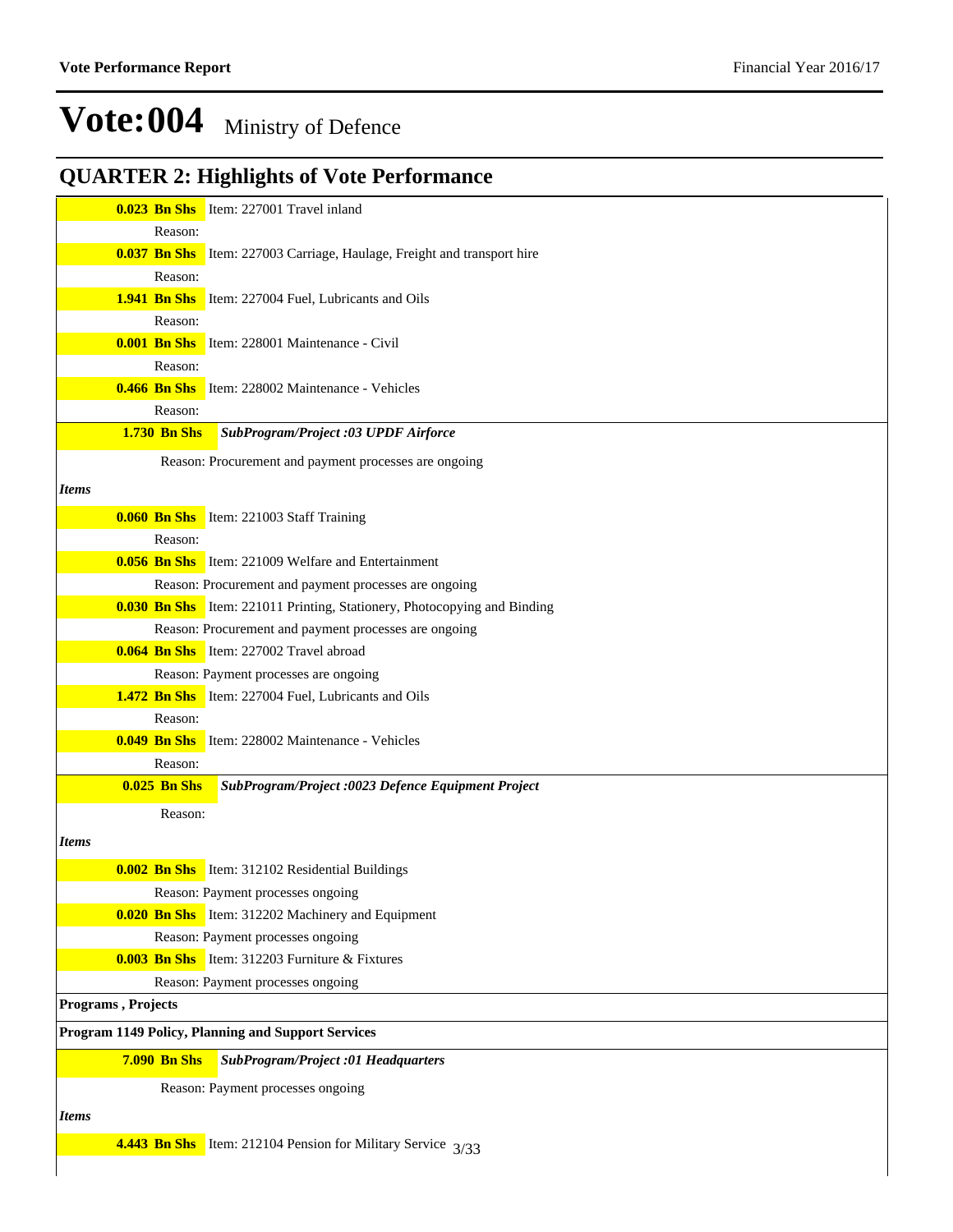### **QUARTER 2: Highlights of Vote Performance**

| Reason:             |                                                                                    |
|---------------------|------------------------------------------------------------------------------------|
|                     | <b>0.001 Bn Shs</b> Item: 213001 Medical expenses (To employees)                   |
| Reason:             |                                                                                    |
|                     | <b>1.688 Bn Shs</b> Item: 213004 Gratuity Expenses                                 |
| Reason:             |                                                                                    |
|                     | <b>0.013 Bn Shs</b> Item: 221001 Advertising and Public Relations                  |
| Reason:             |                                                                                    |
|                     | <b>0.004 Bn Shs</b> Item: 221006 Commissions and related charges                   |
| Reason:             |                                                                                    |
|                     | <b>0.007 Bn Shs</b> Item: 221008 Computer supplies and Information Technology (IT) |
|                     | Reason: Payment processes ongoing                                                  |
| Reason:             | <b>0.024 Bn Shs</b> Item: 221011 Printing, Stationery, Photocopying and Binding    |
|                     | <b>0.017 Bn Shs</b> Item: 221012 Small Office Equipment                            |
| Reason:             |                                                                                    |
|                     | <b>0.002 Bn Shs</b> Item: 222001 Telecommunications                                |
|                     | Reason: Payment processes ongoing                                                  |
|                     | <b>0.475 Bn Shs</b> Item: 222003 Information and communications technology (ICT)   |
| Reason:             |                                                                                    |
|                     | <b>0.297 Bn Shs</b> Item: 223003 Rent – (Produced Assets) to private entities      |
| Reason:             |                                                                                    |
|                     | <b>0.012 Bn Shs</b> Item: 225001 Consultancy Services- Short term                  |
| Reason:             |                                                                                    |
|                     | <b>0.002 Bn Shs</b> Item: 227001 Travel inland                                     |
| Reason:             |                                                                                    |
|                     | <b>0.081 Bn Shs</b> Item: 227002 Travel abroad                                     |
| Reason:             |                                                                                    |
|                     | <b>0.014 Bn Shs</b> Item: 227003 Carriage, Haulage, Freight and transport hire     |
| Reason:             |                                                                                    |
| <b>0.001 Bn Shs</b> | Item: 228002 Maintenance - Vehicles                                                |
| Reason:             |                                                                                    |
| Reason:             | <b>0.009 Bn Shs</b> Item: 282104 Compensation to 3rd Parties                       |
| <b>0.005 Bn Shs</b> | SubProgram/Project :04 Internal Audit Department                                   |
|                     | Reason: Payment processes ongoing                                                  |
|                     |                                                                                    |
| <b>Items</b>        |                                                                                    |
|                     | <b>0.003 Bn Shs</b> Item: 211103 Allowances                                        |
|                     | Reason: Payment processes ongoing                                                  |
|                     | <b>0.001 Bn Shs</b> Item: 227001 Travel inland                                     |
|                     | Reason: Payment processes ongoing                                                  |
|                     | (ii) Expenditures in excess of the original approved budget                        |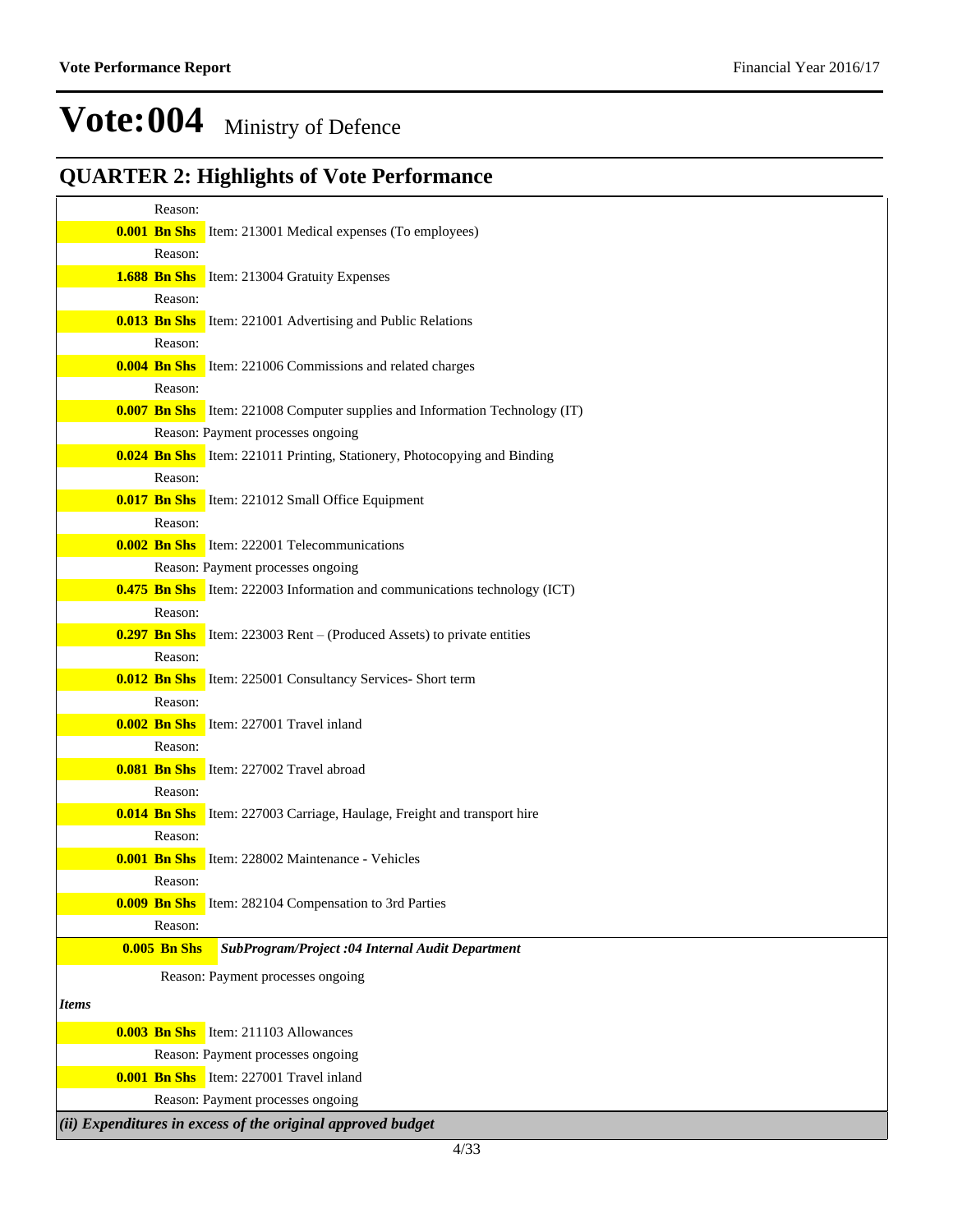### **QUARTER 2: Highlights of Vote Performance**

#### *V2: Performance Highlights*

#### **Table V2.1: Key Vote Output Indicators and Expenditures\***

| Vote, Vote Function<br><b>Key Output</b>                         | <b>Approved Budget and</b><br><b>Planned outputs</b>                                                                                              | <b>Cumulative Expenditure</b><br>and Performance                                          | <b>Status and Reasons for</b><br>any Variation from Plans |       |
|------------------------------------------------------------------|---------------------------------------------------------------------------------------------------------------------------------------------------|-------------------------------------------------------------------------------------------|-----------------------------------------------------------|-------|
| Programme: 1101 National Defence (UPDF)                          |                                                                                                                                                   |                                                                                           |                                                           |       |
| Output: 110102 Logistical support                                |                                                                                                                                                   |                                                                                           |                                                           |       |
| Description of Performance:                                      | Logistics (food, fuel, uniforms,<br>spare parts, tyres, accomodation<br>items & all other logistical items)<br>procured and delivered to quality, | Logistical requirements were<br>procured and delivered. The<br>requirements included;     | n/a                                                       |       |
|                                                                  | quantity and time; Aircrafts<br>refurbished, maintained and<br>operated at the desired levels                                                     | - Textiles and clothing items for<br>the troops especially the ones in<br>operation areas |                                                           |       |
|                                                                  |                                                                                                                                                   | - Petroleum, Oils and Lubricants<br>for transportation of logistics and<br>personnel      |                                                           |       |
|                                                                  |                                                                                                                                                   | - Utilities in terms of Electricity<br>and water were paid for                            |                                                           |       |
|                                                                  |                                                                                                                                                   | - Telecommunication services were<br>paid for and provided                                |                                                           |       |
|                                                                  |                                                                                                                                                   | - Some Vehicles were routinely                                                            |                                                           |       |
| Performance Indicators:                                          |                                                                                                                                                   |                                                                                           |                                                           |       |
| Value of petroleum Oil and 18.304<br>Lubricants (POL) procured   |                                                                                                                                                   | 10.803                                                                                    |                                                           |       |
| Value of assorted food stuffs 37.245<br>procured and supplied    |                                                                                                                                                   | 17.759                                                                                    |                                                           |       |
| Value of uniforms procured and 10.9<br>supplied                  |                                                                                                                                                   | 8.482                                                                                     |                                                           |       |
| Output Cost: UShs Bn:                                            |                                                                                                                                                   | 190.756 UShs Bn:                                                                          | <b>36.059</b> % Budget Spent:                             | 18.9% |
| Output: 110104 Classified UPDF support/ Capability consolidation |                                                                                                                                                   |                                                                                           |                                                           |       |
| Description of Performance:                                      | • Acquire, maintain and upgrade<br>Strategic capabilities                                                                                         | . Strategic capabilities interms of<br>equipment were consolidated and<br>generated       | n/a                                                       |       |
|                                                                  | • Gather intelligence Information.                                                                                                                | • Intelligence information was<br>gathered and disseminated                               |                                                           |       |
| Performance Indicators:                                          |                                                                                                                                                   |                                                                                           |                                                           |       |
| Value of classified expenditures 261.670<br>made                 |                                                                                                                                                   | 105.597                                                                                   |                                                           |       |
| Output Cost: UShs Bn:                                            |                                                                                                                                                   | 349.682 UShs Bn:                                                                          | <b>133.872</b> % Budget Spent:                            | 38.3% |
| Output: 110105 Force welfare                                     |                                                                                                                                                   |                                                                                           |                                                           |       |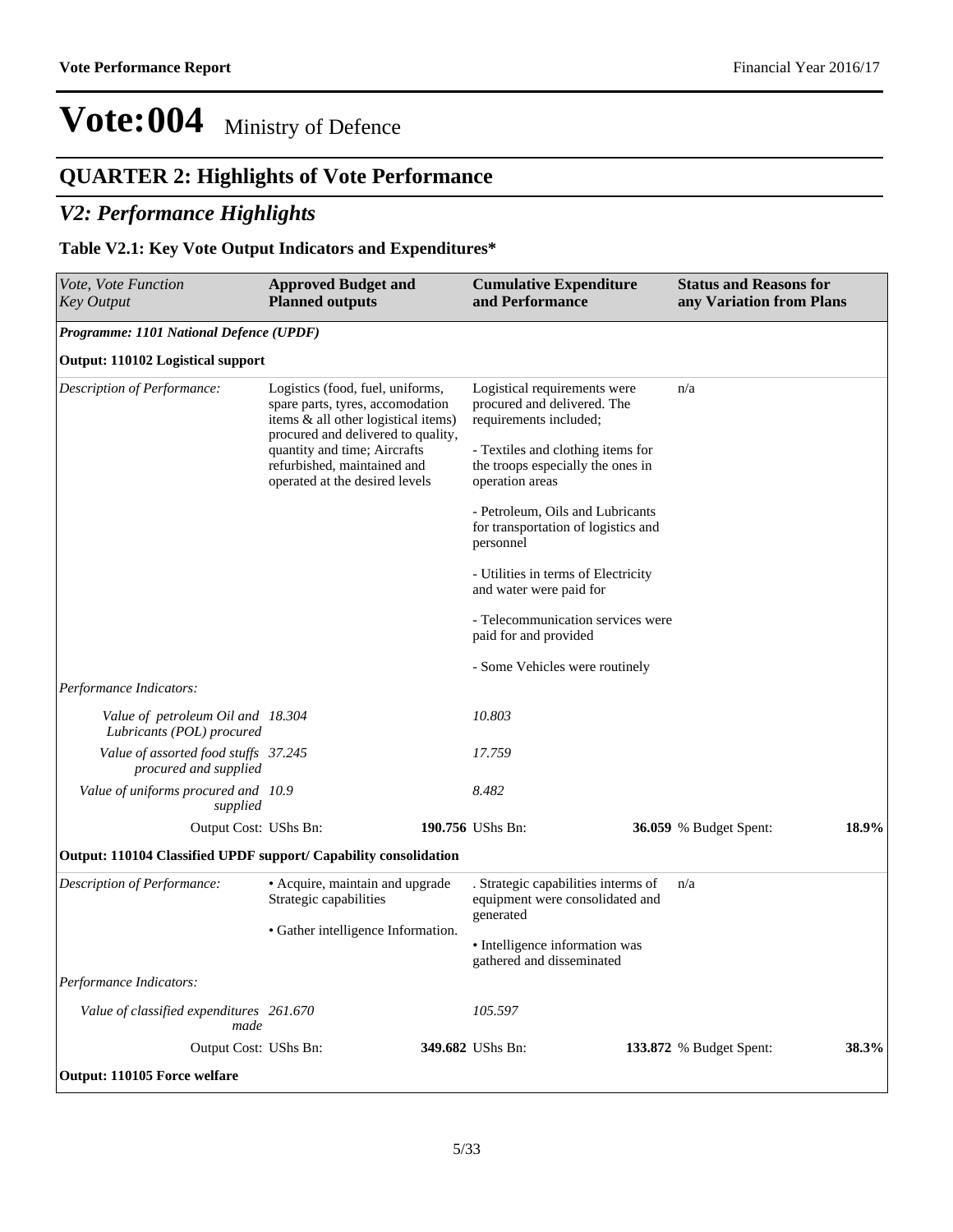### **QUARTER 2: Highlights of Vote Performance**

| Description of Performance:                                                                        | Provide welfare to the troops and<br>their families in order to boost<br>their morale. This will be in the<br>following areas;<br>• Salaries paid by 28th month<br>• All other allowances and<br>emoluments paid<br>• Medicare to the troops and their<br>families provided<br>• Formal |  | - Salaries were paid by 28th of<br>every month<br>- Allowances were paid on time<br>- Food stuffs were provided to the<br>troops<br>- Medicare provided to the troops<br>and their families.<br>- Formal Education to the troops<br>children provided<br>- Pension and gratuity for troops<br>was processed | n/a                            |       |
|----------------------------------------------------------------------------------------------------|-----------------------------------------------------------------------------------------------------------------------------------------------------------------------------------------------------------------------------------------------------------------------------------------|--|-------------------------------------------------------------------------------------------------------------------------------------------------------------------------------------------------------------------------------------------------------------------------------------------------------------|--------------------------------|-------|
|                                                                                                    |                                                                                                                                                                                                                                                                                         |  | - Sports and culture was promoted<br>eg UPDF hosted the 8th Edition of<br><b>EAC</b> Games                                                                                                                                                                                                                  |                                |       |
|                                                                                                    |                                                                                                                                                                                                                                                                                         |  | - Decent burials were provided for<br>the troops                                                                                                                                                                                                                                                            |                                |       |
| Performance Indicators:                                                                            |                                                                                                                                                                                                                                                                                         |  |                                                                                                                                                                                                                                                                                                             |                                |       |
| % of required medicare services 65<br>accessible to UPDF officers,<br>militants and their families |                                                                                                                                                                                                                                                                                         |  | 65%                                                                                                                                                                                                                                                                                                         |                                |       |
| No. of children accessing education 40761<br>in army formal schools.                               |                                                                                                                                                                                                                                                                                         |  | 40321                                                                                                                                                                                                                                                                                                       |                                |       |
| No. of projects undertaken 65<br>(constructed, renovated and<br>upgraded)                          |                                                                                                                                                                                                                                                                                         |  | 33                                                                                                                                                                                                                                                                                                          |                                |       |
| Value of wages and salaries paid 388.113                                                           |                                                                                                                                                                                                                                                                                         |  | 210.546                                                                                                                                                                                                                                                                                                     |                                |       |
| Output Cost: UShs Bn:                                                                              |                                                                                                                                                                                                                                                                                         |  | 698.559 UShs Bn:                                                                                                                                                                                                                                                                                            | <b>231.098</b> % Budget Spent: | 33.1% |
| Output: 110106 Train to enhance combat readiness                                                   |                                                                                                                                                                                                                                                                                         |  |                                                                                                                                                                                                                                                                                                             |                                |       |
| Description of Performance:                                                                        | Enhanced capability in terms of<br>training. Have different types of<br>courses carried out. These will<br>include:<br>• Basic military courses                                                                                                                                         |  | The 1st and 2nd qtr UPDF local<br>and international training<br>programme was implemented as<br>planned.                                                                                                                                                                                                    | N/A                            |       |
|                                                                                                    | • Advanced                                                                                                                                                                                                                                                                              |  | A number of courses inland and<br>abroad were carried out in the first                                                                                                                                                                                                                                      |                                |       |
|                                                                                                    | • Leadership courses                                                                                                                                                                                                                                                                    |  | half of the FY                                                                                                                                                                                                                                                                                              |                                |       |
|                                                                                                    | · Specialized courses                                                                                                                                                                                                                                                                   |  |                                                                                                                                                                                                                                                                                                             |                                |       |
|                                                                                                    | • Command courses                                                                                                                                                                                                                                                                       |  |                                                                                                                                                                                                                                                                                                             |                                |       |
|                                                                                                    | • Auxiliary Training Courses                                                                                                                                                                                                                                                            |  |                                                                                                                                                                                                                                                                                                             |                                |       |
|                                                                                                    | • Peace suppo                                                                                                                                                                                                                                                                           |  |                                                                                                                                                                                                                                                                                                             |                                |       |
| Performance Indicators:                                                                            |                                                                                                                                                                                                                                                                                         |  |                                                                                                                                                                                                                                                                                                             |                                |       |
| Level of staff training High                                                                       |                                                                                                                                                                                                                                                                                         |  | High                                                                                                                                                                                                                                                                                                        |                                |       |
| Output Cost: UShs Bn:                                                                              |                                                                                                                                                                                                                                                                                         |  | 11.9673BShs Bn:                                                                                                                                                                                                                                                                                             | 4.201 % Budget Spent:          | 35.3% |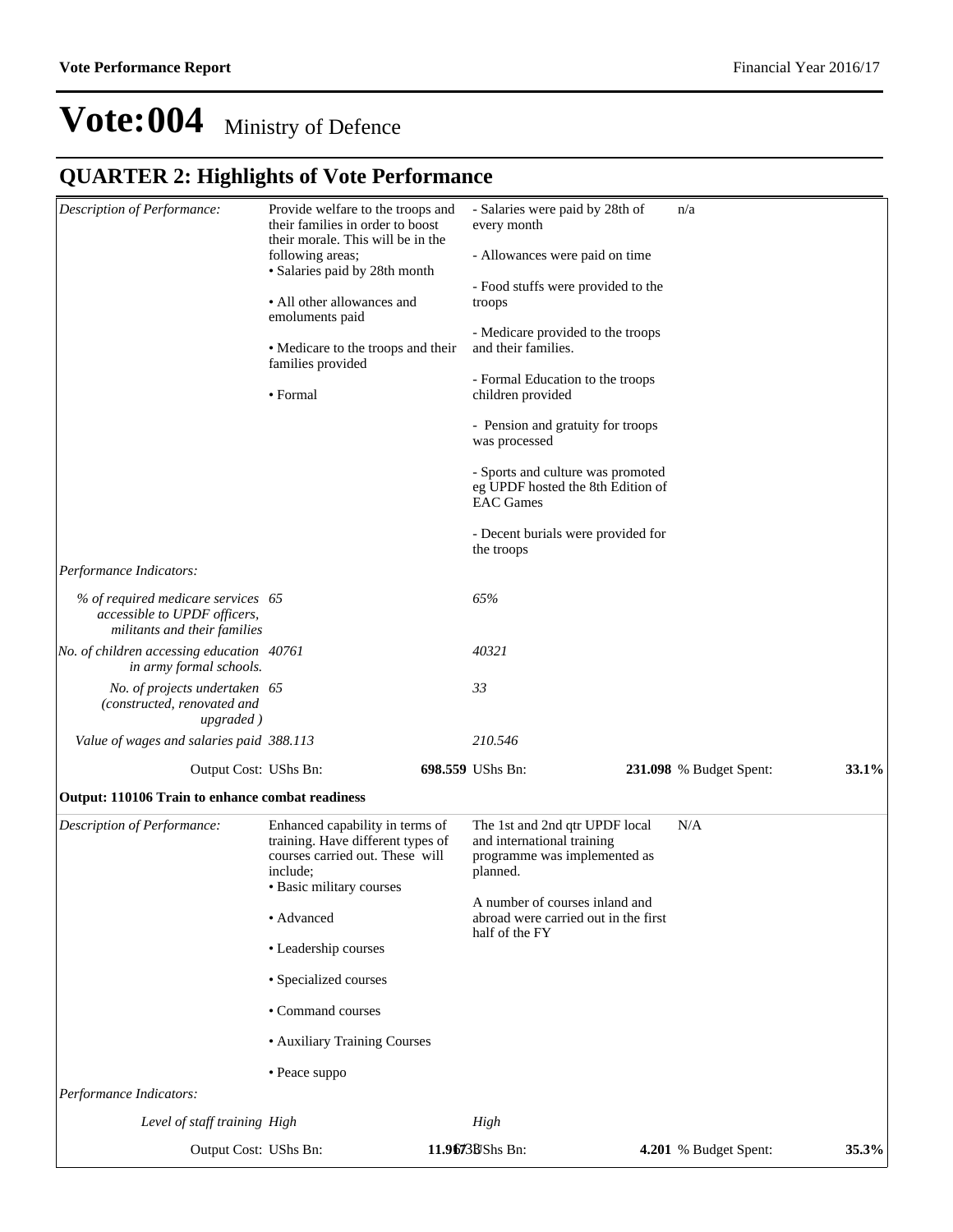#### **QUARTER 2: Highlights of Vote Performance**

| Vote, Vote Function<br>Key Output | <b>Approved Budget and</b><br><b>Planned outputs</b> |                            | <b>Cumulative Expenditure</b><br>and Performance | <b>Status and Reasons for</b><br>any Variation from Plans |       |  |
|-----------------------------------|------------------------------------------------------|----------------------------|--------------------------------------------------|-----------------------------------------------------------|-------|--|
| <b>Program Cost:</b>              | UShs $Bn$ :                                          | 1,362.959 <i>UShs Bn</i> : |                                                  | 405.231 $%$ Budget Spent:                                 | 29.7% |  |
| Total Cost for Vote:              | UShs $Bn$ :                                          |                            | 1,491.977 UShs Bn:                               | 405.231 % Budget Spent:                                   | 27.2% |  |

#### **Performance highlights for the Quarter**

The Ministry performed satisfactorily in the second quarter. However, the challenge is that the budget has been constrained especially in the areas of food, fuel, medical and classified.

#### *V3: Details of Releases and Expenditure*

#### **Table V3.1: GoU Releases and Expenditure by Output\***

| <b>Billion Uganda Shillings</b>                                         | <b>Approved</b><br><b>Budget</b> | <b>Released</b> | <b>Spent</b> | $%$ GoU<br><b>Budget</b><br><b>Released</b> | $%$ GoU<br><b>Budget</b><br><b>Spent</b> | %GoU<br><b>Releases</b><br><b>Spent</b> |
|-------------------------------------------------------------------------|----------------------------------|-----------------|--------------|---------------------------------------------|------------------------------------------|-----------------------------------------|
| <b>Program 1101 National Defence (UPDF)</b>                             | 887.74                           | 424.48          | 416.49       | 47.8%                                       | 46.9%                                    | 98.1%                                   |
| <b>Class: Outputs Provided</b>                                          | 862.64                           | 414.54          | 405.67       | 48.1%                                       | 47.0%                                    | 97.9%                                   |
| 110102 Logistical support                                               | 64.89                            | 44.28           | 36.06        | 68.2%                                       | 55.6%                                    | 81.4%                                   |
| 110103 Other areas (Bank Charges, subscription and<br>Domestic arrears) | 0.88                             | 0.44            | 0.44         | 50.0%                                       | 50.0%                                    | 100.0%                                  |
| 110104 Classified UPDF support/ Capability consolidation                | 337.17                           | 133.87          | 133.87       | 39.7%                                       | 39.7%                                    | 100.0%                                  |
| 110105 Force welfare                                                    | 451.11                           | 231.65          | 231.10       | 51.4%                                       | 51.2%                                    | 99.8%                                   |
| 110106 Train to enhance combat readiness                                | 8.59                             | 4.29            | 4.20         | 50.0%                                       | 48.9%                                    | 97.8%                                   |
| <b>Class: Capital Purchases</b>                                         | 25.09                            | 9.95            | 10.82        | 39.6%                                       | 43.1%                                    | 108.7%                                  |
| 110171 Acquisition of Land by Government                                | 1.12                             | 0.53            | 0.53         | 47.3%                                       | 47.3%                                    | 100.0%                                  |
| 110172 Government Buildings and Administrative<br>Infrastructure        | 16.41                            | 6.98            | 6.97         | 42.5%                                       | 42.5%                                    | 100.0%                                  |
| 110175 Purchase of Motor Vehicles and Other Transport<br>Equipment      | 5.16                             | 2.14            | 3.04         | 41.5%                                       | 58.8%                                    | 141.7%                                  |
| 110177 Purchase of Specialised Machinery & Equipment                    | 2.23                             | 0.26            | 0.24         | 11.5%                                       | 10.7%                                    | 92.3%                                   |
| 110178 Purchase of Office and Residential Furniture and<br>Fittings     | 0.17                             | 0.04            | 0.04         | 25.0%                                       | 23.1%                                    | 92.3%                                   |
| Program 1149 Policy, Planning and Support Services                      | 134.86                           | 70.01           | 59.67        | 51.9%                                       | 44.2%                                    | 85.2%                                   |
| <b>Class: Outputs Provided</b>                                          | 129.02                           | 64.17           | 57.06        | 49.7%                                       | 44.2%                                    | 88.9%                                   |
| 114901 Policy, consultation, planning and monitoring<br>services        | 0.54                             | 0.27            | 0.26         | 50.0%                                       | 48.8%                                    | 97.5%                                   |
| 114902 Ministry Support Services (Finance and<br>Administration)        | 24.76                            | 12.04           | 11.09        | 48.6%                                       | 44.8%                                    | 92.1%                                   |
| 114919 Human Resource Management Services                               | 103.71                           | 51.86           | 45.71        | 50.0%                                       | 44.1%                                    | 88.1%                                   |
| <b>Class: Arrears</b>                                                   | 5.84                             | 5.84            | 2.61         | 100.0%                                      | 44.7%                                    | 44.7%                                   |
| 114999 Arrears                                                          | 5.84                             | 5.84            | 2.61         | 100.0%                                      | 44.7%                                    | 44.7%                                   |
| <b>Total for Vote</b>                                                   | 1.022.60                         | 494.50          | 476.16       | 48.4%                                       | 46.6%                                    | 96.3%                                   |

**Table V3.2: 2016/17 GoU Expenditure by Item**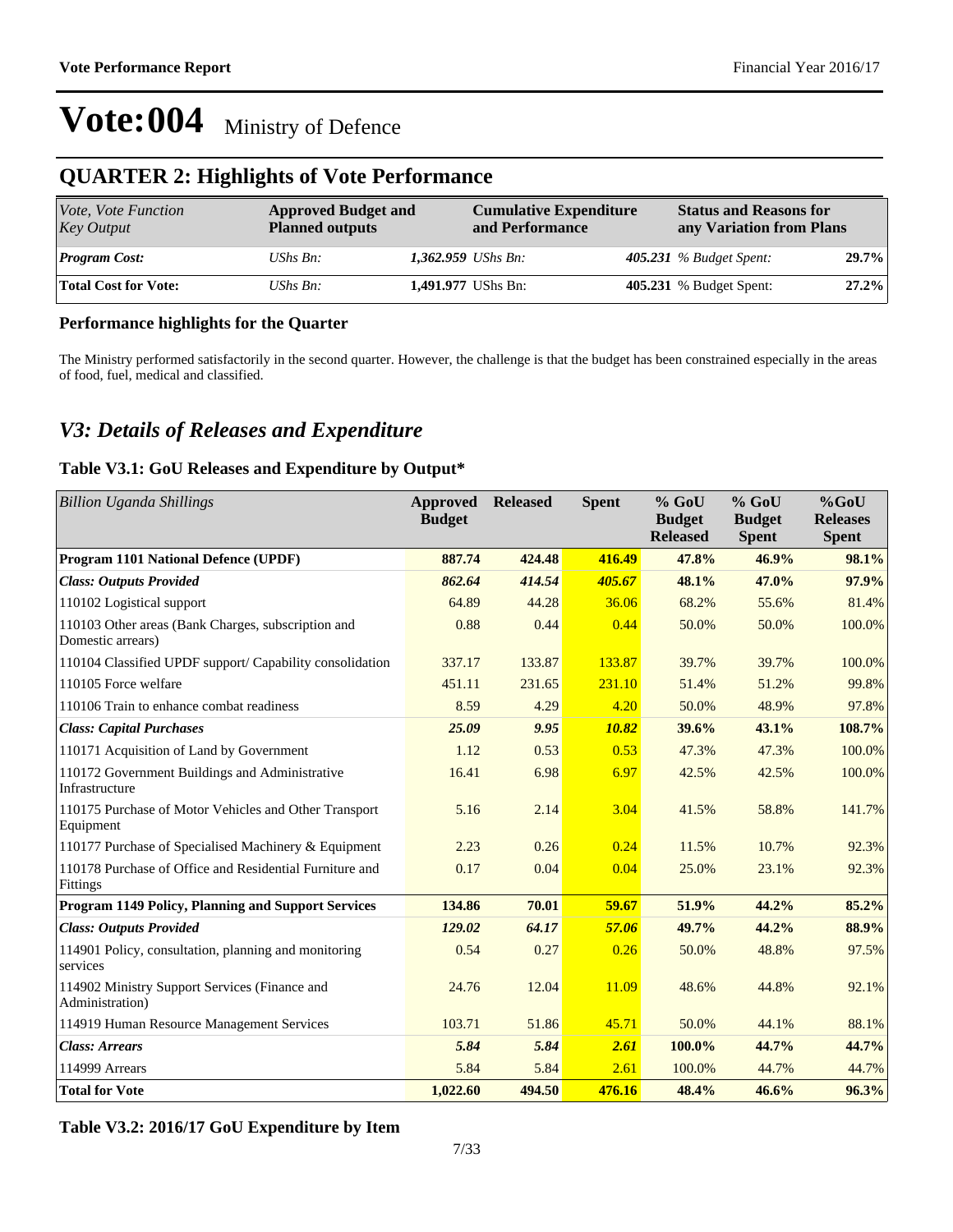### **QUARTER 2: Highlights of Vote Performance**

| <b>Billion Uganda Shillings</b>                          | <b>Approved</b><br><b>Budget</b> | <b>Released</b> | <b>Spent</b> | % GoU<br><b>Budget</b><br><b>Released</b> | $%$ GoU<br><b>Budget</b><br><b>Spent</b> | $%$ GoU<br><b>Releases</b><br><b>Spent</b> |
|----------------------------------------------------------|----------------------------------|-----------------|--------------|-------------------------------------------|------------------------------------------|--------------------------------------------|
| <b>Class: Outputs Provided</b>                           | 991.66                           | 478.71          | 462.73       | 48.3%                                     | 46.7%                                    | 96.7%                                      |
| 211101 General Staff Salaries                            | 410.39                           | 211.29          | 211.62       | 51.5%                                     | 51.6%                                    | 100.2%                                     |
| 211103 Allowances                                        | 0.75                             | 0.38            | 0.37         | 50.0%                                     | 49.5%                                    | 99.1%                                      |
| 212104 Pension for Military Service                      | 63.72                            | 31.86           | 27.42        | 50.0%                                     | 43.0%                                    | 86.1%                                      |
| 213001 Medical expenses (To employees)                   | 1.09                             | 0.55            | 0.54         | 50.0%                                     | 49.4%                                    | 98.8%                                      |
| 213002 Incapacity, death benefits and funeral expenses   | 0.37                             | 0.18            | 0.18         | 50.0%                                     | 50.0%                                    | 99.9%                                      |
| 213004 Gratuity Expenses                                 | 38.79                            | 19.40           | <b>17.71</b> | 50.0%                                     | 45.6%                                    | 91.3%                                      |
| 221001 Advertising and Public Relations                  | 0.26                             | 0.13            | 0.12         | 50.0%                                     | 45.2%                                    | 90.3%                                      |
| 221003 Staff Training                                    | 8.79                             | 4.39            | 4.30         | 50.0%                                     | 48.9%                                    | 97.9%                                      |
| 221006 Commissions and related charges                   | 1.06                             | 0.53            | 0.52         | 50.0%                                     | 49.6%                                    | 99.3%                                      |
| 221008 Computer supplies and Information Technology (IT) | 0.12                             | 0.06            | 0.05         | 50.0%                                     | 44.1%                                    | 88.3%                                      |
| 221009 Welfare and Entertainment                         | 37.61                            | 18.81           | 17.94        | 50.0%                                     | 47.7%                                    | 95.4%                                      |
| 221011 Printing, Stationery, Photocopying and Binding    | 0.64                             | 0.32            | 0.19         | 50.0%                                     | 29.5%                                    | 59.0%                                      |
| 221012 Small Office Equipment                            | 0.22                             | 0.11            | 0.09         | 50.0%                                     | 41.0%                                    | 82.0%                                      |
| 221016 IFMS Recurrent costs                              | 0.02                             | 0.01            | 0.01         | 50.0%                                     | 50.0%                                    | 100.0%                                     |
| 221017 Subscriptions                                     | 9.41                             | 4.72            | 4.72         | 50.2%                                     | 50.2%                                    | 100.0%                                     |
| 221020 IPPS Recurrent Costs                              | 0.03                             | 0.01            | 0.01         | 50.0%                                     | 50.0%                                    | 100.0%                                     |
| 222001 Telecommunications                                | 2.53                             | 1.26            | 1.00         | 50.0%                                     | 39.6%                                    | 79.3%                                      |
| 222003 Information and communications technology (ICT)   | 3.60                             | 1.20            | 0.73         | 33.3%                                     | 20.2%                                    | 60.5%                                      |
| 223001 Property Expenses                                 | 0.03                             | 0.02            | 0.02         | 50.0%                                     | 50.0%                                    | 100.0%                                     |
| 223003 Rent - (Produced Assets) to private entities      | 0.49                             | 0.49            | 0.20         | 100.0%                                    | 40.0%                                    | 40.0%                                      |
| 223005 Electricity                                       | 7.47                             | 3.74            | 3.32         | 50.0%                                     | 44.5%                                    | 88.9%                                      |
| 223006 Water                                             | 3.68                             | 3.68            | 3.67         | 100.0%                                    | 99.6%                                    | 99.6%                                      |
| 224001 Medical and Agricultural supplies                 | 3.19                             | 1.60            | 1.60         | 50.0%                                     | 50.0%                                    | 100.0%                                     |
| 224003 Classified Expenditure                            | 337.17                           | 133.87          | 133.87       | 39.7%                                     | 39.7%                                    | 100.0%                                     |
| 224005 Uniforms, Beddings and Protective Gear            | 12.04                            | 11.88           | 8.48         | 98.7%                                     | 70.5%                                    | 71.4%                                      |
| 225001 Consultancy Services- Short term                  | 0.99                             | 0.50            | 0.48         | 50.0%                                     | 48.6%                                    | 97.2%                                      |
| 227001 Travel inland                                     | 7.11                             | 3.62            | 3.60         | 50.9%                                     | 50.5%                                    | 99.3%                                      |
| 227002 Travel abroad                                     | 4.18                             | 2.09            | 1.94         | 50.0%                                     | 46.5%                                    | 93.0%                                      |
| 227003 Carriage, Haulage, Freight and transport hire     | 1.21                             | 0.61            | 0.55         | 50.0%                                     | 45.8%                                    | 91.6%                                      |
| 227004 Fuel, Lubricants and Oils                         | 18.98                            | 14.56           | 11.15        | 76.7%                                     | 58.7%                                    | 76.6%                                      |
| 228001 Maintenance - Civil                               | 0.49                             | 0.25            | 0.25         | 50.0%                                     | 49.9%                                    | 99.8%                                      |
| 228002 Maintenance - Vehicles                            | 14.81                            | 6.40            | 5.89         | 43.2%                                     | 39.8%                                    | 91.9%                                      |
| 282104 Compensation to 3rd Parties                       | 0.40                             | 0.20            | 0.19         | 50.0%                                     | 47.7%                                    | 95.3%                                      |
| <b>Class: Capital Purchases</b>                          | 25.09                            | 9.95            | 10.82        | 39.6%                                     | 43.1%                                    | 108.7%                                     |
| 311101 Land                                              | 1.12                             | 0.53            | 0.53         | 47.3%                                     | 47.3%                                    | 100.0%                                     |
| 312102 Residential Buildings                             | 16.41                            | 6.98            | 6.97         | 42.5%                                     | 42.5%                                    | 100.0%                                     |
| 312201 Transport Equipment                               | 5.16                             | 2.14            | 3.04         | 41.5%                                     | 58.8%                                    | 141.7%                                     |
| 312202 Machinery and Equipment                           | 2.23                             | 0.26            | 0.24         | 11.5%                                     | 10.7%                                    | 92.3%                                      |
| 312203 Furniture & Fixtures                              | 0.17                             | 0.04            | 0.04         | 25.0%                                     | 23.1%                                    | 92.3%                                      |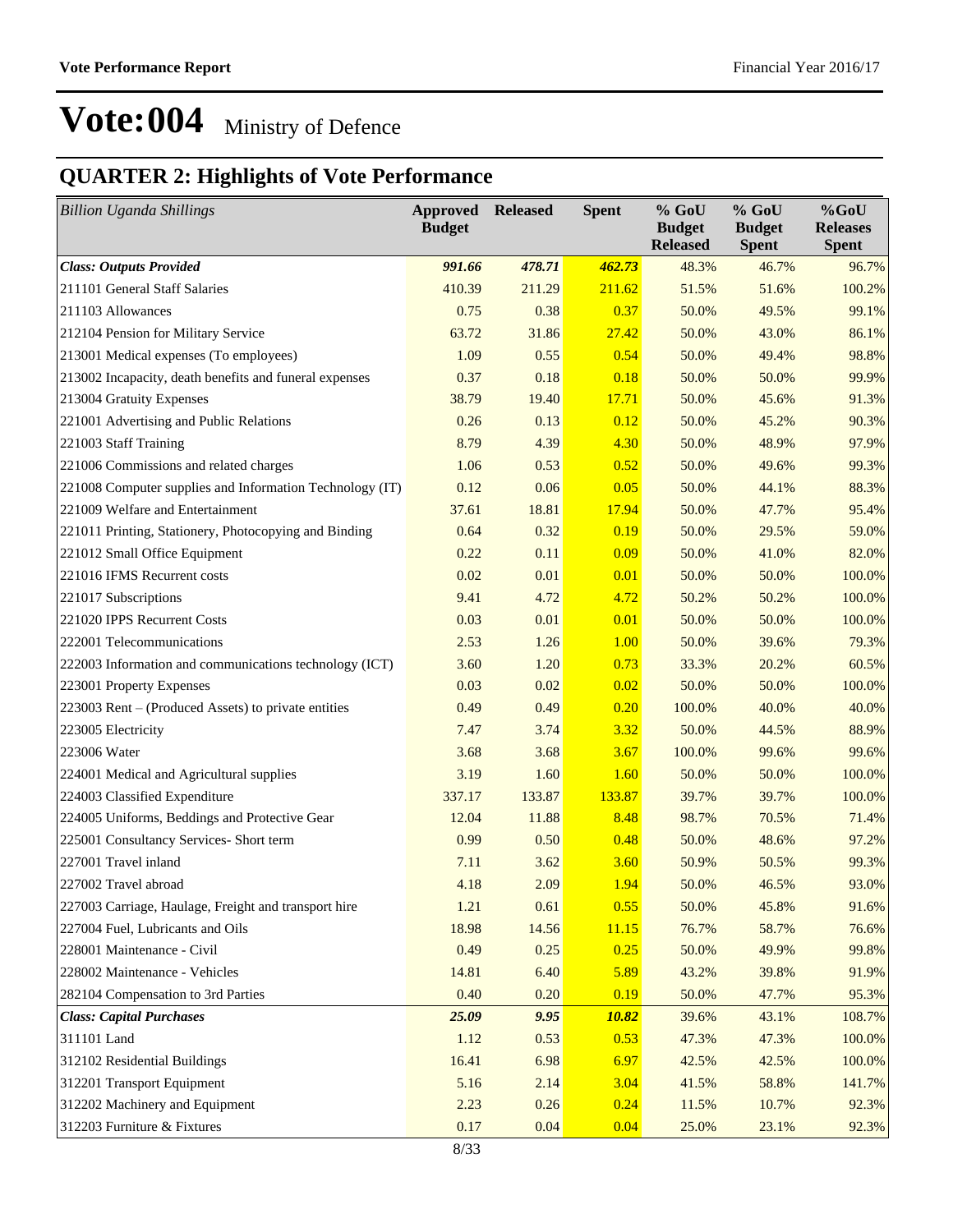### **QUARTER 2: Highlights of Vote Performance**

| Class: Arears                                        | 5.84     | 5.84   | 2.61              | 100.0% | 44.7%   | 44.7%   |
|------------------------------------------------------|----------|--------|-------------------|--------|---------|---------|
| 321605 Domestic arrears (Budgeting)                  | 2.66     | 2.66   | 2.59              | 100.0% | 97.4%   | 97.4%   |
| 321611 Defence/Military Pensions arrears (Budgeting) | 3.19     | 3.19   | 0.02 <sub>1</sub> | 100.0% | $0.7\%$ | $0.7\%$ |
| <b>Total for Vote</b>                                | 1.022.60 | 494.50 | 476.16            | 48.4%  | 46.6%   | 96.3%   |

#### **Table V3.3: GoU Releases and Expenditure by Project and Programme\***

| <b>Billion Uganda Shillings</b>                           | Approved<br><b>Budget</b> | <b>Released</b> | <b>Spent</b> | $%$ GoU<br><b>Budget</b><br><b>Released</b> | $%$ GoU<br><b>Budget</b><br><b>Spent</b> | $%$ GoU<br><b>Releases</b><br><b>Spent</b> |
|-----------------------------------------------------------|---------------------------|-----------------|--------------|---------------------------------------------|------------------------------------------|--------------------------------------------|
| <b>Program 1101 National Defence (UPDF)</b>               | 887.74                    | 424.48          | 416.49       | 47.8%                                       | 46.9%                                    | 98.1%                                      |
| <b>Recurrent SubProgrammes</b>                            |                           |                 |              |                                             |                                          |                                            |
| 02 UPDF Land forces                                       | 731.53                    | 378.65          | 371.52       | 51.8%                                       | 50.8%                                    | 98.1%                                      |
| 03 UPDF Airforce                                          | 17.21                     | 7.61            | 5.88         | 44.2%                                       | 34.1%                                    | 77.3%                                      |
| <b>Development Projects</b>                               |                           |                 |              |                                             |                                          |                                            |
| 0023 Defence Equipment Project                            | 138.99                    | 38.22           | <b>39.09</b> | 27.5%                                       | 28.1%                                    | 102.3%                                     |
| <b>Program 1149 Policy, Planning and Support Services</b> | 134.86                    | 70.01           | 59.67        | 51.9%                                       | 44.2%                                    | 85.2%                                      |
| <b>Recurrent SubProgrammes</b>                            |                           |                 |              |                                             |                                          |                                            |
| 01 Headquarters                                           | 134.63                    | 69.90           | 59.56        | 51.9%                                       | 44.2%                                    | 85.2%                                      |
| 04 Internal Audit Department                              | 0.23                      | 0.12            | 0.11         | 50.0%                                       | 48.0%                                    | 95.9%                                      |
| <b>Total for Vote</b>                                     | 1.022.60                  | 494.50          | 476.16       | 48.4%                                       | 46.6%                                    | 96.3%                                      |

#### **Table V3.4: External Financing Releases and Expenditure by Sub Programme**

| <b>Billion Uganda Shillings</b>                     | Approved<br><b>Budget</b> | <b>Released</b> | <b>Spent</b>       | % Budget<br><b>Released</b> | % Budget<br><b>Spent</b> | %Releases<br><b>Spent</b> |
|-----------------------------------------------------|---------------------------|-----------------|--------------------|-----------------------------|--------------------------|---------------------------|
| <b>Program: 1101 National Defence (UPDF)</b>        | 475.22                    | 0.00            | 0.00 <sub>l</sub>  | $0.0\%$                     | $0.0\%$                  | $0.0\%$                   |
| Development Projects.                               |                           |                 |                    |                             |                          |                           |
| 1178 UPDF Peace Keeping Mission in Somalia (AMISOM) | 475.22                    | 0.00            | 0.00               | $0.0\%$                     | $0.0\%$                  | $0.0\%$                   |
| <b>Grand Total:</b>                                 | 475.22                    | 0.00            | $\vert 0.00 \vert$ | $0.0\%$                     | $0.0\%$                  | $0.0\%$                   |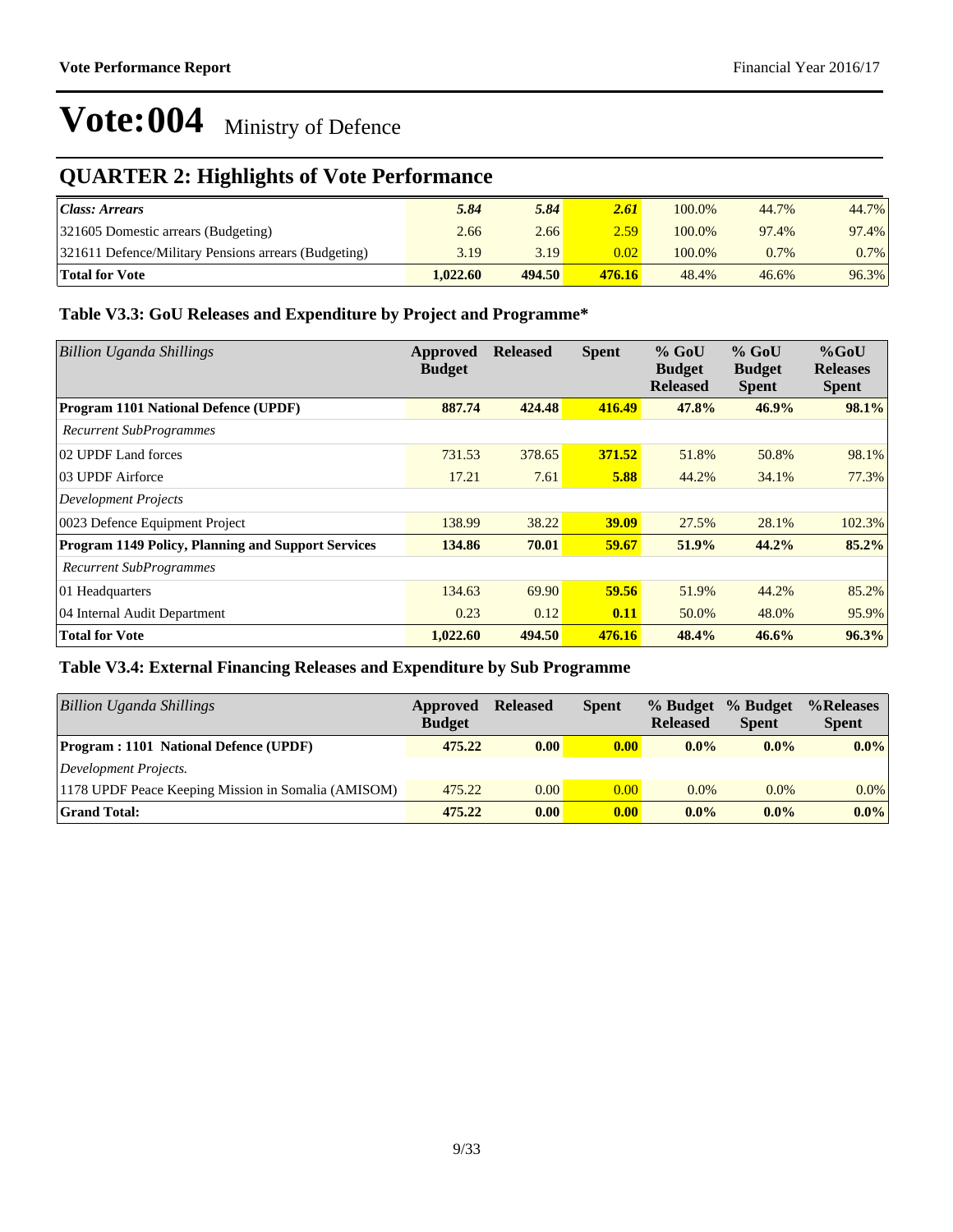#### **QUARTER 2: Cumulative Outputs and Expenditure by End of Quarter**

| <b>Annual Planned Outputs</b>                                            | <b>Cumulative Outputs Achieved by</b><br><b>End of Quarter</b>     | <b>Cumulative Expenditures made by</b><br>the End of the Quarter to<br><b>Deliver Cumulative Outputs</b> | <b>UShs</b><br><b>Thousand</b> |
|--------------------------------------------------------------------------|--------------------------------------------------------------------|----------------------------------------------------------------------------------------------------------|--------------------------------|
| Program: 01 National Defence (UPDF)                                      |                                                                    |                                                                                                          |                                |
| <b>Recurrent Programmes</b>                                              |                                                                    |                                                                                                          |                                |
| <b>Subprogram: 02 UPDF Land forces</b>                                   |                                                                    |                                                                                                          |                                |
| <b>Outputs Provided</b>                                                  |                                                                    |                                                                                                          |                                |
| <b>Output: 02 Logistical support</b>                                     |                                                                    |                                                                                                          |                                |
| Logistical requirements Procured and                                     | Logistical requirements like fuel, food,                           | <b>Item</b>                                                                                              | <b>Spent</b>                   |
| delivered. The requirements include;                                     | maintenance of vehicles,<br>telecommunications and utilities done. | 221011 Printing, Stationery, Photocopying and<br><b>Binding</b>                                          | 47,585                         |
| - Textiles and clothing items                                            |                                                                    | 221012 Small Office Equipment                                                                            | 6,594                          |
| - Petroleum, Oils and Lubricants                                         |                                                                    | 222001 Telecommunications                                                                                | 989,710                        |
| - Utilities in terms of Electricity and                                  |                                                                    | 223005 Electricity                                                                                       | 3,322,082                      |
| water                                                                    |                                                                    | 223006 Water                                                                                             | 3,665,141                      |
| - Telecommunication services and                                         |                                                                    | 224005 Uniforms, Beddings and Protective<br>Gear                                                         | 8,481,620                      |
| requirements                                                             |                                                                    | 225001 Consultancy Services- Short term                                                                  | 50,389                         |
| -Vehicles servic                                                         |                                                                    | 227001 Travel inland                                                                                     | 2,389,324                      |
|                                                                          |                                                                    | 227002 Travel abroad                                                                                     | 17,306                         |
|                                                                          |                                                                    | 227003 Carriage, Haulage, Freight and<br>transport hire                                                  | 268,531                        |
|                                                                          |                                                                    | 227004 Fuel, Lubricants and Oils                                                                         | 8,809,333                      |
|                                                                          |                                                                    | 228001 Maintenance - Civil                                                                               | 246,625                        |
|                                                                          |                                                                    | 228002 Maintenance - Vehicles                                                                            | 2,695,858                      |
| <b>Reasons for Variation in performance</b><br>N/A                       |                                                                    |                                                                                                          |                                |
|                                                                          |                                                                    | <b>Total</b>                                                                                             | 30,990,097                     |
|                                                                          |                                                                    | Wage Recurrent                                                                                           | $\Omega$                       |
|                                                                          |                                                                    | Non Wage Recurrent                                                                                       | 30,990,097                     |
|                                                                          |                                                                    | AIA                                                                                                      | $\boldsymbol{0}$               |
| Output: 03 Other areas (Bank Charges, subscription and Domestic arrears) |                                                                    |                                                                                                          |                                |
| • Legal services provided                                                | - Legal services were provided                                     | <b>Item</b>                                                                                              | <b>Spent</b>                   |
| • CISM subscription paid.                                                | - Subscription fees were paid                                      | 221006 Commissions and related charges                                                                   | 436,918                        |
|                                                                          |                                                                    | 221017 Subscriptions                                                                                     | 5,370                          |
| <b>Reasons for Variation in performance</b>                              |                                                                    |                                                                                                          |                                |
| N/A                                                                      |                                                                    |                                                                                                          |                                |
|                                                                          |                                                                    | <b>Total</b>                                                                                             | 442,288                        |
|                                                                          |                                                                    | Wage Recurrent                                                                                           | $\boldsymbol{0}$               |
|                                                                          |                                                                    | Non Wage Recurrent                                                                                       | 442,288                        |
|                                                                          |                                                                    | $A I\!A$                                                                                                 | $\boldsymbol{0}$               |

**Output: 04 Classified UPDF support/ Capability consolidation**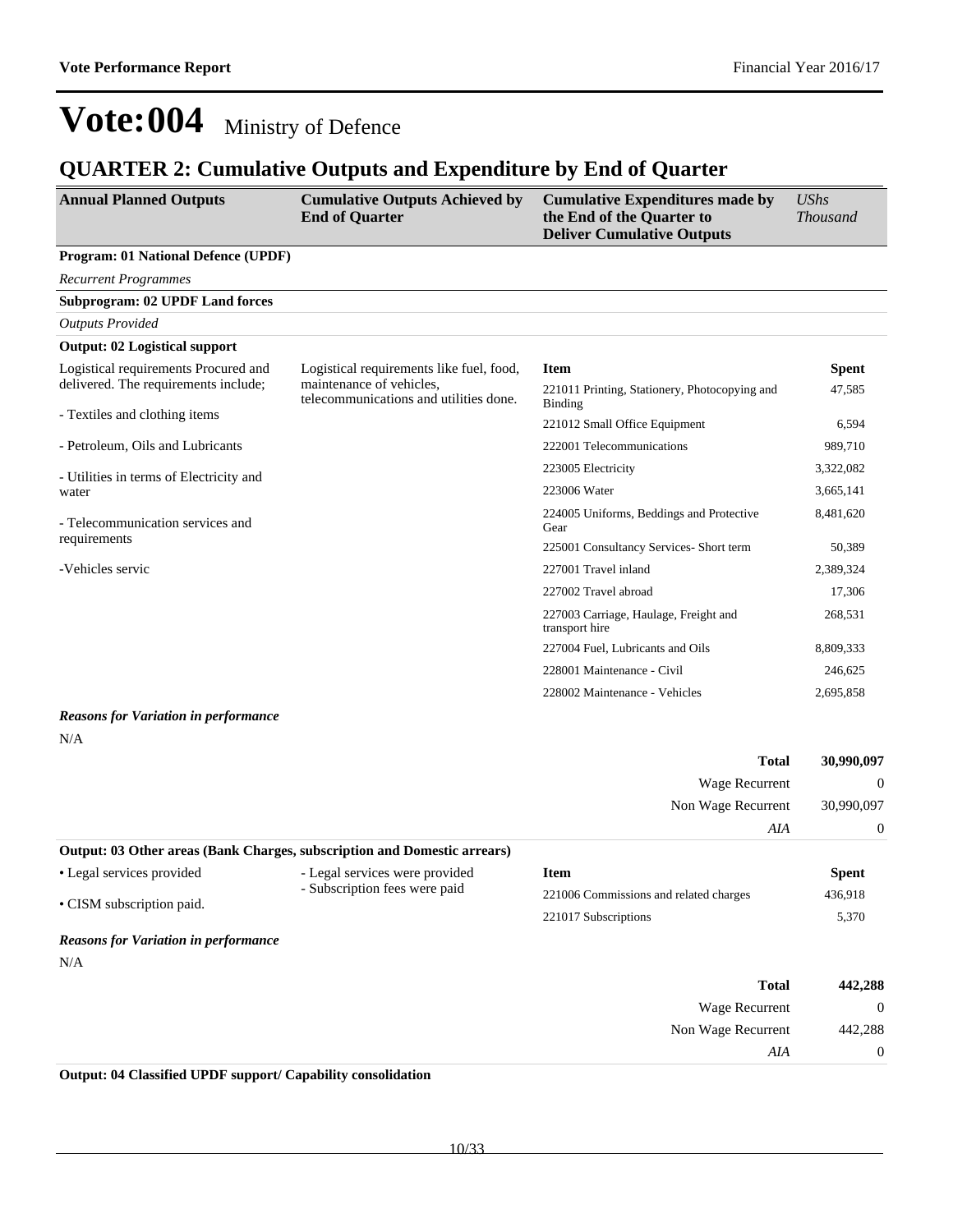*AIA* 0

## **Vote:004** Ministry of Defence

### **QUARTER 2: Cumulative Outputs and Expenditure by End of Quarter**

| <b>Annual Planned Outputs</b>                                         | <b>Cumulative Outputs Achieved by</b><br><b>End of Quarter</b> | <b>Cumulative Expenditures made by</b><br>the End of the Quarter to<br><b>Deliver Cumulative Outputs</b> | <b>UShs</b><br><b>Thousand</b> |
|-----------------------------------------------------------------------|----------------------------------------------------------------|----------------------------------------------------------------------------------------------------------|--------------------------------|
| · Strategic capabilities consolidated and                             | - Strategic capabilities in terms of                           | <b>Item</b>                                                                                              | <b>Spent</b>                   |
| generated                                                             | equipment were consolidated and<br>generated                   | 224003 Classified Expenditure                                                                            | 105,597,249                    |
| • Intelligence information gathered                                   | - Intelligence information was gathered                        |                                                                                                          |                                |
| <b>Reasons for Variation in performance</b>                           | and diseminated                                                |                                                                                                          |                                |
| N/A                                                                   |                                                                |                                                                                                          |                                |
|                                                                       |                                                                | <b>Total</b>                                                                                             | 105,597,249                    |
|                                                                       |                                                                | Wage Recurrent                                                                                           | $\boldsymbol{0}$               |
|                                                                       |                                                                | Non Wage Recurrent                                                                                       | 105,597,249                    |
|                                                                       |                                                                | AIA                                                                                                      | $\boldsymbol{0}$               |
| <b>Output: 05 Force welfare</b>                                       |                                                                |                                                                                                          |                                |
| Ensure that welfare is provided in the                                | - Salaries were paid by 28th of every                          | <b>Item</b>                                                                                              | <b>Spent</b>                   |
| areas below;                                                          | month                                                          | 211101 General Staff Salaries                                                                            | 211,035,956                    |
| - Salaries paid by 28th of every month                                | - Allowances were paid on time                                 | 213001 Medical expenses (To employees)                                                                   | 478,202                        |
| - Allowances paid on time                                             | - Food stuffs were provided to the troops                      | 213002 Incapacity, death benefits and funeral<br>expenses                                                | 124,869                        |
| - Food stuffs provided to the troops                                  | - Medicare provided to the troops and                          | 221009 Welfare and Entertainment                                                                         | 17,635,780                     |
|                                                                       | their families.                                                | 224001 Medical and Agricultural supplies                                                                 | 1,571,766                      |
| - Medicare provided to the troops and<br>their families.              | - Formal Education to the troops children<br>provided          |                                                                                                          |                                |
| - Formal Education to the troops childr                               |                                                                |                                                                                                          |                                |
|                                                                       | - Pension and gratuity for troops was<br>processed             |                                                                                                          |                                |
|                                                                       | - Sports and culture was promoted                              |                                                                                                          |                                |
|                                                                       | - Decent burials were provided for the<br>troops               |                                                                                                          |                                |
| <b>Reasons for Variation in performance</b>                           |                                                                |                                                                                                          |                                |
| N/A                                                                   |                                                                |                                                                                                          |                                |
|                                                                       |                                                                | <b>Total</b>                                                                                             | 230,846,573                    |
|                                                                       |                                                                | Wage Recurrent                                                                                           | 211,035,956                    |
|                                                                       |                                                                | Non Wage Recurrent                                                                                       | 19,810,616                     |
|                                                                       |                                                                | AIA                                                                                                      | $\boldsymbol{0}$               |
| <b>Output: 06 Train to enhance combat readiness</b>                   |                                                                |                                                                                                          |                                |
| Annual UPDF local and international<br>training programme implemented | Qtr 1 and qtr 2 training plan was<br>implemented               | <b>Item</b><br>221003 Staff Training                                                                     | <b>Spent</b><br>3,646,145      |
| <b>Reasons for Variation in performance</b>                           |                                                                |                                                                                                          |                                |
| N/A                                                                   |                                                                |                                                                                                          |                                |
|                                                                       |                                                                | <b>Total</b>                                                                                             | 3,646,145                      |
|                                                                       |                                                                | Wage Recurrent                                                                                           | $\mathbf{0}$                   |
|                                                                       |                                                                | Non Wage Recurrent                                                                                       | 3,646,145                      |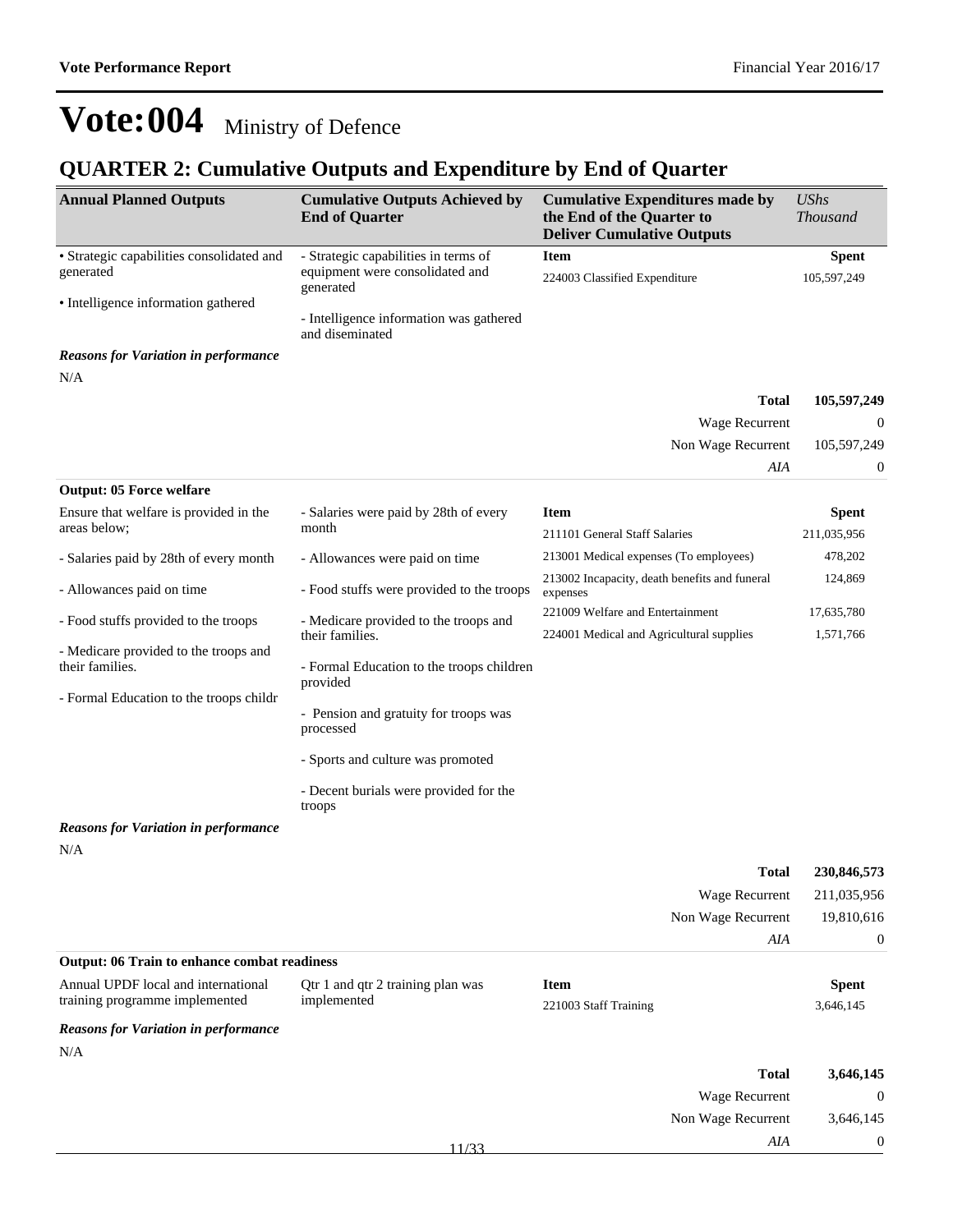### **QUARTER 2: Cumulative Outputs and Expenditure by End of Quarter**

| <b>Annual Planned Outputs</b>                                                                                                                                                                                                                                                                                                 | <b>Cumulative Outputs Achieved by</b><br><b>End of Quarter</b>                                                                                                                                                                                                                                                                                             | <b>Cumulative Expenditures made by</b><br>the End of the Quarter to<br><b>Deliver Cumulative Outputs</b>                         | <b>UShs</b><br><b>Thousand</b>                              |
|-------------------------------------------------------------------------------------------------------------------------------------------------------------------------------------------------------------------------------------------------------------------------------------------------------------------------------|------------------------------------------------------------------------------------------------------------------------------------------------------------------------------------------------------------------------------------------------------------------------------------------------------------------------------------------------------------|----------------------------------------------------------------------------------------------------------------------------------|-------------------------------------------------------------|
|                                                                                                                                                                                                                                                                                                                               |                                                                                                                                                                                                                                                                                                                                                            | <b>Total For SubProgramme</b>                                                                                                    | 371,522,351                                                 |
|                                                                                                                                                                                                                                                                                                                               |                                                                                                                                                                                                                                                                                                                                                            | Wage Recurrent                                                                                                                   | 211,035,956                                                 |
|                                                                                                                                                                                                                                                                                                                               |                                                                                                                                                                                                                                                                                                                                                            | Non Wage Recurrent                                                                                                               | 160,486,394                                                 |
|                                                                                                                                                                                                                                                                                                                               |                                                                                                                                                                                                                                                                                                                                                            | AIA                                                                                                                              | 0                                                           |
| <b>Recurrent Programmes</b>                                                                                                                                                                                                                                                                                                   |                                                                                                                                                                                                                                                                                                                                                            |                                                                                                                                  |                                                             |
| <b>Subprogram: 03 UPDF Airforce</b>                                                                                                                                                                                                                                                                                           |                                                                                                                                                                                                                                                                                                                                                            |                                                                                                                                  |                                                             |
| <b>Outputs Provided</b>                                                                                                                                                                                                                                                                                                       |                                                                                                                                                                                                                                                                                                                                                            |                                                                                                                                  |                                                             |
| <b>Output: 02 Logistical support</b>                                                                                                                                                                                                                                                                                          |                                                                                                                                                                                                                                                                                                                                                            |                                                                                                                                  |                                                             |
| Logistics in Airforce procured and<br>supplied. This will be done in the<br>following ways;<br>- Aircrafts refurbished, overhauled,<br>maintained and operated<br>- Fuel provided to support the aicrafts<br>mobility<br>- Transport provided in terms of inland<br>and abroad<br><b>Reasons for Variation in performance</b> | Logistics in Airforce were procured and<br>supplied to quantity, quality and time.<br>This was done in the following ways;<br>- Aircrafts were refurbished, overhauled,<br>maintained and operated<br>- Fuel was provided to support the<br>aicrafts mobility and ground support<br>equipment<br>- Transport was provided in terms of<br>inland and abroad | <b>Item</b><br>227001 Travel inland<br>227002 Travel abroad<br>227004 Fuel, Lubricants and Oils<br>228002 Maintenance - Vehicles | <b>Spent</b><br>169,800<br>89,689<br>1,994,038<br>2,815,528 |
| n/a                                                                                                                                                                                                                                                                                                                           |                                                                                                                                                                                                                                                                                                                                                            |                                                                                                                                  |                                                             |
|                                                                                                                                                                                                                                                                                                                               |                                                                                                                                                                                                                                                                                                                                                            | <b>Total</b>                                                                                                                     | 5,069,055                                                   |
|                                                                                                                                                                                                                                                                                                                               |                                                                                                                                                                                                                                                                                                                                                            | Wage Recurrent                                                                                                                   | 0                                                           |
|                                                                                                                                                                                                                                                                                                                               |                                                                                                                                                                                                                                                                                                                                                            | Non Wage Recurrent                                                                                                               | 5,069,055                                                   |
|                                                                                                                                                                                                                                                                                                                               |                                                                                                                                                                                                                                                                                                                                                            | AIA                                                                                                                              | 0                                                           |
| <b>Output: 05 Force welfare</b>                                                                                                                                                                                                                                                                                               |                                                                                                                                                                                                                                                                                                                                                            |                                                                                                                                  |                                                             |
| -Allowances on paid time                                                                                                                                                                                                                                                                                                      | -Allowances for every month in the 2nd<br>qtr were paid on time                                                                                                                                                                                                                                                                                            | <b>Item</b>                                                                                                                      | <b>Spent</b>                                                |
| - Airforce Annual medical workplan                                                                                                                                                                                                                                                                                            |                                                                                                                                                                                                                                                                                                                                                            | 211103 Allowances                                                                                                                | 75,840                                                      |
| implemented                                                                                                                                                                                                                                                                                                                   | - Airforce 1st and 2nd qtr medical<br>workplan were implemented                                                                                                                                                                                                                                                                                            | 213002 Incapacity, death benefits and funeral<br>expenses                                                                        | 28,428                                                      |
|                                                                                                                                                                                                                                                                                                                               |                                                                                                                                                                                                                                                                                                                                                            | 221009 Welfare and Entertainment                                                                                                 | 122,880                                                     |
|                                                                                                                                                                                                                                                                                                                               |                                                                                                                                                                                                                                                                                                                                                            | 224001 Medical and Agricultural supplies                                                                                         | 24,600                                                      |
| <b>Reasons for Variation in performance</b>                                                                                                                                                                                                                                                                                   |                                                                                                                                                                                                                                                                                                                                                            |                                                                                                                                  |                                                             |
| n/a                                                                                                                                                                                                                                                                                                                           |                                                                                                                                                                                                                                                                                                                                                            |                                                                                                                                  |                                                             |
|                                                                                                                                                                                                                                                                                                                               |                                                                                                                                                                                                                                                                                                                                                            | <b>Total</b>                                                                                                                     | 251,748                                                     |
|                                                                                                                                                                                                                                                                                                                               |                                                                                                                                                                                                                                                                                                                                                            | Wage Recurrent                                                                                                                   | $\mathbf{0}$                                                |
|                                                                                                                                                                                                                                                                                                                               |                                                                                                                                                                                                                                                                                                                                                            | Non Wage Recurrent                                                                                                               | 251,748                                                     |
|                                                                                                                                                                                                                                                                                                                               |                                                                                                                                                                                                                                                                                                                                                            | AIA                                                                                                                              | 0                                                           |
| <b>Output: 06 Train to enhance combat readiness</b>                                                                                                                                                                                                                                                                           |                                                                                                                                                                                                                                                                                                                                                            |                                                                                                                                  |                                                             |
| Airforce annual training programme<br>implemented as planned. Training of                                                                                                                                                                                                                                                     | Airforce Training programme for 1st and Item<br>2nd Qtr was implemented                                                                                                                                                                                                                                                                                    |                                                                                                                                  | <b>Spent</b>                                                |
| Pilots, technicians and staff carried out                                                                                                                                                                                                                                                                                     |                                                                                                                                                                                                                                                                                                                                                            | 221003 Staff Training                                                                                                            | 555,244                                                     |

*Reasons for Variation in performance*

n/a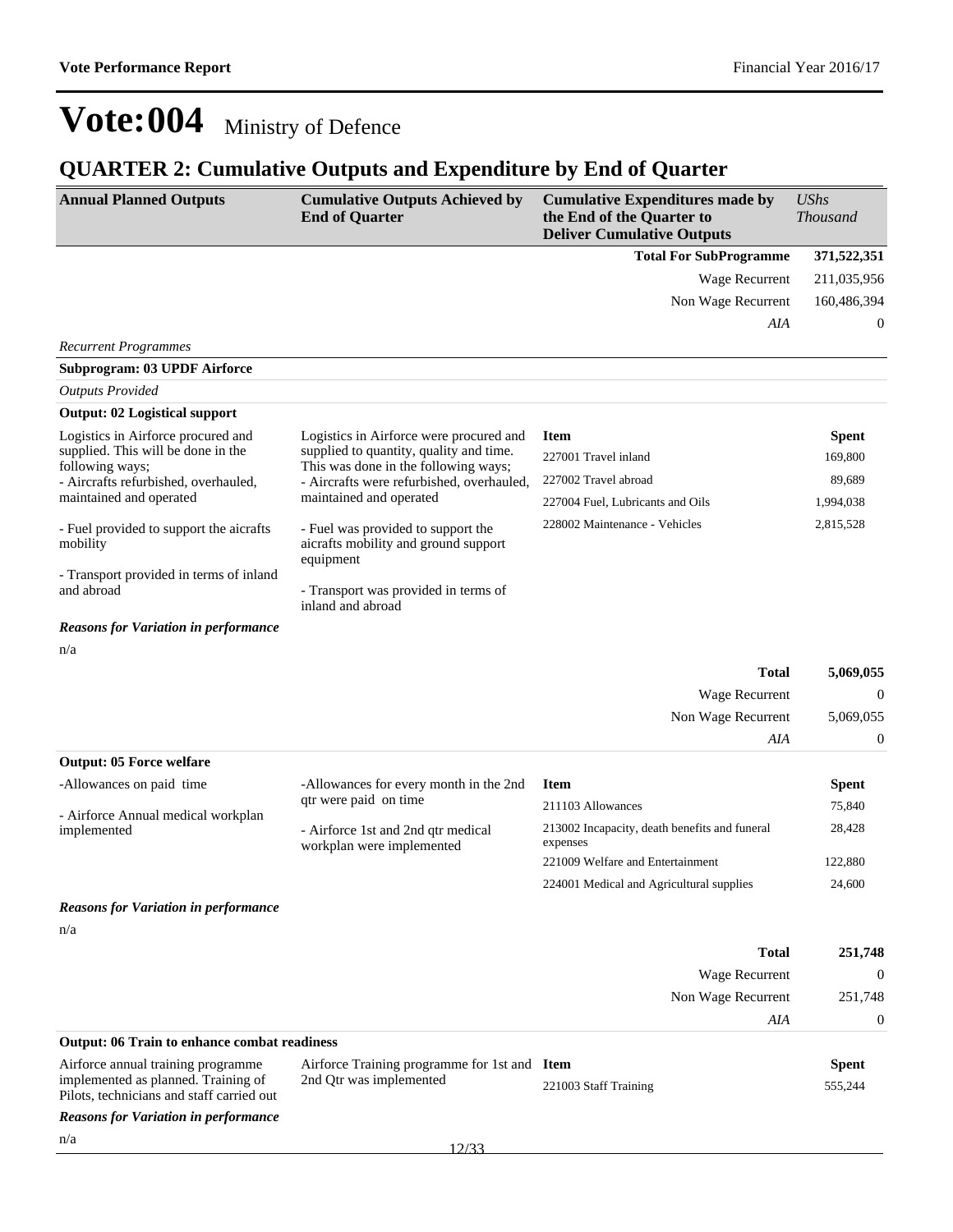### **QUARTER 2: Cumulative Outputs and Expenditure by End of Quarter**

| <b>Annual Planned Outputs</b>                                                                             | <b>Cumulative Outputs Achieved by</b><br><b>End of Quarter</b>                                                   | <b>Cumulative Expenditures made by</b><br>the End of the Quarter to<br><b>Deliver Cumulative Outputs</b> | <b>UShs</b><br><b>Thousand</b> |
|-----------------------------------------------------------------------------------------------------------|------------------------------------------------------------------------------------------------------------------|----------------------------------------------------------------------------------------------------------|--------------------------------|
|                                                                                                           |                                                                                                                  | <b>Total</b>                                                                                             | 555,244                        |
|                                                                                                           |                                                                                                                  | Wage Recurrent                                                                                           | 0                              |
|                                                                                                           |                                                                                                                  | Non Wage Recurrent                                                                                       | 555,244                        |
|                                                                                                           |                                                                                                                  | AIA                                                                                                      | 0                              |
|                                                                                                           |                                                                                                                  | <b>Total For SubProgramme</b>                                                                            | 5,876,047                      |
|                                                                                                           |                                                                                                                  | Wage Recurrent                                                                                           | $\boldsymbol{0}$               |
|                                                                                                           |                                                                                                                  | Non Wage Recurrent                                                                                       | 5,876,047                      |
|                                                                                                           |                                                                                                                  | AIA                                                                                                      | 0                              |
| <b>Development Projects</b>                                                                               |                                                                                                                  |                                                                                                          |                                |
| Project: 0023 Defence Equipment Project                                                                   |                                                                                                                  |                                                                                                          |                                |
| <b>Outputs Provided</b>                                                                                   |                                                                                                                  |                                                                                                          |                                |
| Output: 04 Classified UPDF support/ Capability consolidation                                              |                                                                                                                  |                                                                                                          |                                |
| Classified UPDF support/ Capability<br>consolidation                                                      | Classified equipment was consolidated<br>and generated                                                           | <b>Item</b><br>224003 Classified Expenditure                                                             | <b>Spent</b><br>28,275,000     |
| <b>Reasons for Variation in performance</b>                                                               |                                                                                                                  |                                                                                                          |                                |
| n/a                                                                                                       |                                                                                                                  |                                                                                                          |                                |
|                                                                                                           |                                                                                                                  | <b>Total</b>                                                                                             | 28,275,000                     |
|                                                                                                           |                                                                                                                  | GoU Development                                                                                          | 28,275,000                     |
|                                                                                                           |                                                                                                                  | <b>External Financing</b>                                                                                | 0                              |
|                                                                                                           |                                                                                                                  | AIA                                                                                                      | $\boldsymbol{0}$               |
| <b>Capital Purchases</b>                                                                                  |                                                                                                                  |                                                                                                          |                                |
| <b>Output: 71 Acquisition of Land by Government</b>                                                       |                                                                                                                  |                                                                                                          |                                |
| Land acquired, titled and secured                                                                         | Surveying of some pieces of land was<br>done                                                                     | <b>Item</b><br>311101 Land                                                                               | <b>Spent</b><br>529,817        |
| <b>Reasons for Variation in performance</b>                                                               |                                                                                                                  |                                                                                                          |                                |
| n/a                                                                                                       |                                                                                                                  |                                                                                                          |                                |
|                                                                                                           |                                                                                                                  | <b>Total</b>                                                                                             | 529,817                        |
|                                                                                                           |                                                                                                                  | GoU Development                                                                                          | 529,817                        |
|                                                                                                           |                                                                                                                  | <b>External Financing</b>                                                                                | 0                              |
|                                                                                                           |                                                                                                                  | AIA                                                                                                      | $\boldsymbol{0}$               |
| <b>Output: 72 Government Buildings and Administrative Infrastructure</b>                                  |                                                                                                                  |                                                                                                          |                                |
| Continued implementation of DSIIP<br>interms of Construction, Rehabilitation<br>and maintainance of bldgs | Implementation of the DSIIP projects as<br>spelt out in the workplan in the 2nd Qtr<br>workplan were carried out | <b>Item</b><br>312102 Residential Buildings                                                              | <b>Spent</b><br>6,973,383      |
| <b>Reasons for Variation in performance</b>                                                               |                                                                                                                  |                                                                                                          |                                |
| n/a                                                                                                       |                                                                                                                  |                                                                                                          |                                |
|                                                                                                           |                                                                                                                  | <b>Total</b>                                                                                             | 6,973,383                      |
|                                                                                                           |                                                                                                                  | GoU Development                                                                                          | 6,973,383                      |
|                                                                                                           |                                                                                                                  | <b>External Financing</b>                                                                                | $\boldsymbol{0}$               |
|                                                                                                           |                                                                                                                  | AIA                                                                                                      | $\boldsymbol{0}$               |
| <b>Output: 75 Purchase of Motor Vehicles and Other Transport Equipment</b>                                |                                                                                                                  |                                                                                                          |                                |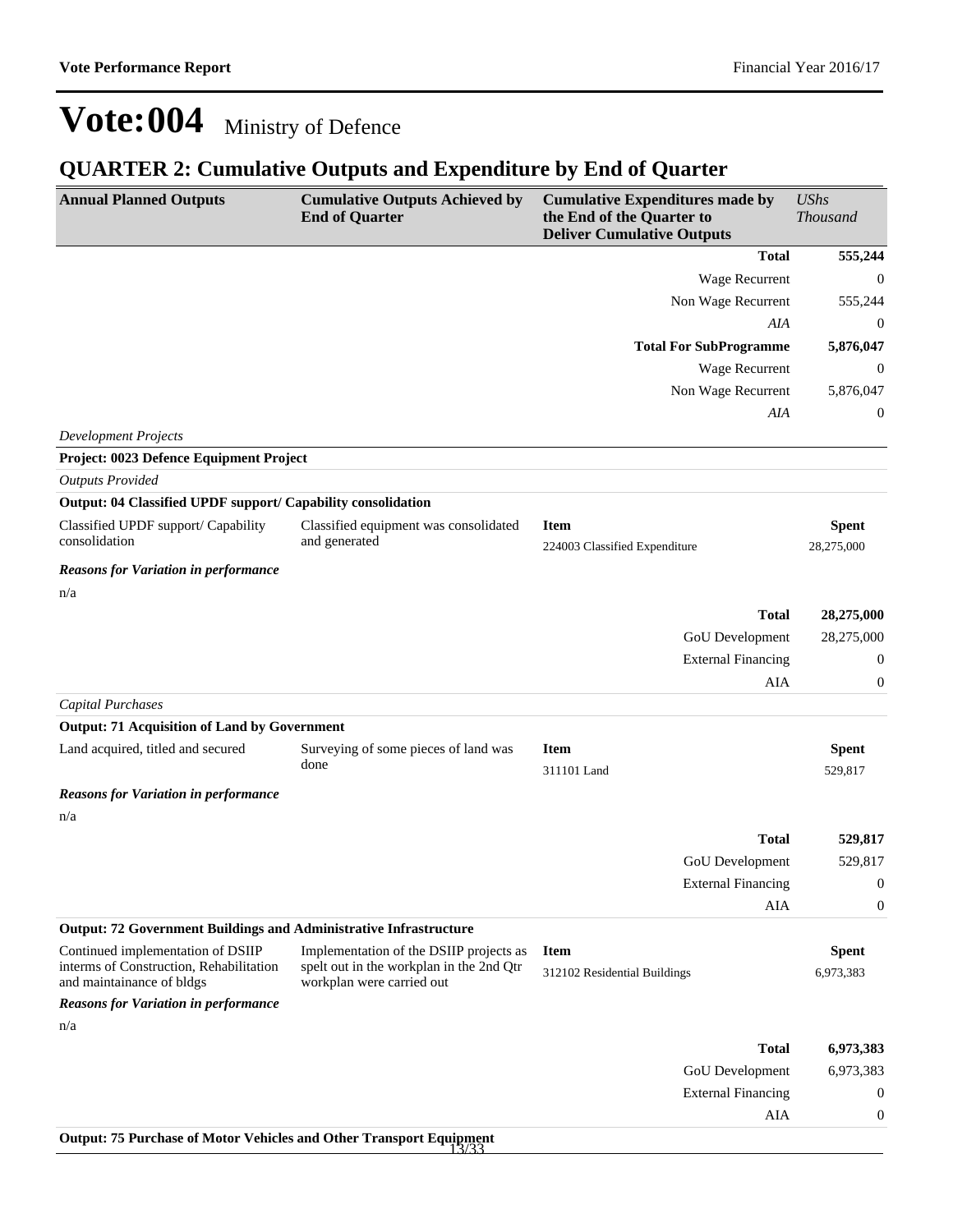### **QUARTER 2: Cumulative Outputs and Expenditure by End of Quarter**

| <b>Annual Planned Outputs</b>                                                            | <b>Cumulative Outputs Achieved by</b><br><b>End of Quarter</b> | <b>Cumulative Expenditures made by</b><br>the End of the Quarter to<br><b>Deliver Cumulative Outputs</b> | <b>UShs</b><br><b>Thousand</b> |
|------------------------------------------------------------------------------------------|----------------------------------------------------------------|----------------------------------------------------------------------------------------------------------|--------------------------------|
| Vehicles and other transport equipment                                                   | Payment for vehicles worth shs                                 | <b>Item</b>                                                                                              | <b>Spent</b>                   |
| procured to facilitate easy movement of<br>troops and logistics in UPDF                  | $2,142,750,000$ was processed and made                         | 312201 Transport Equipment                                                                               | 3,037,005                      |
| <b>Reasons for Variation in performance</b>                                              |                                                                |                                                                                                          |                                |
| n/a                                                                                      |                                                                |                                                                                                          |                                |
|                                                                                          |                                                                | <b>Total</b>                                                                                             | 3,037,005                      |
|                                                                                          |                                                                | GoU Development                                                                                          | 3,037,005                      |
|                                                                                          |                                                                | <b>External Financing</b>                                                                                | $\mathbf{0}$                   |
|                                                                                          |                                                                | AIA                                                                                                      | $\overline{0}$                 |
| Output: 77 Purchase of Specialised Machinery & Equipment                                 |                                                                |                                                                                                          |                                |
| Signal, medical, Airforce, classified and                                                | Equipment worth shs 237,667,765 was                            | <b>Item</b>                                                                                              | <b>Spent</b>                   |
| CMI equipment procured and maintained procured                                           |                                                                | 312202 Machinery and Equipment                                                                           | 237,668                        |
| <b>Reasons for Variation in performance</b>                                              |                                                                |                                                                                                          |                                |
| n/a                                                                                      |                                                                |                                                                                                          |                                |
|                                                                                          |                                                                | <b>Total</b>                                                                                             | 237,668                        |
|                                                                                          |                                                                | GoU Development                                                                                          | 237,668                        |
|                                                                                          |                                                                | <b>External Financing</b>                                                                                | $\boldsymbol{0}$               |
|                                                                                          |                                                                | AIA                                                                                                      | $\boldsymbol{0}$               |
| Output: 78 Purchase of Office and Residential Furniture and Fittings                     |                                                                |                                                                                                          |                                |
| Furniture and fixtures procured to quality Payment for furniture was done<br>and on time |                                                                | <b>Item</b>                                                                                              | <b>Spent</b>                   |
|                                                                                          |                                                                | 312203 Furniture & Fixtures                                                                              | 39,922                         |
| <b>Reasons for Variation in performance</b>                                              |                                                                |                                                                                                          |                                |
| n/a                                                                                      |                                                                | <b>Total</b>                                                                                             | 39,922                         |
|                                                                                          |                                                                | GoU Development                                                                                          | 39,922                         |
|                                                                                          |                                                                | <b>External Financing</b>                                                                                | $\mathbf{0}$                   |
|                                                                                          |                                                                | <b>AIA</b>                                                                                               | $\Omega$                       |
|                                                                                          |                                                                | <b>Total For SubProgramme</b>                                                                            | 39,092,795                     |
|                                                                                          |                                                                | GoU Development                                                                                          | 39,092,795                     |
|                                                                                          |                                                                | <b>External Financing</b>                                                                                | $\boldsymbol{0}$               |
|                                                                                          |                                                                | AIA                                                                                                      | $\boldsymbol{0}$               |
| <b>Program: 49 Policy, Planning and Support Services</b>                                 |                                                                |                                                                                                          |                                |
| <b>Recurrent Programmes</b>                                                              |                                                                |                                                                                                          |                                |
| <b>Subprogram: 01 Headquarters</b>                                                       |                                                                |                                                                                                          |                                |

*Outputs Provided*

**Output: 01 Policy, consultation, planning and monitoring services**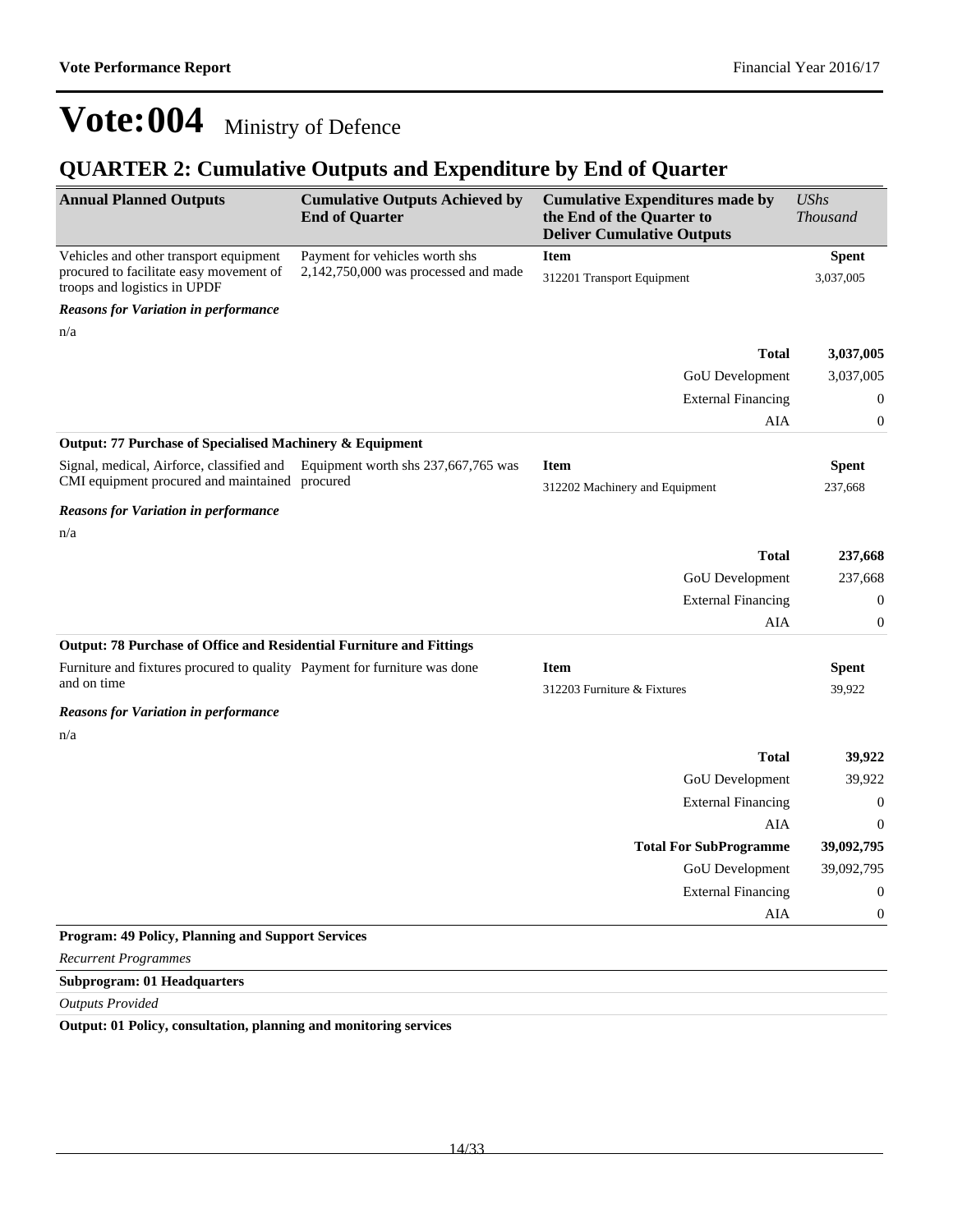### **QUARTER 2: Cumulative Outputs and Expenditure by End of Quarter**

| <b>Annual Planned Outputs</b>                                         | <b>Cumulative Outputs Achieved by</b><br><b>End of Quarter</b> | <b>Cumulative Expenditures made by</b><br>the End of the Quarter to<br><b>Deliver Cumulative Outputs</b> | UShs<br><b>Thousand</b> |
|-----------------------------------------------------------------------|----------------------------------------------------------------|----------------------------------------------------------------------------------------------------------|-------------------------|
| - Budget Framework Paper produced                                     | - Budget Framework Paper produced                              | <b>Item</b>                                                                                              | <b>Spent</b>            |
| - Ministerial Policy Statement produced -<br><b>Procurement Plans</b> | - Procurement Plans                                            | 225001 Consultancy Services- Short term                                                                  | 263,267                 |
|                                                                       | - Policies developed                                           |                                                                                                          |                         |
| - Policies developed                                                  | - MOUs                                                         |                                                                                                          |                         |
| - MOUs                                                                |                                                                |                                                                                                          |                         |
| - Protocols                                                           | - Protocols                                                    |                                                                                                          |                         |
|                                                                       | - Reports and briefs                                           |                                                                                                          |                         |
| - Reports and briefs                                                  |                                                                |                                                                                                          |                         |
| <b>Reasons for Variation in performance</b>                           |                                                                |                                                                                                          |                         |
| n/a                                                                   |                                                                |                                                                                                          |                         |
|                                                                       |                                                                | <b>Total</b>                                                                                             | 263,267                 |
|                                                                       |                                                                | Wage Recurrent                                                                                           | $\theta$                |
|                                                                       |                                                                | Non Wage Recurrent                                                                                       | 263,267                 |
|                                                                       |                                                                | AIA                                                                                                      | $\boldsymbol{0}$        |

**Output: 02 Ministry Support Services (Finance and Administration)**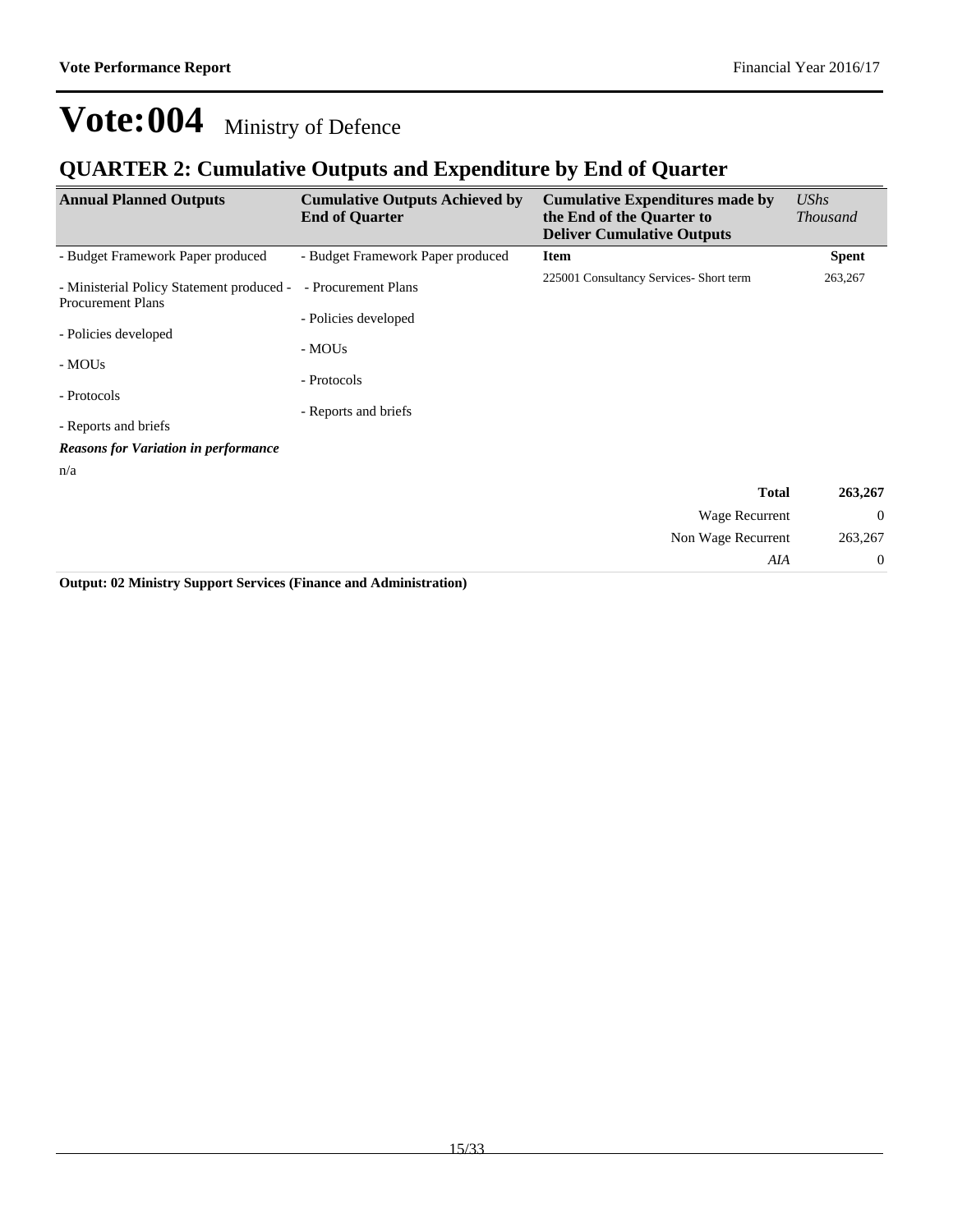#### **QUARTER 2: Cumulative Outputs and Expenditure by End of Quarter**

| <b>Annual Planned Outputs</b>          | <b>Cumulative Outputs Achieved by</b><br><b>End of Quarter</b> | <b>Cumulative Expenditures made by</b><br>the End of the Quarter to<br><b>Deliver Cumulative Outputs</b> | <b>UShs</b><br><b>Thousand</b> |
|----------------------------------------|----------------------------------------------------------------|----------------------------------------------------------------------------------------------------------|--------------------------------|
| - Pay Change reports produced          | - Pay Change reports were produced                             | <b>Item</b>                                                                                              | <b>Spent</b>                   |
| - Procurements compliance reports      | - Procurements compliance reports were                         | 211103 Allowances                                                                                        | 254,517                        |
| produced and submitted                 | produced and submitted                                         | 213001 Medical expenses (To employees)                                                                   | 60,457                         |
| - Financial reports produced           | - Financial reports were produced                              | 213002 Incapacity, death benefits and funeral<br>expenses                                                | 30,000                         |
| - Appraisal forms filled and submitted | - IT services were availed                                     | 221001 Advertising and Public Relations                                                                  | 119,073                        |
|                                        |                                                                | 221003 Staff Training                                                                                    | 95,559                         |
| - IT services availed                  |                                                                | 221006 Commissions and related charges                                                                   | 84,053                         |
|                                        |                                                                | 221008 Computer supplies and Information<br>Technology (IT)                                              | 53,300                         |
|                                        |                                                                | 221009 Welfare and Entertainment                                                                         | 181,200                        |
|                                        |                                                                | 221011 Printing, Stationery, Photocopying and<br><b>Binding</b>                                          | 133,157                        |
|                                        |                                                                | 221012 Small Office Equipment                                                                            | 84,714                         |
|                                        |                                                                | 221016 IFMS Recurrent costs                                                                              | 9,288                          |
|                                        |                                                                | 221017 Subscriptions                                                                                     | 4,715,000                      |
|                                        |                                                                | 221020 IPPS Recurrent Costs                                                                              | 12,498                         |
|                                        |                                                                | 222001 Telecommunications                                                                                | 11,542                         |
|                                        |                                                                | 222003 Information and communications<br>technology (ICT)                                                | 725,476                        |
|                                        |                                                                | 223001 Property Expenses                                                                                 | 16,520                         |
|                                        |                                                                | 223003 Rent $-$ (Produced Assets) to private<br>entities                                                 | 198,000                        |
|                                        |                                                                | 225001 Consultancy Services- Short term                                                                  | 168,191                        |
|                                        |                                                                | 227001 Travel inland                                                                                     | 1,006,052                      |
|                                        |                                                                | 227002 Travel abroad                                                                                     | 1,835,682                      |
|                                        |                                                                | 227003 Carriage, Haulage, Freight and<br>transport hire                                                  | 286,084                        |
|                                        |                                                                | 227004 Fuel, Lubricants and Oils                                                                         | 336,025                        |
|                                        |                                                                | 228002 Maintenance - Vehicles                                                                            | 369,156                        |
|                                        |                                                                | 282104 Compensation to 3rd Parties                                                                       | 190,722                        |

#### *Reasons for Variation in performance*

n/a

|                                                      |                                       | <b>Total</b>                        | 10,976,265   |
|------------------------------------------------------|---------------------------------------|-------------------------------------|--------------|
|                                                      |                                       | Wage Recurrent                      | $\Omega$     |
|                                                      |                                       | Non Wage Recurrent                  | 10,976,265   |
|                                                      |                                       | AIA                                 | $\Omega$     |
| <b>Output: 19 Human Resource Management Services</b> |                                       |                                     |              |
| - Salaries processed                                 | - Salaries were paid by 28th of every | <b>Item</b>                         | <b>Spent</b> |
| - Appraisal forms filled and submitted               | month                                 | 211101 General Staff Salaries       | 585,114      |
|                                                      | - Pension payments and management was | 212104 Pension for Military Service | 27,417,428   |

- Pension management

*Reasons for Variation in performance*

213004 Gratuity Expenses 17,707,307

emphasised.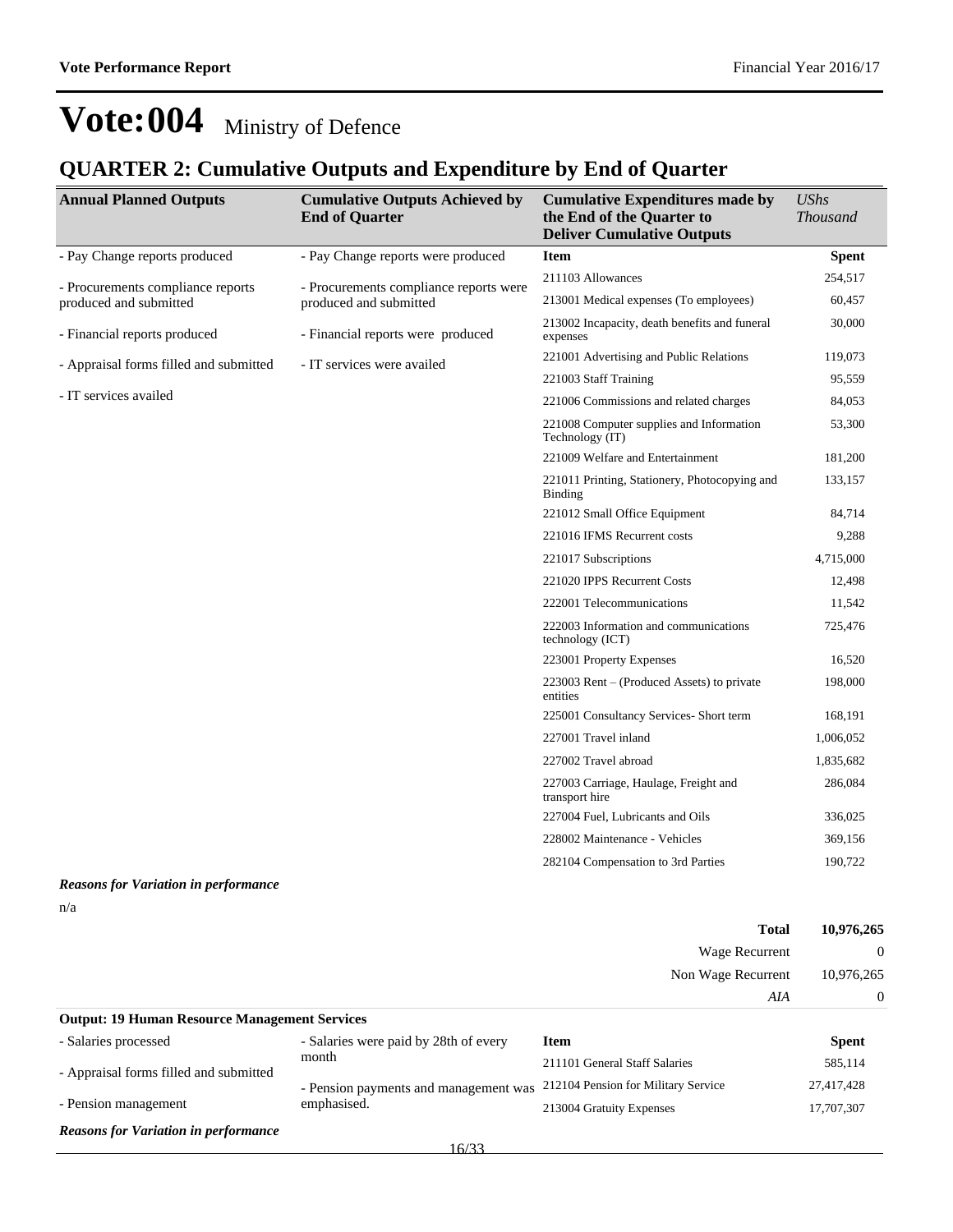### **QUARTER 2: Cumulative Outputs and Expenditure by End of Quarter**

| <b>Annual Planned Outputs</b>                                            | <b>Cumulative Outputs Achieved by</b><br><b>End of Quarter</b> | <b>Cumulative Expenditures made by</b><br>the End of the Quarter to<br><b>Deliver Cumulative Outputs</b> | <b>UShs</b><br><b>Thousand</b> |
|--------------------------------------------------------------------------|----------------------------------------------------------------|----------------------------------------------------------------------------------------------------------|--------------------------------|
| n/a                                                                      |                                                                |                                                                                                          |                                |
|                                                                          |                                                                | <b>Total</b>                                                                                             | 45,709,848                     |
|                                                                          |                                                                | Wage Recurrent                                                                                           | 585,114                        |
|                                                                          |                                                                | Non Wage Recurrent                                                                                       | 45,124,735                     |
|                                                                          |                                                                | AIA                                                                                                      | 0                              |
| Arrears                                                                  |                                                                |                                                                                                          |                                |
| <b>Output: 99 Arrears</b>                                                |                                                                |                                                                                                          |                                |
|                                                                          |                                                                | <b>Item</b>                                                                                              | <b>Spent</b>                   |
| <b>Reasons for Variation in performance</b>                              |                                                                |                                                                                                          |                                |
|                                                                          |                                                                |                                                                                                          |                                |
|                                                                          |                                                                | <b>Total</b>                                                                                             | $\bf{0}$                       |
|                                                                          |                                                                | Wage Recurrent                                                                                           | $\boldsymbol{0}$               |
|                                                                          |                                                                | Non Wage Recurrent                                                                                       | 0                              |
|                                                                          |                                                                | AIA                                                                                                      | $\theta$                       |
|                                                                          |                                                                | <b>Total For SubProgramme</b>                                                                            | 56,949,381                     |
|                                                                          |                                                                | Wage Recurrent                                                                                           | 585,114                        |
|                                                                          |                                                                | Non Wage Recurrent                                                                                       | 56,364,267                     |
|                                                                          |                                                                | AIA                                                                                                      | $\mathbf{0}$                   |
| <b>Recurrent Programmes</b>                                              |                                                                |                                                                                                          |                                |
| <b>Subprogram: 04 Internal Audit Department</b>                          |                                                                |                                                                                                          |                                |
| <b>Outputs Provided</b>                                                  |                                                                |                                                                                                          |                                |
| <b>Output: 02 Ministry Support Services (Finance and Administration)</b> |                                                                |                                                                                                          |                                |
| Audit activitities effectively carried out                               | Audit activitities were effectively carried Item               |                                                                                                          | <b>Spent</b>                   |
|                                                                          | out                                                            | 211103 Allowances                                                                                        | 42,133                         |
|                                                                          |                                                                | 221003 Staff Training                                                                                    | 3,000                          |
|                                                                          |                                                                | 221006 Commissions and related charges                                                                   | 4,000                          |
|                                                                          |                                                                | 221009 Welfare and Entertainment                                                                         | 3,600                          |
|                                                                          |                                                                | 221011 Printing, Stationery, Photocopying and<br><b>Binding</b>                                          | 9,000                          |
|                                                                          |                                                                | 221017 Subscriptions                                                                                     | 1,000                          |
|                                                                          |                                                                | 222001 Telecommunications                                                                                | 379                            |
|                                                                          |                                                                | 227001 Travel inland                                                                                     | 30,253                         |
|                                                                          |                                                                | 227004 Fuel, Lubricants and Oils                                                                         | 10,285                         |
|                                                                          |                                                                | 228002 Maintenance - Vehicles                                                                            | 7,500                          |
| <b>Reasons for Variation in performance</b>                              |                                                                |                                                                                                          |                                |
| n/a                                                                      |                                                                |                                                                                                          |                                |
|                                                                          |                                                                | <b>Total</b>                                                                                             | 111,151                        |

| <b>Total For SubProgramme</b> | 111,151  |
|-------------------------------|----------|
| AIA                           | $\Omega$ |
| Non Wage Recurrent            | 111,151  |
| Wage Recurrent                | $\Omega$ |
| 1 otal                        | 111,151  |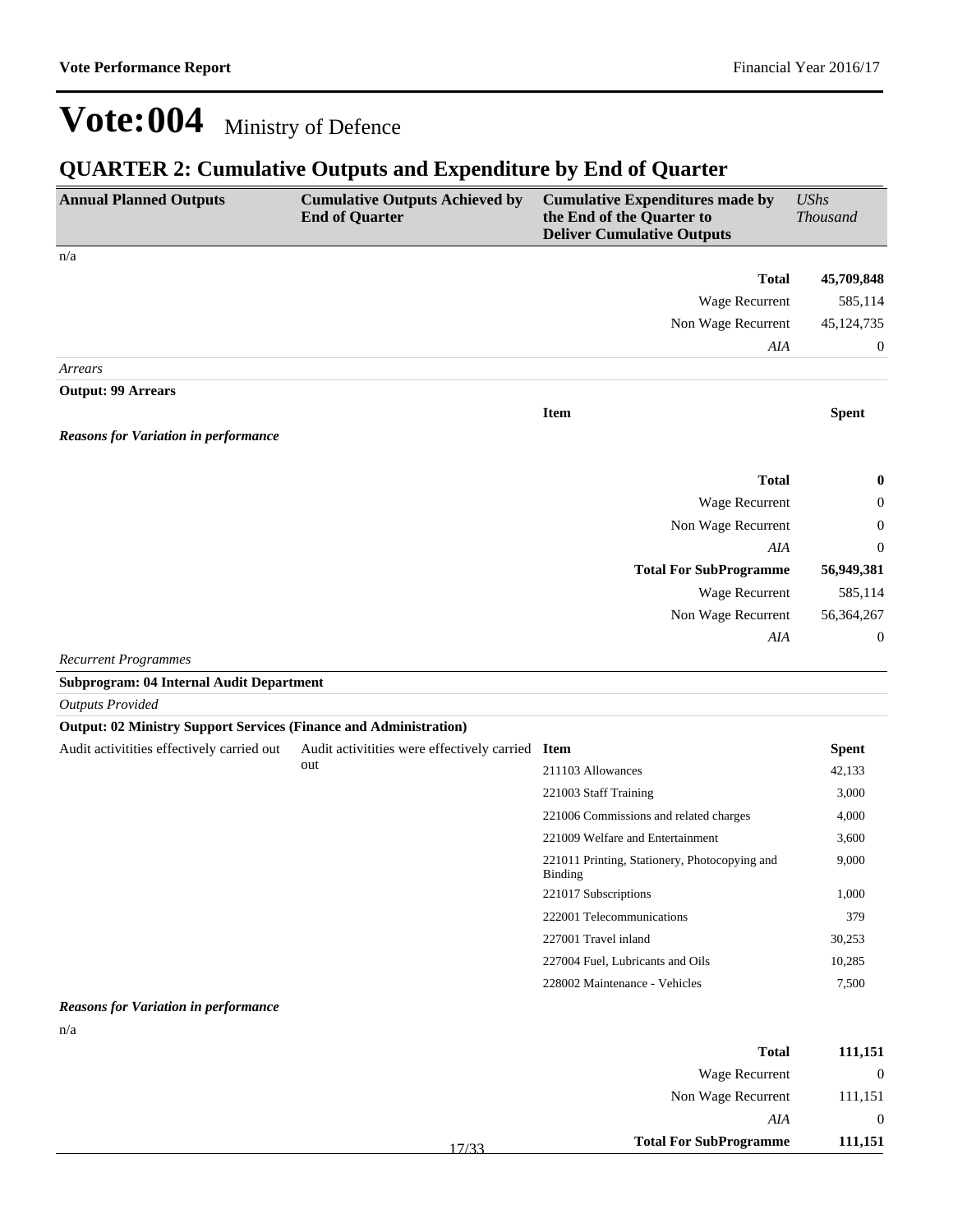### **QUARTER 2: Cumulative Outputs and Expenditure by End of Quarter**

| <b>Annual Planned Outputs</b> | <b>Cumulative Outputs Achieved by</b><br><b>End of Quarter</b> | <b>Cumulative Expenditures made by</b><br>the End of the Quarter to<br><b>Deliver Cumulative Outputs</b> | UShs<br><b>Thousand</b> |
|-------------------------------|----------------------------------------------------------------|----------------------------------------------------------------------------------------------------------|-------------------------|
|                               |                                                                | Wage Recurrent                                                                                           | $\overline{0}$          |
|                               |                                                                | Non Wage Recurrent                                                                                       | 111,151                 |
|                               |                                                                | AIA                                                                                                      | $\bf{0}$                |
|                               |                                                                | <b>GRAND TOTAL</b>                                                                                       | 473,551,724             |
|                               |                                                                | Wage Recurrent                                                                                           | 211,621,070             |
|                               |                                                                | Non Wage Recurrent                                                                                       | 222,837,859             |
|                               |                                                                | <b>GoU</b> Development                                                                                   | 39,092,795              |
|                               |                                                                | <b>External Financing</b>                                                                                | $\bf{0}$                |
|                               |                                                                | AIA                                                                                                      | $\overline{0}$          |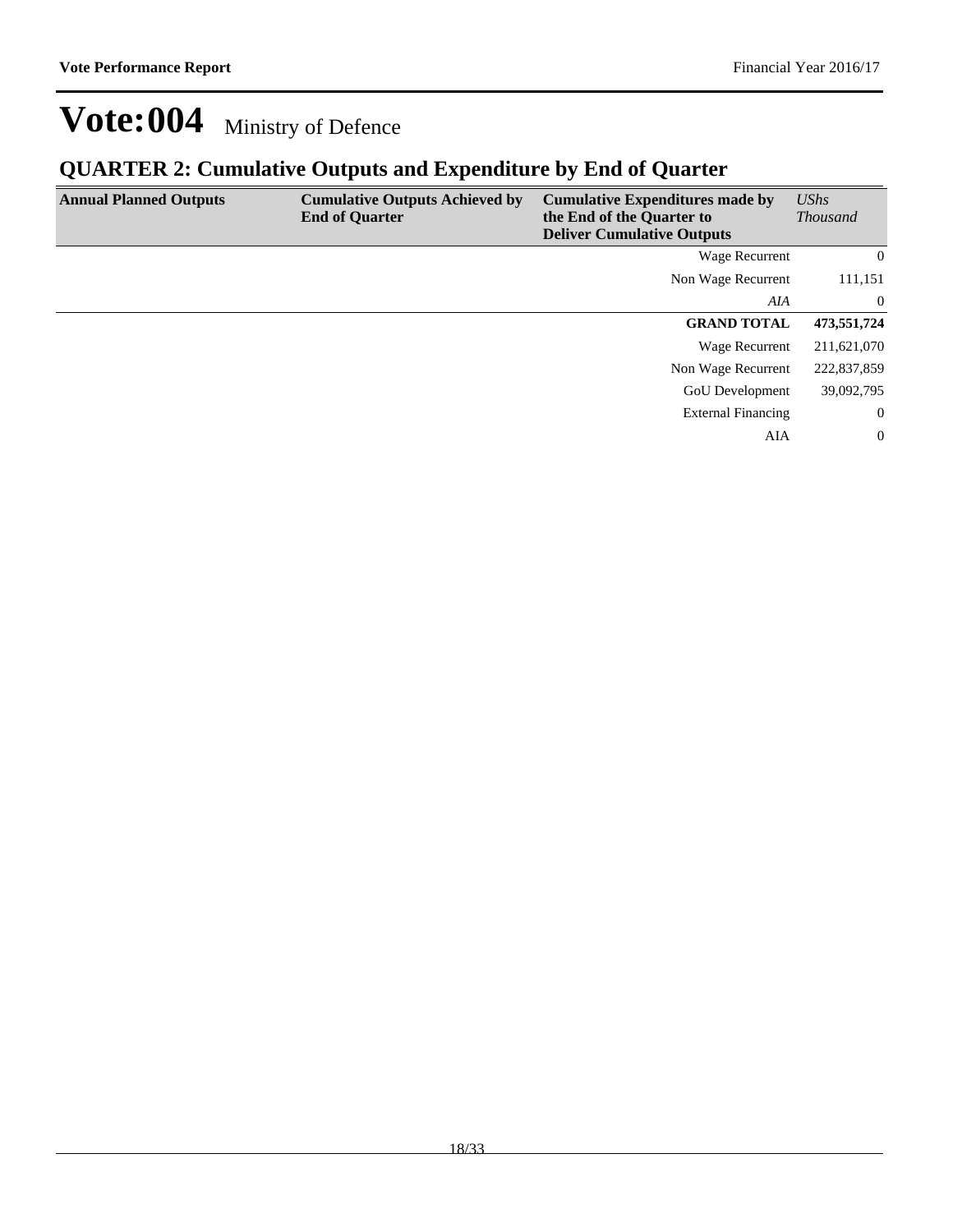### **QUARTER 2: Outputs and Expenditure in Quarter**

| <b>Outputs Planned in Quarter</b>                                                       | <b>Actual Outputs Achieved in</b><br><b>Expenditures incurred in the</b><br><b>Quarter to deliver outputs</b><br><b>Quarter</b> |                                                         | <b>UShs</b><br><b>Thousand</b> |
|-----------------------------------------------------------------------------------------|---------------------------------------------------------------------------------------------------------------------------------|---------------------------------------------------------|--------------------------------|
| <b>Program: 01 National Defence (UPDF)</b>                                              |                                                                                                                                 |                                                         |                                |
| <b>Recurrent Programmes</b>                                                             |                                                                                                                                 |                                                         |                                |
| <b>Subprogram: 02 UPDF Land forces</b>                                                  |                                                                                                                                 |                                                         |                                |
| <b>Outputs Provided</b>                                                                 |                                                                                                                                 |                                                         |                                |
| <b>Output: 02 Logistical support</b>                                                    |                                                                                                                                 |                                                         |                                |
| Logistical requirements Procured and<br>delivered. The requirements include;            | Logistical requirements were procured and Item<br>delivered. The requirements included;                                         | 221011 Printing, Stationery, Photocopying and           | Spent<br>47,585                |
| - Textiles and clothing items                                                           | - Textiles and clothing items for the troops<br>especially the ones in operation areas                                          | Binding<br>221012 Small Office Equipment                | 6,594                          |
| - Petroleum, Oils and Lubricants                                                        |                                                                                                                                 | 222001 Telecommunications                               | 989,710                        |
| - Utilities in terms of Electricity and water transportation of logistics and personnel | - Petroleum, Oils and Lubricants for                                                                                            | 223005 Electricity                                      | 3,322,082                      |
|                                                                                         |                                                                                                                                 | 223006 Water                                            | 3,665,141                      |
| - Telecommunication services and<br>requirements                                        | - Utilities in terms of Electricity and water<br>were paid for                                                                  | 224005 Uniforms, Beddings and Protective<br>Gear        | 8,481,620                      |
| -Vehicles servic                                                                        | - Telecommunication services were paid<br>for and provided                                                                      | 225001 Consultancy Services- Short term                 | 50,389                         |
|                                                                                         |                                                                                                                                 | 227001 Travel inland                                    | 2,389,324                      |
|                                                                                         | - Some Vehicles were routinely serviced                                                                                         | 227002 Travel abroad                                    | 17,306                         |
|                                                                                         | -Tyres procured                                                                                                                 | 227003 Carriage, Haulage, Freight and<br>transport hire | 268,531                        |
|                                                                                         | - Spare parts for electrical and engineering<br>works                                                                           | 227004 Fuel, Lubricants and Oils                        | 8,809,333                      |
|                                                                                         |                                                                                                                                 | 228001 Maintenance - Civil                              | 246,625                        |
|                                                                                         | - Small Office equipment like punching<br>machines, stapling machines                                                           |                                                         | 2,695,858                      |
| <b>Reasons for Variation in performance</b>                                             |                                                                                                                                 |                                                         |                                |
| N/A                                                                                     |                                                                                                                                 |                                                         |                                |
|                                                                                         |                                                                                                                                 | <b>Total</b>                                            | 30,990,097                     |
|                                                                                         |                                                                                                                                 | Wage Recurrent                                          | $\mathbf{0}$                   |
|                                                                                         |                                                                                                                                 | Non Wage Recurrent                                      | 30,990,097                     |
|                                                                                         |                                                                                                                                 | AIA                                                     | $\boldsymbol{0}$               |
| Output: 03 Other areas (Bank Charges, subscription and Domestic arrears)                |                                                                                                                                 |                                                         |                                |
| • Legal services provided                                                               | - Legal services were provided                                                                                                  | <b>Item</b>                                             | Spent                          |
| · CISM subscription paid.                                                               | - Subscription fees were paid                                                                                                   | 221006 Commissions and related charges                  | 436,918                        |
|                                                                                         |                                                                                                                                 | 221017 Subscriptions                                    | 5,370                          |

#### *Reasons for Variation in performance*

N/A

| 442,288        | <b>Total</b>       |
|----------------|--------------------|
| $\overline{0}$ | Wage Recurrent     |
| 442,288        | Non Wage Recurrent |
| $\overline{0}$ | AIA                |

#### **Output: 04 Classified UPDF support/ Capability consolidation**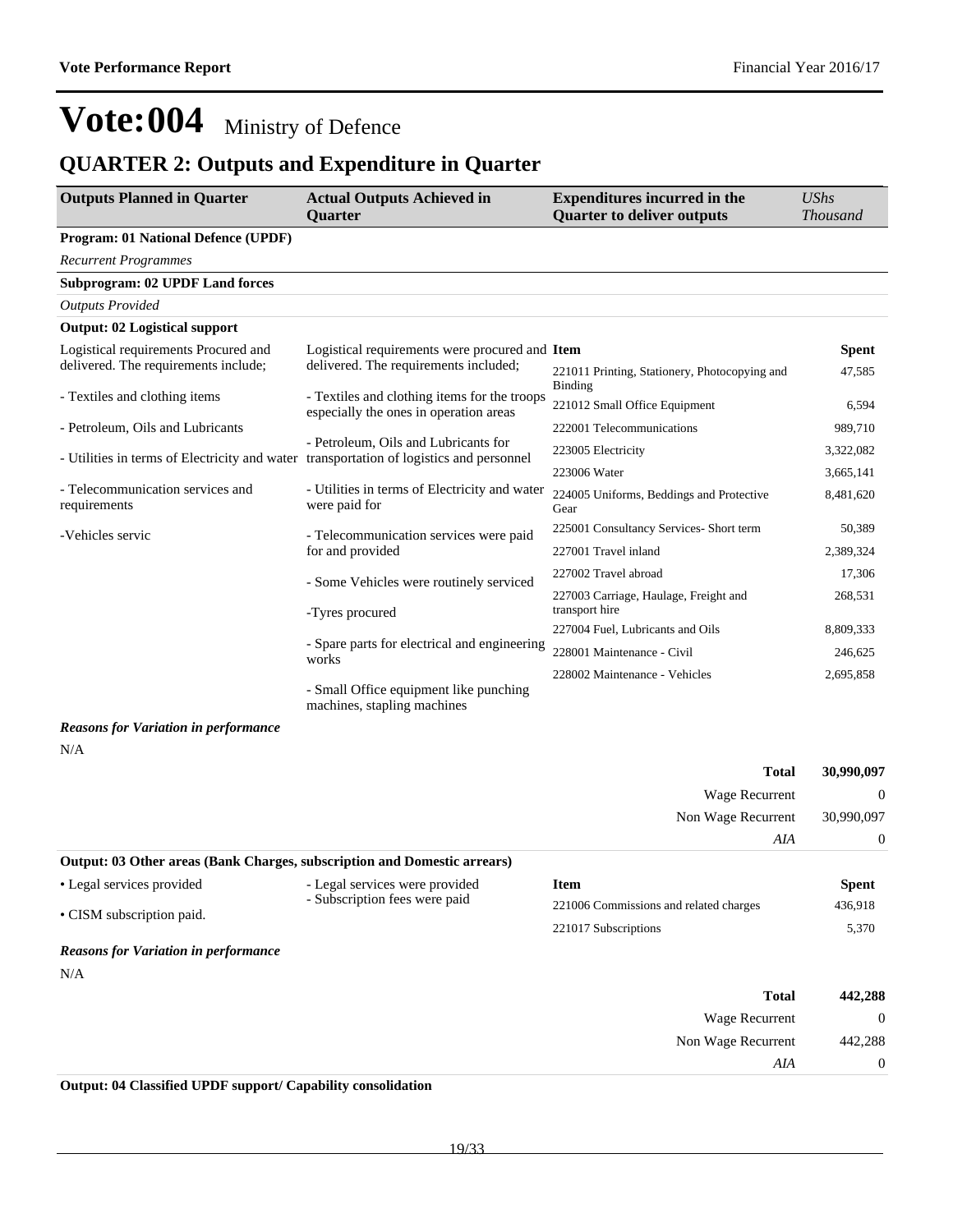*AIA* 0

## **Vote:004** Ministry of Defence

### **QUARTER 2: Outputs and Expenditure in Quarter**

| <b>Outputs Planned in Quarter</b>                                                                   | <b>Actual Outputs Achieved in</b><br>Quarter                                         | <b>Expenditures incurred in the</b><br><b>Quarter to deliver outputs</b> | <b>UShs</b><br><b>Thousand</b> |
|-----------------------------------------------------------------------------------------------------|--------------------------------------------------------------------------------------|--------------------------------------------------------------------------|--------------------------------|
| • Strategic capabilities consolidated and<br>generated<br>• Intelligence information gathered       | - Strategic capabilities in terms of<br>equipment were consolidated and<br>generated | <b>Item</b><br>224003 Classified Expenditure                             | <b>Spent</b><br>105,597,249    |
|                                                                                                     | - Intelligence information was gathered<br>and inseminated                           |                                                                          |                                |
| <b>Reasons for Variation in performance</b>                                                         |                                                                                      |                                                                          |                                |
| N/A                                                                                                 |                                                                                      | Total                                                                    | 105,597,249                    |
|                                                                                                     |                                                                                      | Wage Recurrent                                                           | $\theta$                       |
|                                                                                                     |                                                                                      | Non Wage Recurrent                                                       | 105,597,249                    |
|                                                                                                     |                                                                                      | AIA                                                                      | $\mathbf{0}$                   |
| <b>Output: 05 Force welfare</b>                                                                     |                                                                                      |                                                                          |                                |
| Ensure that welfare is provided in the                                                              | - Salaries were paid by 28th of every                                                | <b>Item</b>                                                              | <b>Spent</b>                   |
| areas below;                                                                                        | month                                                                                | 211101 General Staff Salaries                                            | 211,035,956                    |
| - Salaries paid by 28th of every month                                                              | - Allowances were paid on time                                                       | 213001 Medical expenses (To employees)                                   | 478,202                        |
| - Allowances paid on time                                                                           | - Food stuffs were provided to the troops                                            | 213002 Incapacity, death benefits and funeral<br>expenses                | 124,869                        |
| - Food stuffs provided to the troops                                                                | - Medicare provided to the troops and their                                          | 221009 Welfare and Entertainment                                         | 17,635,780                     |
|                                                                                                     | families.                                                                            | 224001 Medical and Agricultural supplies                                 | 1,571,766                      |
| - Medicare provided to the troops and their<br>families.<br>- Formal Education to the troops childr | - Formal Education to the troops children<br>provided                                |                                                                          |                                |
|                                                                                                     | - Pension and gratuity for troops was<br>processed                                   |                                                                          |                                |
|                                                                                                     | - Sports and culture was promoted                                                    |                                                                          |                                |
|                                                                                                     | - Decent burials were provided for the<br>troops                                     |                                                                          |                                |
| <b>Reasons for Variation in performance</b>                                                         |                                                                                      |                                                                          |                                |
| N/A                                                                                                 |                                                                                      |                                                                          |                                |
|                                                                                                     |                                                                                      | <b>Total</b>                                                             | 230,846,573                    |
|                                                                                                     |                                                                                      | Wage Recurrent                                                           | 211,035,956                    |
|                                                                                                     |                                                                                      | Non Wage Recurrent                                                       | 19,810,616                     |
| <b>Output: 06 Train to enhance combat readiness</b>                                                 |                                                                                      | AIA                                                                      | $\boldsymbol{0}$               |
| Annual UPDF local and international                                                                 | Qtr 02 training plan abroad and locally                                              | <b>Item</b>                                                              | <b>Spent</b>                   |
| training programme implemented                                                                      | were implemented.                                                                    | 221003 Staff Training                                                    | 3,646,145                      |
| <b>Reasons for Variation in performance</b><br>N/A                                                  |                                                                                      |                                                                          |                                |
|                                                                                                     |                                                                                      | <b>Total</b>                                                             | 3,646,145                      |
|                                                                                                     |                                                                                      | Wage Recurrent                                                           | $\mathbf{0}$                   |
|                                                                                                     |                                                                                      | Non Wage Recurrent                                                       | 3,646,145                      |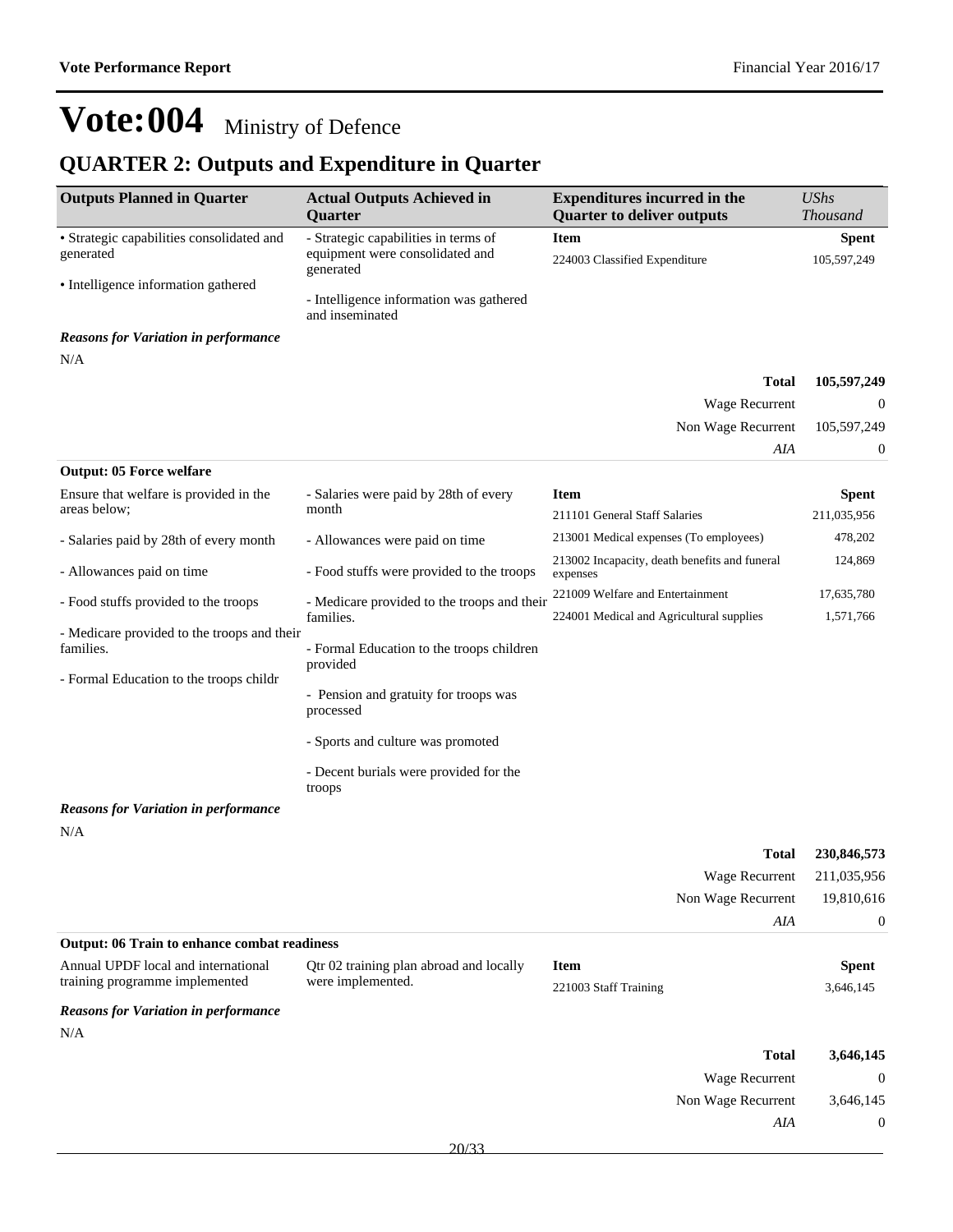### **QUARTER 2: Outputs and Expenditure in Quarter**

| <b>Outputs Planned in Quarter</b>                                                                                      | <b>Actual Outputs Achieved in</b><br><b>Quarter</b>                                  | <b>Expenditures incurred in the</b><br><b>Quarter to deliver outputs</b> | <b>UShs</b><br><b>Thousand</b> |
|------------------------------------------------------------------------------------------------------------------------|--------------------------------------------------------------------------------------|--------------------------------------------------------------------------|--------------------------------|
|                                                                                                                        |                                                                                      | <b>Total For SubProgramme</b>                                            | 371,522,351                    |
|                                                                                                                        |                                                                                      | Wage Recurrent                                                           | 211,035,956                    |
|                                                                                                                        |                                                                                      | Non Wage Recurrent                                                       | 160,486,394                    |
|                                                                                                                        |                                                                                      | AIA                                                                      | 0                              |
| <b>Recurrent Programmes</b>                                                                                            |                                                                                      |                                                                          |                                |
| <b>Subprogram: 03 UPDF Airforce</b>                                                                                    |                                                                                      |                                                                          |                                |
| <b>Outputs Provided</b>                                                                                                |                                                                                      |                                                                          |                                |
| <b>Output: 02 Logistical support</b>                                                                                   |                                                                                      |                                                                          |                                |
| Logistics in Airforce procured and                                                                                     | Logistics in Airforce were procured and                                              | <b>Item</b>                                                              | <b>Spent</b>                   |
| supplied. This will be done in the<br>following ways;                                                                  | supplied to quantity, quality and time. This<br>was done in the following ways;      | 227001 Travel inland                                                     | 169,800                        |
| - Aircrafts refurbished, overhauled,                                                                                   | - Aircrafts were refurbished, overhauled,                                            | 227002 Travel abroad                                                     | 89,689                         |
| maintained and operated                                                                                                | maintained and operated                                                              | 227004 Fuel, Lubricants and Oils                                         | 1,994,038                      |
| - Fuel provided to support the aicrafts<br>mobility                                                                    | - Fuel was provided to support the aicrafts<br>mobility and ground support equipment | 228002 Maintenance - Vehicles                                            | 2,815,528                      |
| - Transport provided in terms of inland<br>and abroad                                                                  | - Transport was provided in terms of<br>inland and abroad                            |                                                                          |                                |
| <b>Reasons for Variation in performance</b>                                                                            |                                                                                      |                                                                          |                                |
| n/a                                                                                                                    |                                                                                      |                                                                          |                                |
|                                                                                                                        |                                                                                      | <b>Total</b>                                                             | 5,069,055                      |
|                                                                                                                        |                                                                                      | Wage Recurrent                                                           | 0                              |
|                                                                                                                        |                                                                                      | Non Wage Recurrent                                                       | 5,069,055                      |
|                                                                                                                        |                                                                                      | AIA                                                                      | 0                              |
| <b>Output: 05 Force welfare</b>                                                                                        |                                                                                      |                                                                          |                                |
| -Allowances on paid time                                                                                               | -Allowances for every month in the 2nd                                               | <b>Item</b>                                                              | Spent                          |
| - Airforce Annual medical workplan                                                                                     | qtr were paid on time                                                                | 211103 Allowances                                                        | 75,840                         |
| implemented                                                                                                            | - Airforce 2nd qtr medical workplan was<br>implemented                               | 213002 Incapacity, death benefits and funeral<br>expenses                | 28,428                         |
|                                                                                                                        |                                                                                      | 221009 Welfare and Entertainment                                         | 122,880                        |
|                                                                                                                        |                                                                                      | 224001 Medical and Agricultural supplies                                 | 24,600                         |
| <b>Reasons for Variation in performance</b>                                                                            |                                                                                      |                                                                          |                                |
| n/a                                                                                                                    |                                                                                      |                                                                          |                                |
|                                                                                                                        |                                                                                      | <b>Total</b>                                                             | 251,748                        |
|                                                                                                                        |                                                                                      | Wage Recurrent                                                           | $\boldsymbol{0}$               |
|                                                                                                                        |                                                                                      | Non Wage Recurrent                                                       | 251,748                        |
|                                                                                                                        |                                                                                      | AIA                                                                      | $\boldsymbol{0}$               |
| Output: 06 Train to enhance combat readiness                                                                           |                                                                                      |                                                                          |                                |
| Airforce annual training programme<br>implemented as planned. Training of<br>Pilots, technicians and staff carried out | Airforce Training programme for 2nd Qtr Item<br>was implemented                      | 221003 Staff Training                                                    | <b>Spent</b><br>555,244        |
| <b>Reasons for Variation in performance</b>                                                                            |                                                                                      |                                                                          |                                |
| n/a                                                                                                                    |                                                                                      |                                                                          |                                |
|                                                                                                                        |                                                                                      | <b>Total</b>                                                             | 555,244                        |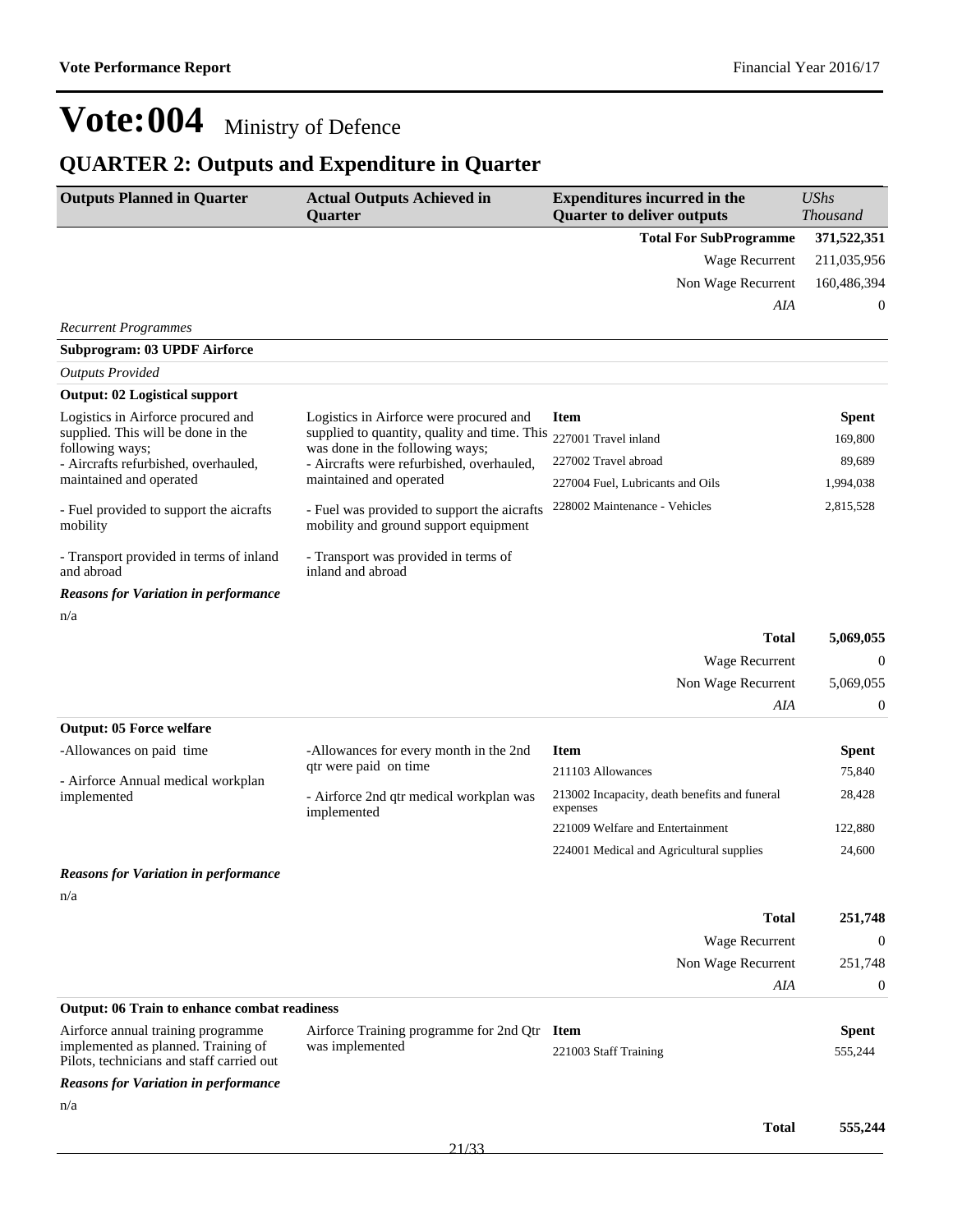### **QUARTER 2: Outputs and Expenditure in Quarter**

| <b>Outputs Planned in Quarter</b>                                        | <b>Actual Outputs Achieved in</b><br>Quarter                          | <b>Expenditures incurred in the</b><br><b>Quarter to deliver outputs</b> | <b>UShs</b><br>Thousand    |
|--------------------------------------------------------------------------|-----------------------------------------------------------------------|--------------------------------------------------------------------------|----------------------------|
|                                                                          |                                                                       | Wage Recurrent                                                           | $\mathbf{0}$               |
|                                                                          |                                                                       | Non Wage Recurrent                                                       | 555,244                    |
|                                                                          |                                                                       | AIA                                                                      | 0                          |
|                                                                          |                                                                       | <b>Total For SubProgramme</b>                                            | 5,876,047                  |
|                                                                          |                                                                       | Wage Recurrent                                                           | 0                          |
|                                                                          |                                                                       | Non Wage Recurrent                                                       | 5,876,047                  |
|                                                                          |                                                                       | AIA                                                                      | 0                          |
| <b>Development Projects</b>                                              |                                                                       |                                                                          |                            |
| Project: 0023 Defence Equipment Project                                  |                                                                       |                                                                          |                            |
| <b>Outputs Provided</b>                                                  |                                                                       |                                                                          |                            |
| Output: 04 Classified UPDF support/ Capability consolidation             |                                                                       |                                                                          |                            |
| Classified UPDF support/ Capability<br>consolidation                     | Classified equipment was consolidated<br>and generated                | <b>Item</b><br>224003 Classified Expenditure                             | <b>Spent</b><br>28,275,000 |
| <b>Reasons for Variation in performance</b>                              |                                                                       |                                                                          |                            |
| n/a                                                                      |                                                                       |                                                                          |                            |
|                                                                          |                                                                       | <b>Total</b>                                                             | 28,275,000                 |
|                                                                          |                                                                       | GoU Development                                                          | 28,275,000                 |
|                                                                          |                                                                       | <b>External Financing</b>                                                | 0                          |
|                                                                          |                                                                       | AIA                                                                      | 0                          |
| <b>Capital Purchases</b>                                                 |                                                                       |                                                                          |                            |
| <b>Output: 71 Acquisition of Land by Government</b>                      |                                                                       |                                                                          |                            |
| Land acquired, titled and secured                                        | Surveying of some pieces of land was<br>done                          | <b>Item</b><br>311101 Land                                               | <b>Spent</b><br>529,817    |
| <b>Reasons for Variation in performance</b>                              |                                                                       |                                                                          |                            |
| n/a                                                                      |                                                                       |                                                                          |                            |
|                                                                          |                                                                       | <b>Total</b>                                                             | 529,817                    |
|                                                                          |                                                                       | <b>GoU</b> Development                                                   | 529,817                    |
|                                                                          |                                                                       | <b>External Financing</b>                                                | 0                          |
|                                                                          |                                                                       | AIA                                                                      | 0                          |
| <b>Output: 72 Government Buildings and Administrative Infrastructure</b> |                                                                       |                                                                          |                            |
| Continued implementation of DSIIP                                        | Implementation of the DSIIP projects as                               | <b>Item</b>                                                              | <b>Spent</b>               |
| interms of Construction, Rehabilitation<br>and maintenance of bldgs      | spelt out in the workplan in the 2nd Qtr<br>workplan were carried out | 312102 Residential Buildings                                             | 6,973,383                  |
| <b>Reasons for Variation in performance</b>                              |                                                                       |                                                                          |                            |
| n/a                                                                      |                                                                       |                                                                          |                            |
|                                                                          |                                                                       | <b>Total</b>                                                             | 6,973,383                  |
|                                                                          |                                                                       | GoU Development                                                          | 6,973,383                  |
|                                                                          |                                                                       | <b>External Financing</b>                                                | 0                          |
|                                                                          |                                                                       | AIA                                                                      | 0                          |

**Output: 75 Purchase of Motor Vehicles and Other Transport Equipment**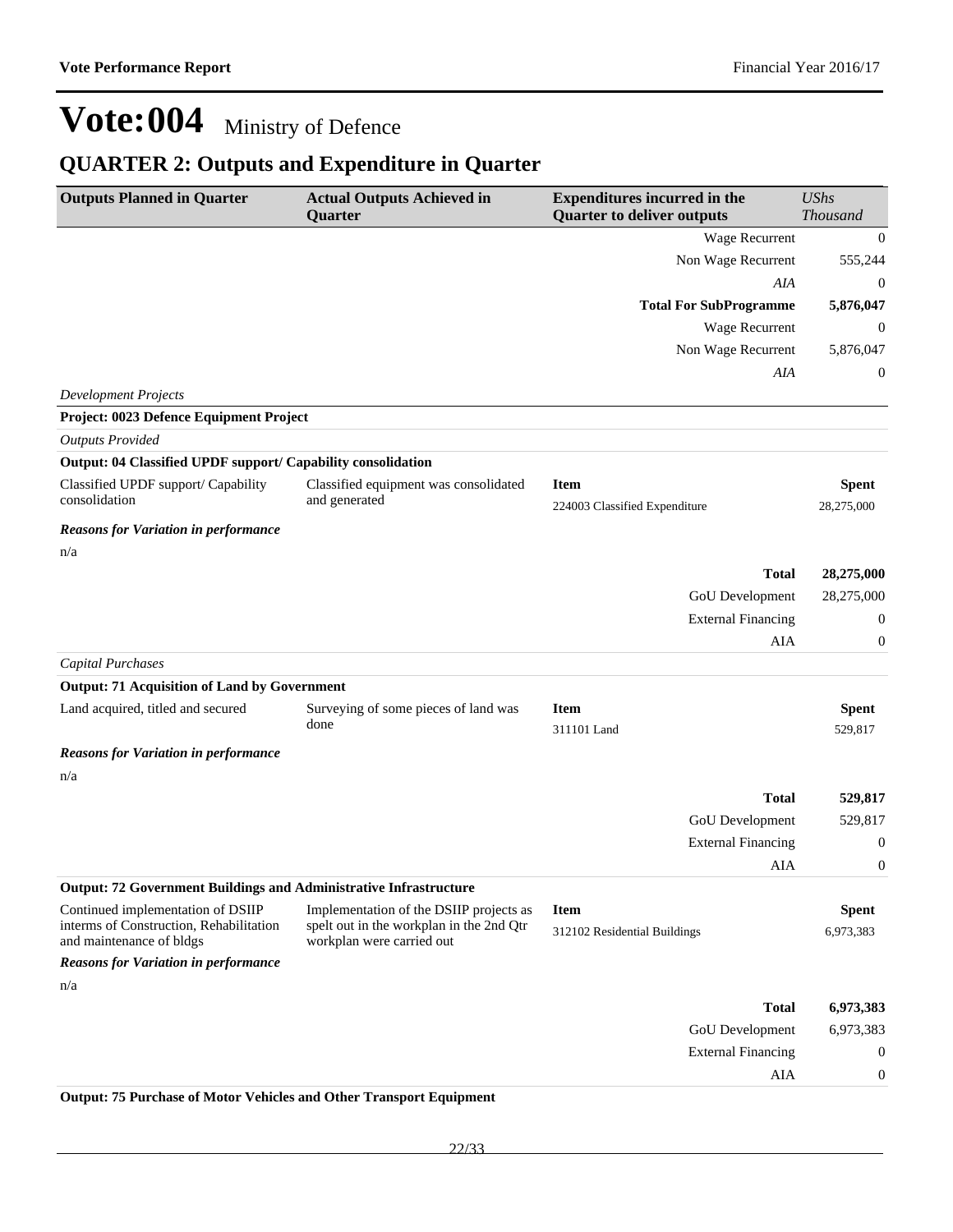### **QUARTER 2: Outputs and Expenditure in Quarter**

| <b>Outputs Planned in Quarter</b>                                                         | <b>Actual Outputs Achieved in</b><br>Quarter | <b>Expenditures incurred in the</b><br><b>Quarter to deliver outputs</b> | <b>UShs</b><br><b>Thousand</b> |
|-------------------------------------------------------------------------------------------|----------------------------------------------|--------------------------------------------------------------------------|--------------------------------|
| Vehicles and other transport equipment                                                    | Payment for vehicles was processed and       | <b>Item</b>                                                              | <b>Spent</b>                   |
| procured to facilitate easy movement of<br>troops and logistics in UPDF                   | made                                         | 312201 Transport Equipment                                               | 3,037,005                      |
| <b>Reasons for Variation in performance</b>                                               |                                              |                                                                          |                                |
| n/a                                                                                       |                                              |                                                                          |                                |
|                                                                                           |                                              | <b>Total</b>                                                             | 3,037,005                      |
|                                                                                           |                                              | GoU Development                                                          | 3,037,005                      |
|                                                                                           |                                              | <b>External Financing</b>                                                | 0                              |
|                                                                                           |                                              | AIA                                                                      | $\boldsymbol{0}$               |
| Output: 77 Purchase of Specialised Machinery & Equipment                                  |                                              |                                                                          |                                |
| Signal, medical, Airforce, classified and                                                 | Equipment worth shs 11,432,965 was           | <b>Item</b>                                                              | <b>Spent</b>                   |
| CMI equipment procured and maintained                                                     | procured                                     | 312202 Machinery and Equipment                                           | 237,668                        |
| <b>Reasons for Variation in performance</b>                                               |                                              |                                                                          |                                |
| n/a                                                                                       |                                              |                                                                          |                                |
|                                                                                           |                                              | <b>Total</b>                                                             | 237,668                        |
|                                                                                           |                                              | GoU Development                                                          | 237,668                        |
|                                                                                           |                                              | <b>External Financing</b>                                                | $\boldsymbol{0}$               |
|                                                                                           |                                              | AIA                                                                      | $\boldsymbol{0}$               |
| <b>Output: 78 Purchase of Office and Residential Furniture and Fittings</b>               |                                              |                                                                          |                                |
| Furniture and fixtures procured to quality  Payment for furniture was done<br>and on time |                                              | <b>Item</b>                                                              | <b>Spent</b>                   |
|                                                                                           |                                              | 312203 Furniture & Fixtures                                              | 39,922                         |
| <b>Reasons for Variation in performance</b>                                               |                                              |                                                                          |                                |
| n/a                                                                                       |                                              |                                                                          |                                |
|                                                                                           |                                              | <b>Total</b>                                                             | 39,922                         |
|                                                                                           |                                              | GoU Development                                                          | 39,922                         |
|                                                                                           |                                              | <b>External Financing</b>                                                | $\boldsymbol{0}$               |
|                                                                                           |                                              | AIA                                                                      | $\mathbf{0}$                   |
|                                                                                           |                                              | <b>Total For SubProgramme</b>                                            | 39,092,795                     |
|                                                                                           |                                              | <b>GoU</b> Development                                                   | 39,092,795                     |
|                                                                                           |                                              | <b>External Financing</b>                                                | 0                              |
|                                                                                           |                                              | AIA                                                                      | 0                              |
| <b>Program: 49 Policy, Planning and Support Services</b>                                  |                                              |                                                                          |                                |
| <b>Recurrent Programmes</b>                                                               |                                              |                                                                          |                                |

#### **Subprogram: 01 Headquarters**

*Outputs Provided*

**Output: 01 Policy, consultation, planning and monitoring services**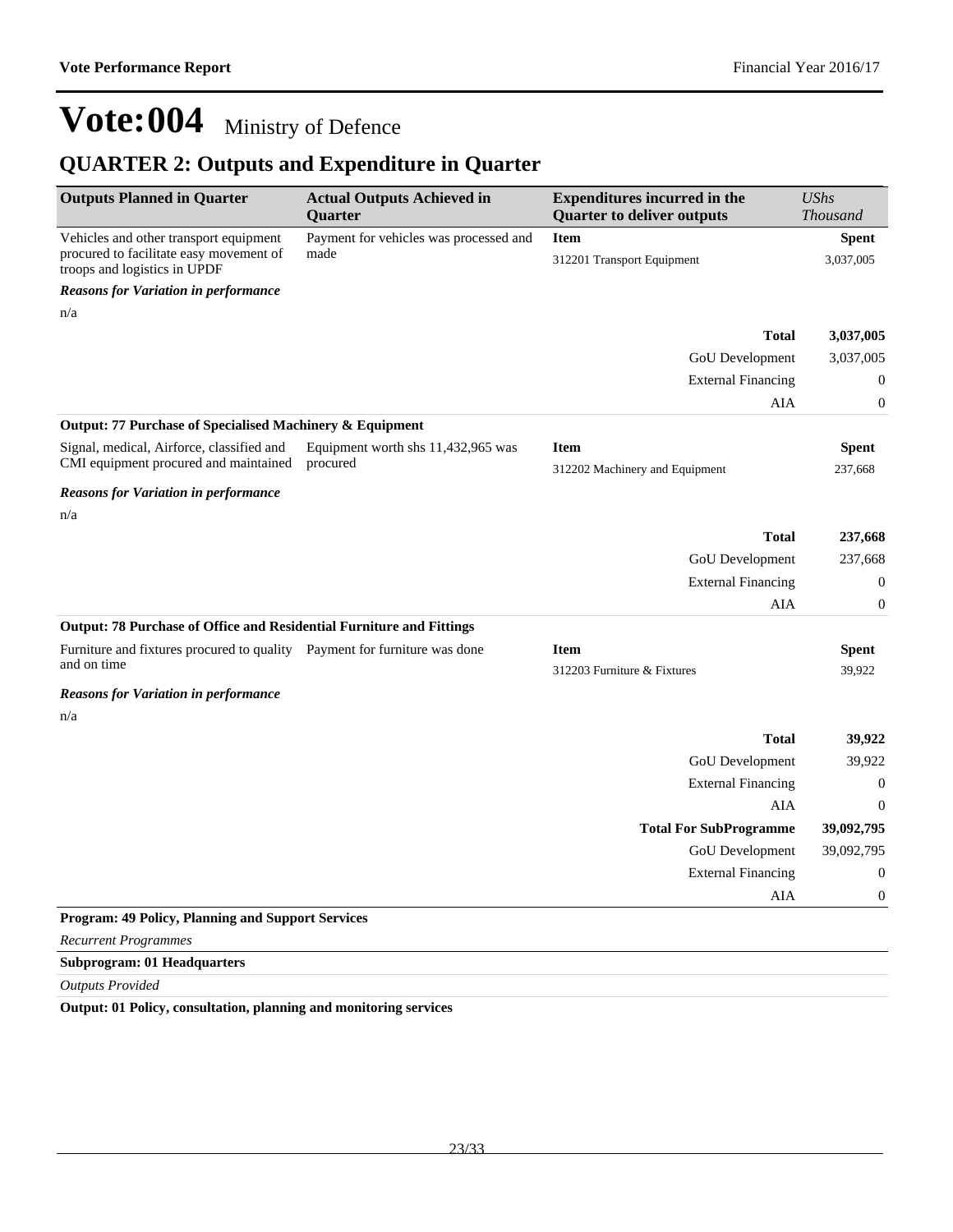*AIA* 0

## **Vote:004** Ministry of Defence

### **QUARTER 2: Outputs and Expenditure in Quarter**

| <b>Outputs Planned in Quarter</b>                                     | <b>Actual Outputs Achieved in</b><br><b>Ouarter</b> | <b>Expenditures incurred in the</b><br><b>Quarter to deliver outputs</b> | UShs<br><b>Thousand</b> |
|-----------------------------------------------------------------------|-----------------------------------------------------|--------------------------------------------------------------------------|-------------------------|
| - Budget Framework Paper produced                                     | - Budget Framework Paper produced                   | <b>Item</b>                                                              | <b>Spent</b>            |
| - Ministerial Policy Statement produced -<br><b>Procurement Plans</b> | - Procurement Plans                                 | 225001 Consultancy Services- Short term                                  | 263,267                 |
|                                                                       | - Policies developed                                |                                                                          |                         |
| - Policies developed                                                  | - MOUs                                              |                                                                          |                         |
| - MOUs                                                                | - Protocols                                         |                                                                          |                         |
| - Protocols                                                           |                                                     |                                                                          |                         |
| - Reports and briefs                                                  | - Reports and briefs                                |                                                                          |                         |
| <b>Reasons for Variation in performance</b>                           |                                                     |                                                                          |                         |
| n/a                                                                   |                                                     |                                                                          |                         |
|                                                                       |                                                     | <b>Total</b>                                                             | 263,267                 |
|                                                                       |                                                     | Wage Recurrent                                                           | $\theta$                |
|                                                                       |                                                     | Non Wage Recurrent                                                       | 263,267                 |

**Output: 02 Ministry Support Services (Finance and Administration)**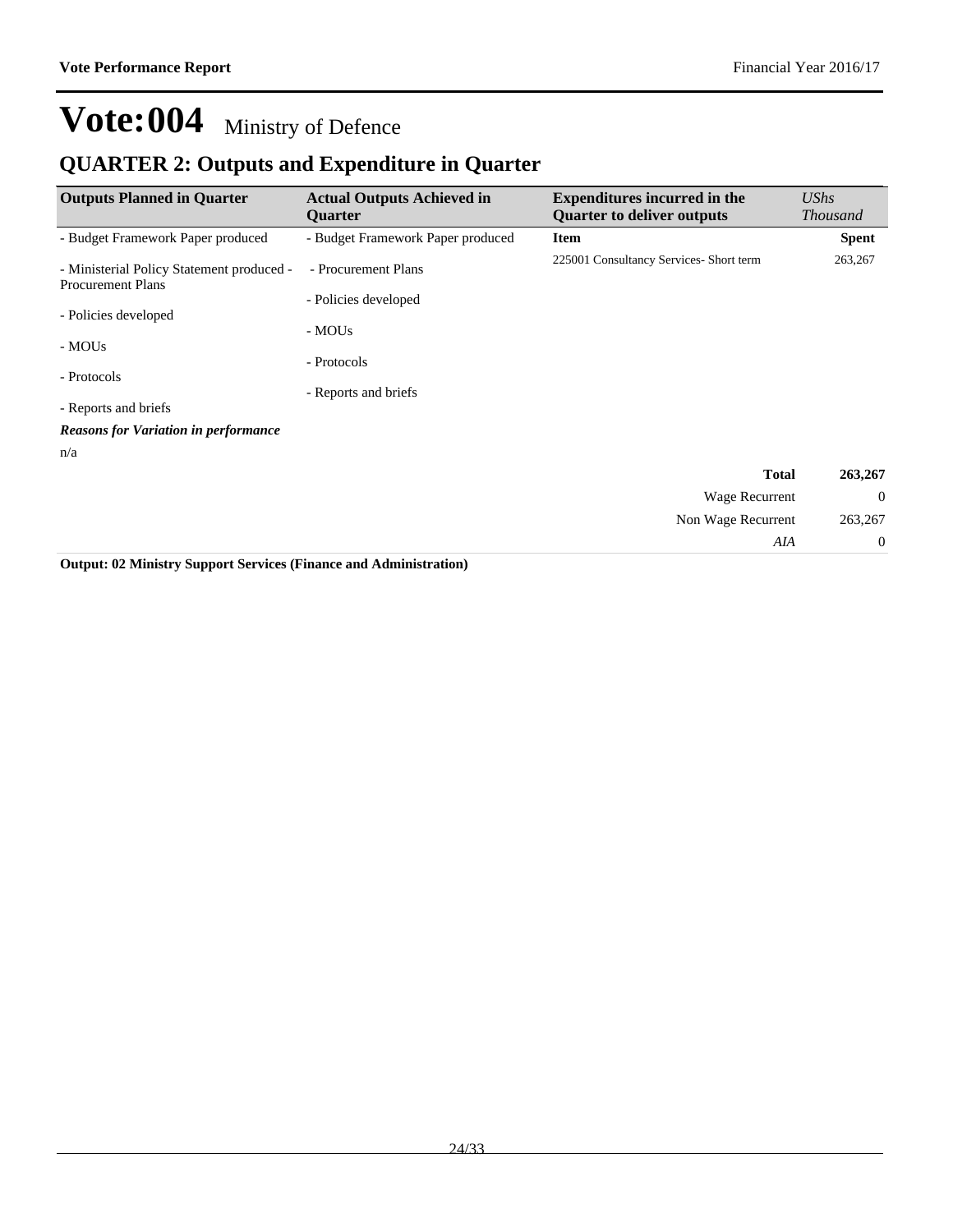### **QUARTER 2: Outputs and Expenditure in Quarter**

| <b>Outputs Planned in Quarter</b><br><b>Actual Outputs Achieved in</b> |                                        | <b>Expenditures incurred in the</b>                         | <b>UShs</b>     |
|------------------------------------------------------------------------|----------------------------------------|-------------------------------------------------------------|-----------------|
|                                                                        | <b>Quarter</b>                         | <b>Quarter to deliver outputs</b>                           | <b>Thousand</b> |
| - Pay Change reports produced                                          | - Pay Change reports were produced     | <b>Item</b>                                                 | <b>Spent</b>    |
| - Procurements compliance reports                                      | - Procurements compliance reports were | 211103 Allowances                                           | 254,517         |
| produced and submitted                                                 | produced and submitted                 | 213001 Medical expenses (To employees)                      | 60,457          |
| - Financial reports produced                                           | - Financial reports were produced      | 213002 Incapacity, death benefits and funeral<br>expenses   | 30,000          |
| - IT services availed                                                  | - IT services were availed             | 221001 Advertising and Public Relations                     | 119,073         |
|                                                                        |                                        | 221003 Staff Training                                       | 95,559          |
|                                                                        |                                        | 221006 Commissions and related charges                      | 84,053          |
|                                                                        |                                        | 221008 Computer supplies and Information<br>Technology (IT) | 53,300          |
|                                                                        |                                        | 221009 Welfare and Entertainment                            | 181,200         |
|                                                                        |                                        | 221011 Printing, Stationery, Photocopying and<br>Binding    | 133,157         |
|                                                                        |                                        | 221012 Small Office Equipment                               | 84,714          |
|                                                                        |                                        | 221016 IFMS Recurrent costs                                 | 9,288           |
|                                                                        |                                        | 221017 Subscriptions                                        | 4,715,000       |
|                                                                        |                                        | 221020 IPPS Recurrent Costs                                 | 12,498          |
|                                                                        |                                        | 222001 Telecommunications                                   | 11,542          |
|                                                                        |                                        | 222003 Information and communications<br>technology (ICT)   | 725,476         |
|                                                                        |                                        | 223001 Property Expenses                                    | 16,520          |
|                                                                        |                                        | 223003 Rent – (Produced Assets) to private<br>entities      | 198,000         |
|                                                                        |                                        | 225001 Consultancy Services- Short term                     | 168,191         |
|                                                                        |                                        | 227001 Travel inland                                        | 1,006,052       |
|                                                                        |                                        | 227002 Travel abroad                                        | 1,835,682       |
|                                                                        |                                        | 227003 Carriage, Haulage, Freight and<br>transport hire     | 286,084         |
|                                                                        |                                        | 227004 Fuel, Lubricants and Oils                            | 336,025         |
|                                                                        |                                        | 228002 Maintenance - Vehicles                               | 369,156         |
|                                                                        |                                        | 282104 Compensation to 3rd Parties                          | 190,722         |
|                                                                        |                                        |                                                             |                 |

#### *Reasons for Variation in performance* n/a

|                                                      |                                       |             | <b>Total</b>                         | 10,976,265<br>$\Omega$<br>10,976,265 |
|------------------------------------------------------|---------------------------------------|-------------|--------------------------------------|--------------------------------------|
|                                                      |                                       |             | Wage Recurrent<br>Non Wage Recurrent |                                      |
|                                                      |                                       |             |                                      |                                      |
|                                                      |                                       | AIA         | $\theta$                             |                                      |
| <b>Output: 19 Human Resource Management Services</b> |                                       |             |                                      |                                      |
| - Salaries processed                                 | - Salaries were paid by 28th of every | <b>Item</b> |                                      | <b>Spent</b>                         |

| - Saiaries processed                   | - Salaries were paid by zoun of every | пет                                 | эрепи      |
|----------------------------------------|---------------------------------------|-------------------------------------|------------|
| - Appraisal forms filled and submitted | month                                 | 211101 General Staff Salaries       | 585.114    |
|                                        | - Pension payments and management was | 212104 Pension for Military Service | 27.417.428 |
| - Pension management                   | emphasised.                           | 213004 Gratuity Expenses            | 17.707.307 |
|                                        |                                       |                                     |            |

*Reasons for Variation in performance*

n/a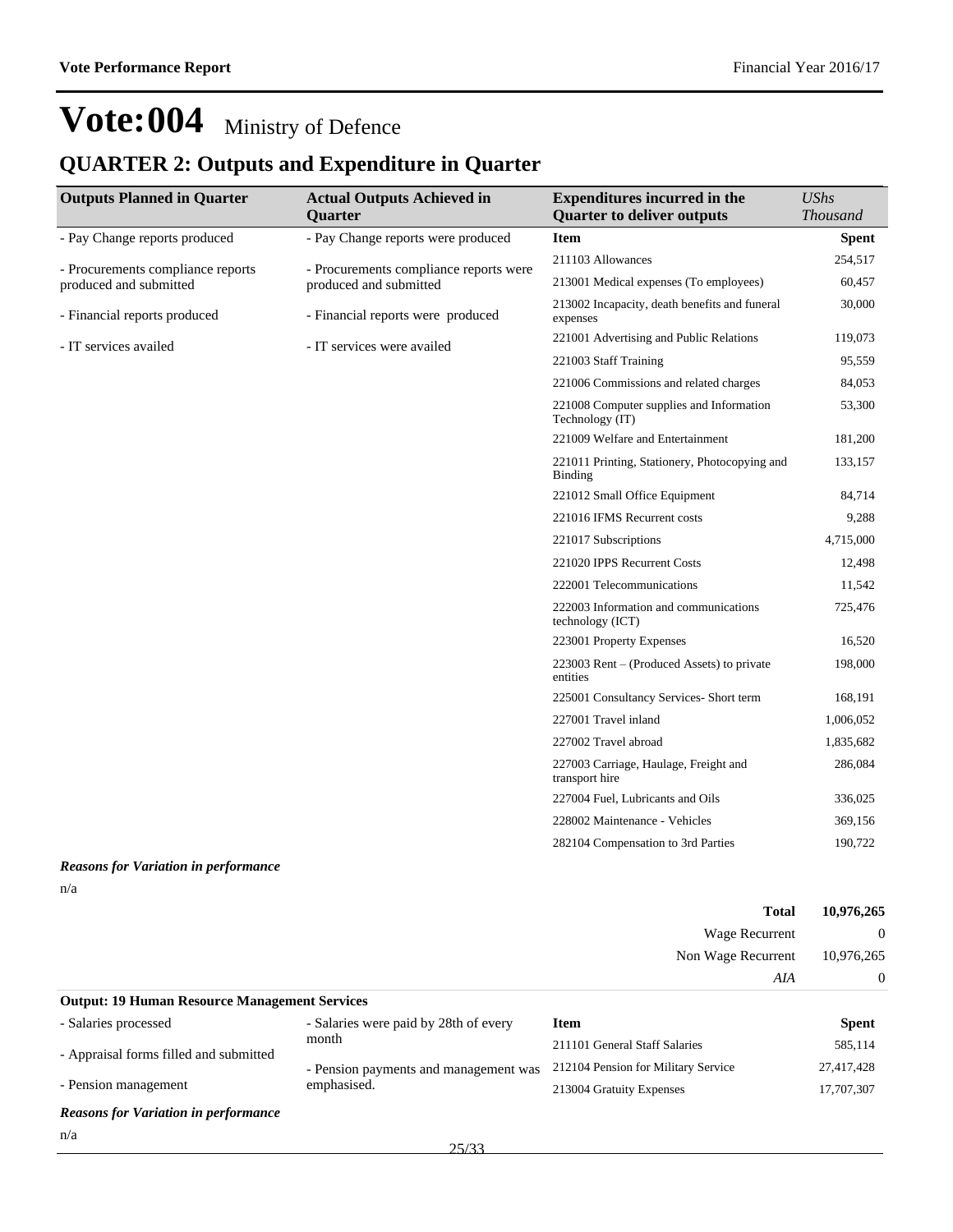### **QUARTER 2: Outputs and Expenditure in Quarter**

| <b>Outputs Planned in Quarter</b>                                        | <b>Actual Outputs Achieved in</b><br>Quarter                                        | <b>Expenditures incurred in the</b><br><b>Quarter to deliver outputs</b> | <b>UShs</b><br><b>Thousand</b> |
|--------------------------------------------------------------------------|-------------------------------------------------------------------------------------|--------------------------------------------------------------------------|--------------------------------|
|                                                                          |                                                                                     | <b>Total</b>                                                             | 45,709,848                     |
|                                                                          |                                                                                     | <b>Wage Recurrent</b>                                                    | 585,114                        |
|                                                                          |                                                                                     | Non Wage Recurrent                                                       | 45, 124, 735                   |
|                                                                          |                                                                                     | AIA                                                                      | $\mathbf{0}$                   |
| Arrears                                                                  |                                                                                     |                                                                          |                                |
| <b>Output: 99 Arrears</b>                                                |                                                                                     |                                                                          |                                |
|                                                                          |                                                                                     | <b>Item</b>                                                              | <b>Spent</b>                   |
| <b>Reasons for Variation in performance</b>                              |                                                                                     |                                                                          |                                |
|                                                                          |                                                                                     |                                                                          |                                |
|                                                                          |                                                                                     | <b>Total</b>                                                             | $\bf{0}$                       |
|                                                                          |                                                                                     | Wage Recurrent                                                           | 0                              |
|                                                                          |                                                                                     | Non Wage Recurrent                                                       | $\overline{0}$                 |
|                                                                          |                                                                                     | AIA                                                                      | $\theta$                       |
|                                                                          |                                                                                     | <b>Total For SubProgramme</b>                                            | 56,949,381                     |
|                                                                          |                                                                                     | <b>Wage Recurrent</b>                                                    | 585,114                        |
|                                                                          |                                                                                     | Non Wage Recurrent                                                       | 56,364,267                     |
|                                                                          |                                                                                     | AIA                                                                      | $\boldsymbol{0}$               |
| <b>Recurrent Programmes</b>                                              |                                                                                     |                                                                          |                                |
| Subprogram: 04 Internal Audit Department                                 |                                                                                     |                                                                          |                                |
| <b>Outputs Provided</b>                                                  |                                                                                     |                                                                          |                                |
| <b>Output: 02 Ministry Support Services (Finance and Administration)</b> |                                                                                     |                                                                          |                                |
|                                                                          | And t activities of fectively carried out And t activities were offectively carried | <b>Itam</b>                                                              | $_{\mathbf{Conont}}$           |

| Audit activitities effectively carried out | Audit activities were effectively carried<br>out | <b>Item</b>                                              | <b>Spent</b> |
|--------------------------------------------|--------------------------------------------------|----------------------------------------------------------|--------------|
|                                            |                                                  | 211103 Allowances                                        | 42,133       |
|                                            |                                                  | 221003 Staff Training                                    | 3,000        |
|                                            |                                                  | 221006 Commissions and related charges                   | 4,000        |
|                                            |                                                  | 221009 Welfare and Entertainment                         | 3,600        |
|                                            |                                                  | 221011 Printing, Stationery, Photocopying and<br>Binding | 9,000        |
|                                            |                                                  | 221017 Subscriptions                                     | 1,000        |
|                                            |                                                  | 222001 Telecommunications                                | 379          |
|                                            |                                                  | 227001 Travel inland                                     | 30,253       |
|                                            |                                                  | 227004 Fuel, Lubricants and Oils                         | 10,285       |
|                                            |                                                  | 228002 Maintenance - Vehicles                            | 7,500        |

#### *Reasons for Variation in performance*

n/a

| 111,151      | Total                         |
|--------------|-------------------------------|
|              | Wage Recurrent                |
| 111,151      | Non Wage Recurrent            |
| $\mathbf{0}$ | AIA                           |
| 111,151      | <b>Total For SubProgramme</b> |
|              | Wage Recurrent                |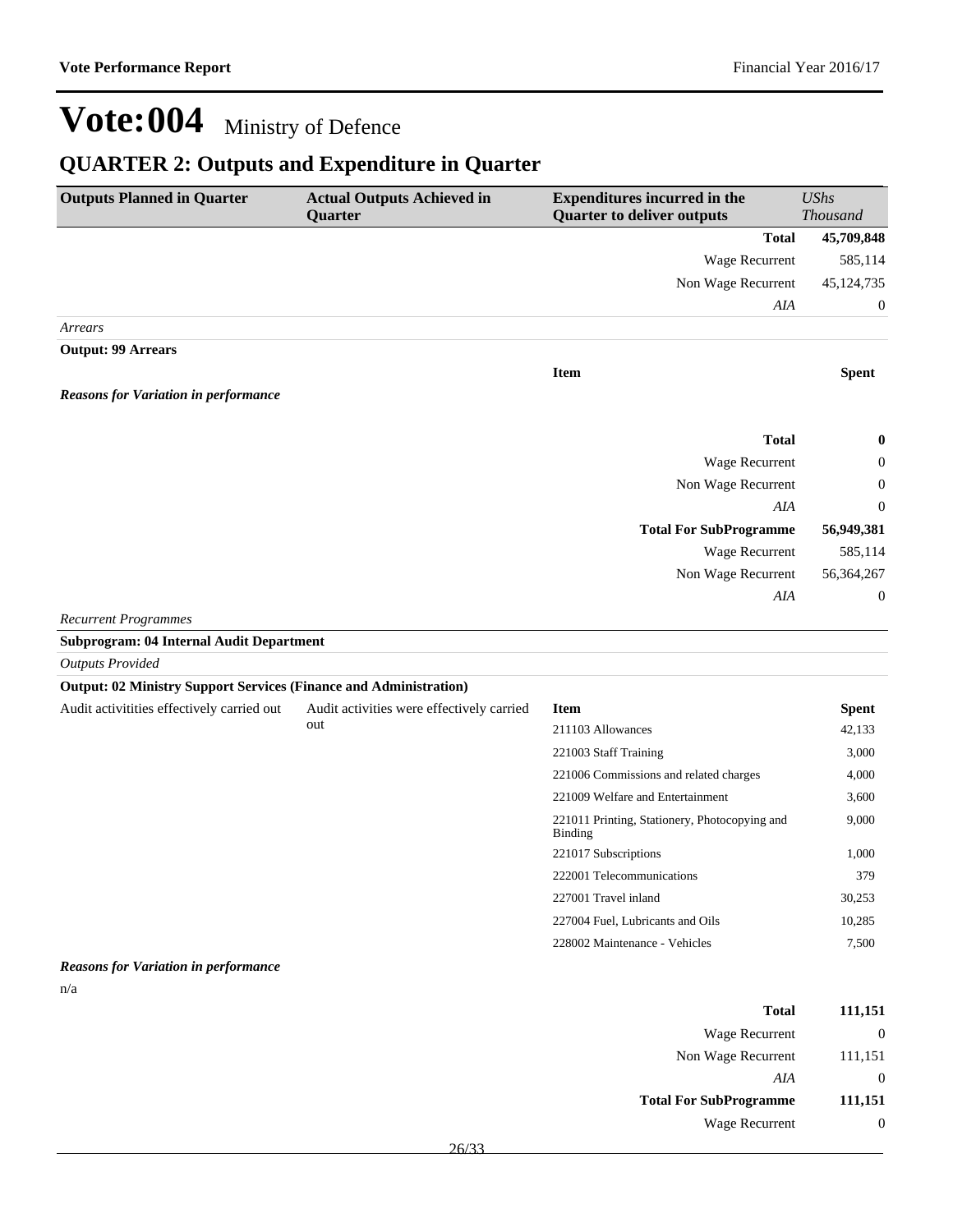### **QUARTER 2: Outputs and Expenditure in Quarter**

| <b>Outputs Planned in Quarter</b> | <b>Actual Outputs Achieved in</b><br><b>Ouarter</b> | <b>Expenditures incurred in the</b><br><b>Quarter to deliver outputs</b> | UShs<br><b>Thousand</b> |
|-----------------------------------|-----------------------------------------------------|--------------------------------------------------------------------------|-------------------------|
|                                   |                                                     | Non Wage Recurrent                                                       | 111,151                 |
|                                   |                                                     | AIA                                                                      | $\overline{0}$          |
|                                   |                                                     | <b>GRAND TOTAL</b>                                                       | 473,551,724             |
|                                   |                                                     | Wage Recurrent                                                           | 211,621,070             |
|                                   |                                                     | Non Wage Recurrent                                                       | 222,837,859             |
|                                   |                                                     | <b>GoU</b> Development                                                   | 39,092,795              |
|                                   |                                                     | <b>External Financing</b>                                                | $\overline{0}$          |
|                                   |                                                     | AIA                                                                      | $\Omega$                |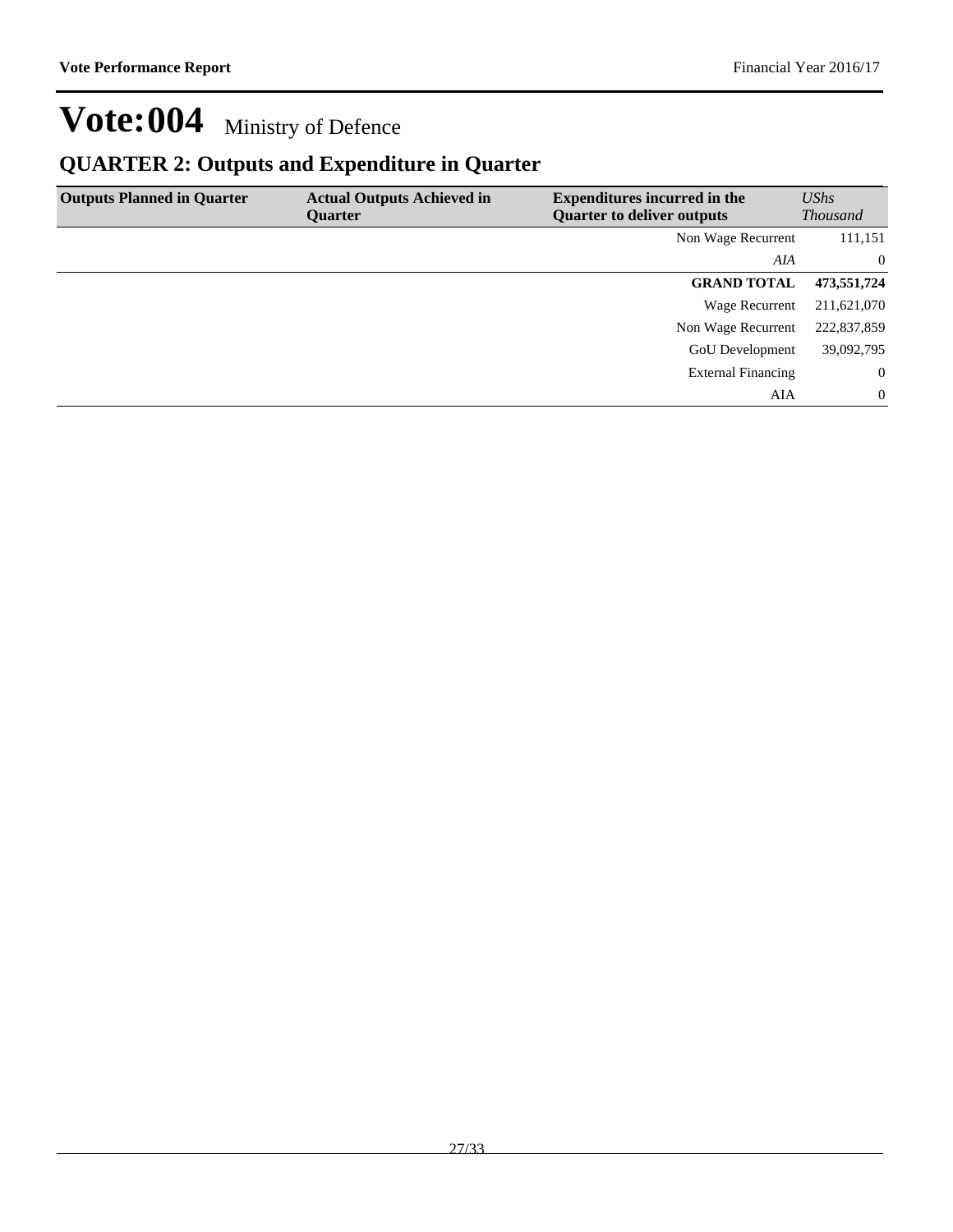| UShs Thousand | <b>Planned Outputs for the</b><br><b>Ouarter</b> | <b>Estimated Funds Available in Quarter</b><br>(from balance brought forward and actual/expected releaes) |
|---------------|--------------------------------------------------|-----------------------------------------------------------------------------------------------------------|
|               |                                                  |                                                                                                           |

#### **Program: 01 National Defence (UPDF)**

*Recurrent Programmes*

#### **Subprogram: 02 UPDF Land forces**

*Outputs Provided*

#### **Output: 02 Logistical support**

| Logistical requirements Procured and delivered. The | <b>Item</b>                                           | <b>Balance b/f</b> | <b>New Funds</b> | <b>Total</b> |
|-----------------------------------------------------|-------------------------------------------------------|--------------------|------------------|--------------|
| requirements include;                               | 221011 Printing, Stationery, Photocopying and Binding | 78,172             | $\mathbf{0}$     | 78,172       |
| - Textiles and clothing items                       | 221012 Small Office Equipment                         | 2,624              | $\mathbf{0}$     | 2,624        |
| - Petroleum, Oils and Lubricants                    | 222001 Telecommunications                             | 260,290            | $\mathbf{0}$     | 260,290      |
| - Utilities in terms of Electricity and water       | 223005 Electricity                                    | 413,275            | $\mathbf{0}$     | 413,275      |
|                                                     | 223006 Water                                          | 14,235             | $\mathbf{0}$     | 14,235       |
| - Telecommunication services and requirements       | 224005 Uniforms, Beddings and Protective Gear         | 3,395,570          | $\mathbf{0}$     | 3,395,570    |
| -Vehicles servic                                    | 225001 Consultancy Services- Short term               | 1,915              | $\mathbf{0}$     | 1,915        |
|                                                     | 227001 Travel inland                                  | 22,562             | $\mathbf{0}$     | 22,562       |
|                                                     | 227002 Travel abroad                                  | 224                | $\mathbf{0}$     | 224          |
|                                                     | 227003 Carriage, Haulage, Freight and transport hire  | 36,568             | $\mathbf{0}$     | 36,568       |
|                                                     | 227004 Fuel, Lubricants and Oils                      | 1,940,961          | $\mathbf{0}$     | 1,940,961    |
|                                                     | 228001 Maintenance - Civil                            | 578                | $\theta$         | 578          |
|                                                     | 228002 Maintenance - Vehicles                         | 465,942            | $\mathbf{0}$     | 465,942      |
|                                                     | Total                                                 | 6,632,915          | $\mathbf{0}$     | 6,632,915    |
|                                                     | <b>Wage Recurrent</b>                                 | 0                  | 0                | 0            |
|                                                     | <b>Non Wage Recurrent</b>                             | 6,632,915          | 0                | 6,632,915    |
|                                                     | AIA                                                   | 0                  | 0                | 0            |

#### **Output: 03 Other areas (Bank Charges, subscription and Domestic arrears)**

| • Legal services provided | <b>Item</b>                            | <b>Balance b/f</b> | <b>New Funds</b> | <b>Total</b>          |
|---------------------------|----------------------------------------|--------------------|------------------|-----------------------|
| • CISM subscription paid. | 221006 Commissions and related charges | 10                 | $\mathbf{0}$     | 10                    |
|                           | 221017 Subscriptions                   | 6                  | $\mathbf{0}$     | 6                     |
|                           | <b>Total</b>                           | 16                 | $\theta$         | 16                    |
|                           | <b>Wage Recurrent</b>                  | 0                  | 0                | $\boldsymbol{\theta}$ |
|                           | <b>Non Wage Recurrent</b>              | 16                 | 0                | 16                    |
|                           | AIA                                    | 0                  | 0                | $\boldsymbol{\theta}$ |
|                           |                                        |                    |                  |                       |

#### **Output: 04 Classified UPDF support/ Capability consolidation**

Strategic capabilities consolidated and generated

• Intelligence information gathered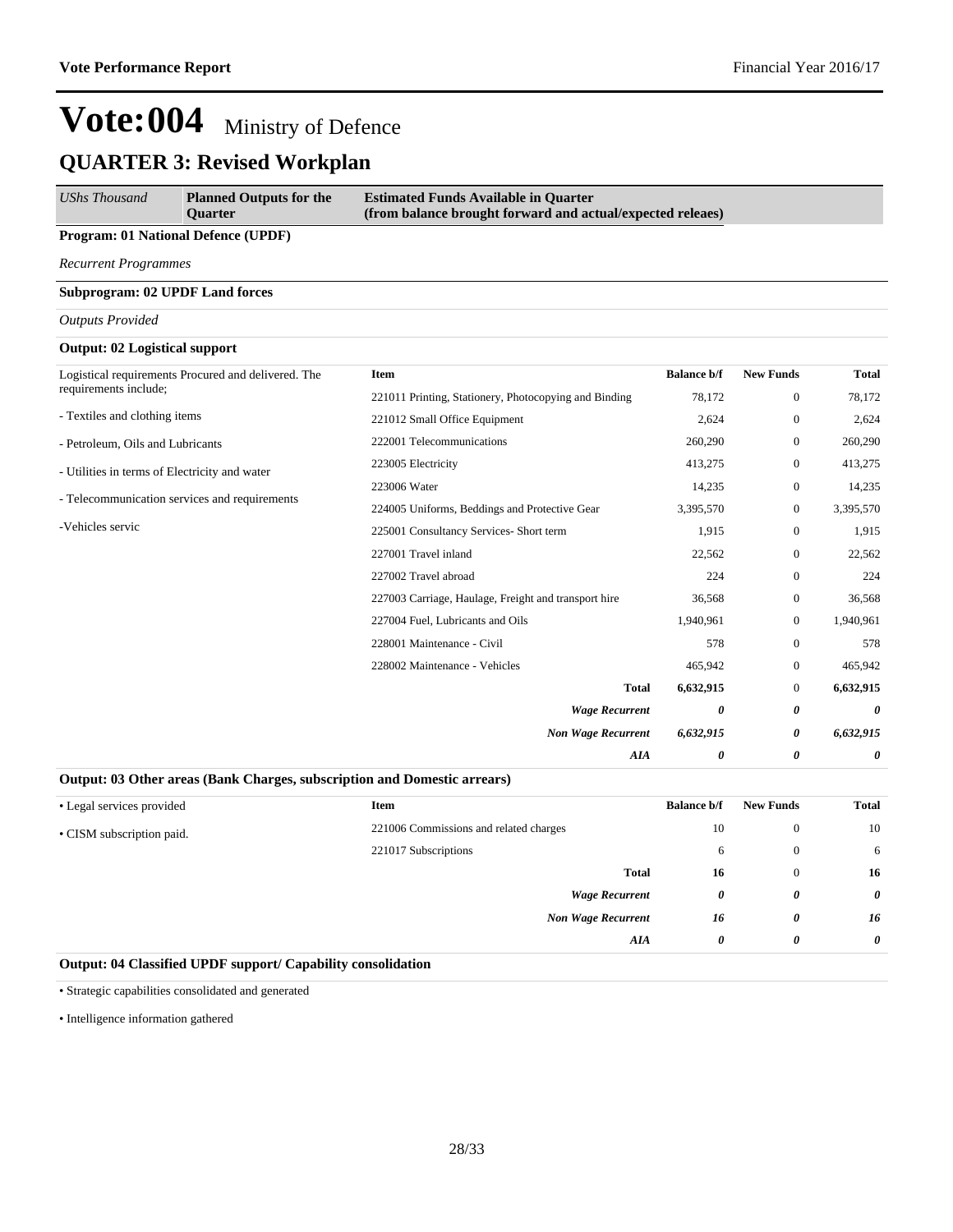| <b>UShs Thousand</b>                    | <b>Planned Outputs for the</b><br>Quarter              | <b>Estimated Funds Available in Quarter</b><br>(from balance brought forward and actual/expected releaes) |                    |                  |              |
|-----------------------------------------|--------------------------------------------------------|-----------------------------------------------------------------------------------------------------------|--------------------|------------------|--------------|
| <b>Output: 05 Force welfare</b>         |                                                        |                                                                                                           |                    |                  |              |
|                                         | Ensure that welfare is provided in the areas below;    | <b>Item</b>                                                                                               | <b>Balance b/f</b> | <b>New Funds</b> | <b>Total</b> |
| - Salaries paid by 28th of every month  |                                                        | 211101 General Staff Salaries                                                                             | (348,908)          | $\mathbf{0}$     | (348,908)    |
| - Allowances paid on time               |                                                        | 213001 Medical expenses (To employees)                                                                    | 5,526              | $\mathbf{0}$     | 5,526        |
|                                         |                                                        | 213002 Incapacity, death benefits and funeral expenses                                                    | 131                | $\mathbf{0}$     | 131          |
| - Food stuffs provided to the troops    |                                                        | 221009 Welfare and Entertainment                                                                          | 808,041            | $\Omega$         | 808,041      |
|                                         | - Medicare provided to the troops and their families.  | 224001 Medical and Agricultural supplies                                                                  | 114                | $\mathbf{0}$     | 114          |
| - Formal Education to the troops childr |                                                        | <b>Total</b>                                                                                              | 464,904            | $\mathbf{0}$     | 464,904      |
|                                         |                                                        | <b>Wage Recurrent</b>                                                                                     | (348,908)          | 0                | (348,908)    |
|                                         |                                                        | <b>Non Wage Recurrent</b>                                                                                 | 813,812            | 0                | 813,812      |
|                                         |                                                        | AIA                                                                                                       | 0                  | 0                | 0            |
|                                         | <b>Output: 06 Train to enhance combat readiness</b>    |                                                                                                           |                    |                  |              |
|                                         | Annual UPDF local and international training programme | <b>Item</b>                                                                                               | <b>Balance b/f</b> | <b>New Funds</b> | <b>Total</b> |
| implemented                             |                                                        | 221003 Staff Training                                                                                     | 33,997             | $\mathbf{0}$     | 33,997       |
|                                         |                                                        | <b>Total</b>                                                                                              | 33,997             | $\mathbf{0}$     | 33,997       |
|                                         |                                                        | <b>Wage Recurrent</b>                                                                                     | 0                  | 0                | 0            |
|                                         |                                                        | <b>Non Wage Recurrent</b>                                                                                 | 33,997             | 0                | 33,997       |
|                                         |                                                        | <b>AIA</b>                                                                                                | 0                  | 0                | 0            |
| <b>Subprogram: 03 UPDF Airforce</b>     |                                                        |                                                                                                           |                    |                  |              |
| $0.11.1$ $0.11.1$                       |                                                        |                                                                                                           |                    |                  |              |

*Outputs Provided*

#### **Output: 02 Logistical support**

| Logistics in Airforce procured and supplied. This will be                                   | Item                             |                           | <b>Balance b/f</b> | <b>New Funds</b>      | <b>Total</b> |
|---------------------------------------------------------------------------------------------|----------------------------------|---------------------------|--------------------|-----------------------|--------------|
| done in the following ways;<br>- Aircrafts refurbished, overhauled, maintained and operated | 227002 Travel abroad             |                           | 64,094             | $\mathbf{0}$          | 64.094       |
| - Fuel provided to support the aicrafts mobility                                            | 227004 Fuel, Lubricants and Oils |                           | 1,472,153          | $\mathbf{0}$          | 1,472,153    |
|                                                                                             | 228002 Maintenance - Vehicles    |                           | 49.181             | $\mathbf{0}$          | 49,181       |
| - Transport provided in terms of inland and abroad                                          |                                  | <b>Total</b>              | 1,585,428          | 0                     | 1,585,428    |
|                                                                                             |                                  | <b>Wage Recurrent</b>     | 0                  | $\boldsymbol{\theta}$ | 0            |
|                                                                                             |                                  | <b>Non Wage Recurrent</b> | 1,585,428          | 0                     | 1,585,428    |
|                                                                                             |                                  | AIA                       | 0                  | 0                     | 0            |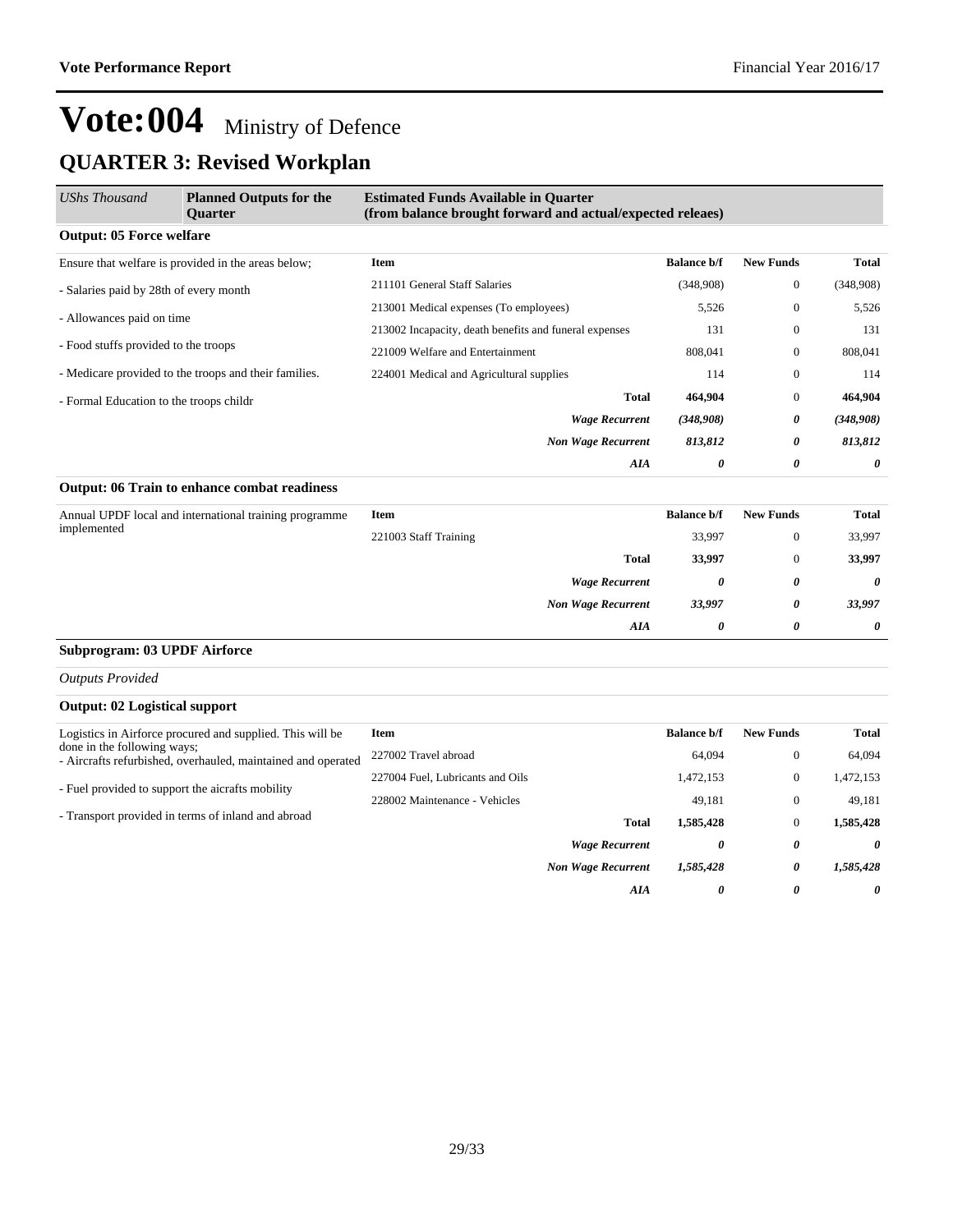| <b>UShs Thousand</b>                     | <b>Planned Outputs for the</b><br><b>Ouarter</b>                         | <b>Estimated Funds Available in Quarter</b><br>(from balance brought forward and actual/expected releaes) |                    |                  |              |
|------------------------------------------|--------------------------------------------------------------------------|-----------------------------------------------------------------------------------------------------------|--------------------|------------------|--------------|
| <b>Output: 05 Force welfare</b>          |                                                                          |                                                                                                           |                    |                  |              |
| -Allowances on paid time                 |                                                                          | Item                                                                                                      | <b>Balance b/f</b> | <b>New Funds</b> | <b>Total</b> |
|                                          | - Airforce Annual medical workplan implemented                           | 211103 Allowances                                                                                         | 60                 | $\boldsymbol{0}$ | 60           |
|                                          |                                                                          | 213002 Incapacity, death benefits and funeral expenses                                                    | $\overline{4}$     | $\boldsymbol{0}$ | 4            |
|                                          |                                                                          | 221009 Welfare and Entertainment                                                                          | 55,560             | $\mathbf{0}$     | 55,560       |
|                                          |                                                                          | 221011 Printing, Stationery, Photocopying and Binding                                                     | 29,799             | $\boldsymbol{0}$ | 29,799       |
|                                          |                                                                          | <b>Total</b>                                                                                              | 85,424             | $\boldsymbol{0}$ | 85,424       |
|                                          |                                                                          | <b>Wage Recurrent</b>                                                                                     | 0                  | 0                | 0            |
|                                          |                                                                          | <b>Non Wage Recurrent</b>                                                                                 | 85,424             | 0                | 85,424       |
|                                          |                                                                          | AIA                                                                                                       | 0                  | 0                | 0            |
|                                          | Output: 06 Train to enhance combat readiness                             |                                                                                                           |                    |                  |              |
|                                          | Airforce annual training programme implemented as                        | Item                                                                                                      | <b>Balance b/f</b> | <b>New Funds</b> | <b>Total</b> |
|                                          | planned. Training of Pilots, technicians and staff carried out           | 221003 Staff Training                                                                                     | 59,514             | $\boldsymbol{0}$ | 59,514       |
|                                          | <b>Total</b>                                                             | 59,514                                                                                                    | $\mathbf{0}$       | 59,514           |              |
|                                          |                                                                          | <b>Wage Recurrent</b>                                                                                     | 0                  | 0                | 0            |
|                                          |                                                                          | <b>Non Wage Recurrent</b>                                                                                 | 59,514             | 0                | 59,514       |
|                                          |                                                                          | AIA                                                                                                       | 0                  | 0                | 0            |
| <b>Development Projects</b>              |                                                                          |                                                                                                           |                    |                  |              |
|                                          | Project: 0023 Defence Equipment Project                                  |                                                                                                           |                    |                  |              |
| <b>Capital Purchases</b>                 |                                                                          |                                                                                                           |                    |                  |              |
|                                          | <b>Output: 71 Acquisition of Land by Government</b>                      |                                                                                                           |                    |                  |              |
| Land acquired, titled and secured        |                                                                          |                                                                                                           |                    |                  |              |
|                                          | <b>Output: 72 Government Buildings and Administrative Infrastructure</b> |                                                                                                           |                    |                  |              |
|                                          | Continued implementation of DSIIP interms of Construction, Item          |                                                                                                           | <b>Balance b/f</b> | <b>New Funds</b> | <b>Total</b> |
| Rehabilitation and maintainance of bldgs |                                                                          | 312102 Residential Buildings                                                                              | 2,011              | $\mathbf{0}$     | 2,011        |
|                                          |                                                                          | <b>Total</b>                                                                                              | 2,011              | $\mathbf{0}$     | 2,011        |
|                                          |                                                                          | <b>GoU</b> Development                                                                                    | 2,011              | 0                | 2,011        |
|                                          |                                                                          | <b>External Financing</b>                                                                                 | $\theta$           | 0                | 0            |
|                                          |                                                                          | AIA                                                                                                       | 0                  | 0                | 0            |
|                                          | Output: 75 Purchase of Motor Vehicles and Other Transport Equipment      |                                                                                                           |                    |                  |              |
|                                          | Vehicles and other transport equipment procured to                       | <b>Item</b>                                                                                               | <b>Balance b/f</b> | <b>New Funds</b> | <b>Total</b> |
|                                          | facilitate easy movement of troops and logistics in UPDF                 | 312201 Transport Equipment                                                                                | (894, 255)         | $\boldsymbol{0}$ | (894, 255)   |
|                                          |                                                                          | <b>Total</b>                                                                                              | (894, 255)         | $\mathbf{0}$     | (894, 255)   |
|                                          |                                                                          | <b>GoU</b> Development                                                                                    | (894, 255)         | 0                | (894, 255)   |
|                                          |                                                                          | <b>External Financing</b>                                                                                 | 0                  | 0                | 0            |
|                                          |                                                                          | AIA                                                                                                       | 0                  | 0                | 0            |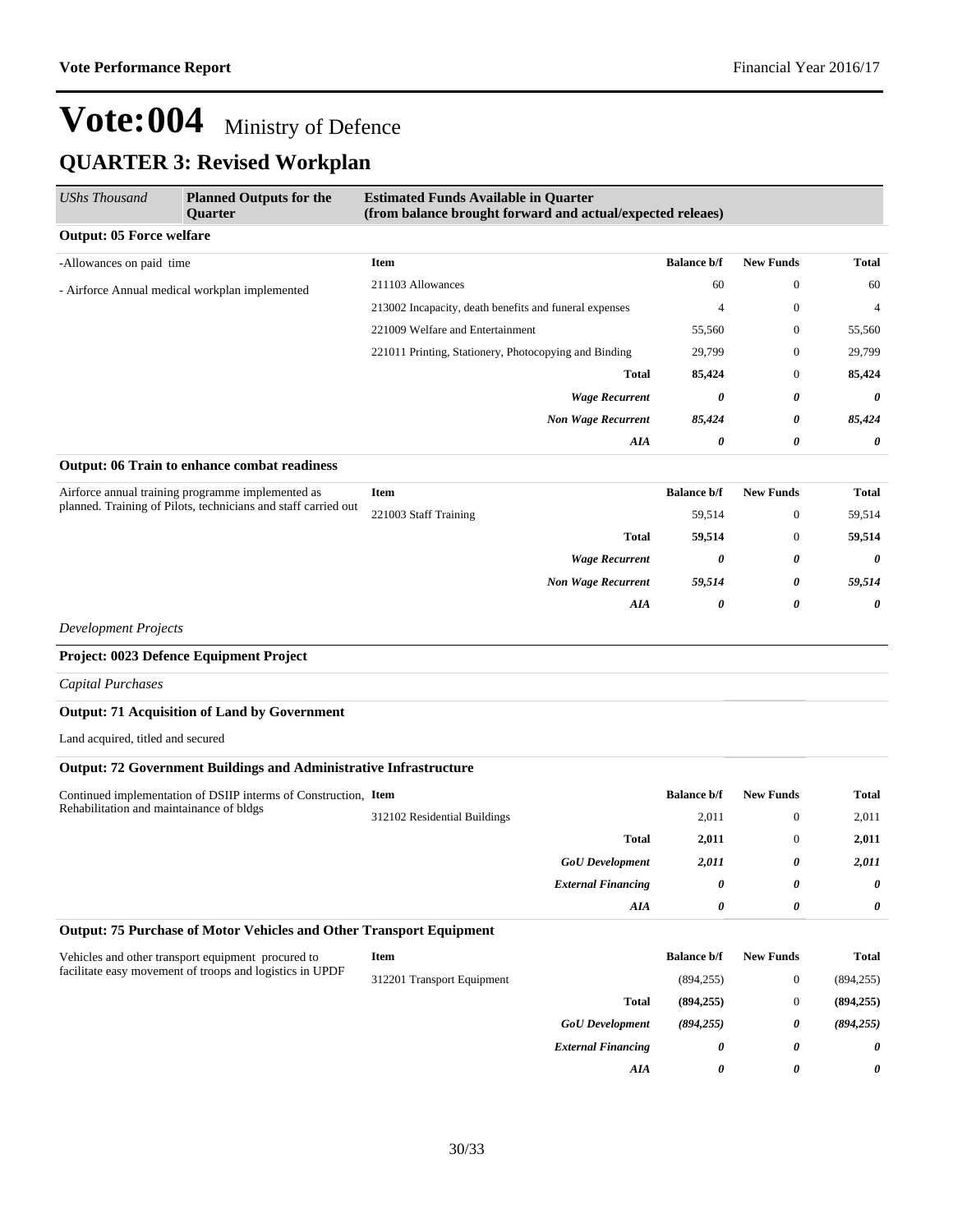### **QUARTER 3: Revised Workplan**

| <b>UShs Thousand</b>               | <b>Planned Outputs for the</b><br><b>Ouarter</b>                     | <b>Estimated Funds Available in Quarter</b><br>(from balance brought forward and actual/expected releaes) |                    |                  |                       |
|------------------------------------|----------------------------------------------------------------------|-----------------------------------------------------------------------------------------------------------|--------------------|------------------|-----------------------|
|                                    | Output: 77 Purchase of Specialised Machinery & Equipment             |                                                                                                           |                    |                  |                       |
|                                    | Signal, medical, Airforce, classified and CMI equipment              | Item                                                                                                      | <b>Balance b/f</b> | <b>New Funds</b> | <b>Total</b>          |
| procured and maintained            |                                                                      | 312202 Machinery and Equipment                                                                            | 19,714             | $\mathbf{0}$     | 19,714                |
|                                    |                                                                      | <b>Total</b>                                                                                              | 19,714             | $\mathbf{0}$     | 19,714                |
|                                    |                                                                      | <b>GoU</b> Development                                                                                    | 19,714             | 0                | 19,714                |
|                                    |                                                                      | <b>External Financing</b>                                                                                 | 0                  | 0                | $\boldsymbol{\theta}$ |
|                                    |                                                                      | AIA                                                                                                       | 0                  | 0                | 0                     |
|                                    | Output: 78 Purchase of Office and Residential Furniture and Fittings |                                                                                                           |                    |                  |                       |
|                                    | Furniture and fixtures procured to quality and on time               | Item                                                                                                      | <b>Balance b/f</b> | <b>New Funds</b> | <b>Total</b>          |
|                                    |                                                                      | 312203 Furniture & Fixtures                                                                               | 3,328              | $\mathbf{0}$     | 3,328                 |
|                                    |                                                                      | <b>Total</b>                                                                                              | 3,328              | $\Omega$         | 3,328                 |
|                                    |                                                                      | <b>GoU</b> Development                                                                                    | 3,328              | 0                | 3,328                 |
|                                    |                                                                      | <b>External Financing</b>                                                                                 | 0                  | 0                | $\boldsymbol{\theta}$ |
|                                    |                                                                      | AIA                                                                                                       | 0                  | 0                | 0                     |
|                                    | <b>Program: 49 Policy, Planning and Support Services</b>             |                                                                                                           |                    |                  |                       |
| <b>Recurrent Programmes</b>        |                                                                      |                                                                                                           |                    |                  |                       |
| <b>Subprogram: 01 Headquarters</b> |                                                                      |                                                                                                           |                    |                  |                       |
| <b>Outputs Provided</b>            |                                                                      |                                                                                                           |                    |                  |                       |
|                                    | Output: 01 Policy, consultation, planning and monitoring services    |                                                                                                           |                    |                  |                       |
| - Budget Framework Paper produced  |                                                                      | Item                                                                                                      | <b>Balance b/f</b> | <b>New Funds</b> | <b>Total</b>          |
|                                    | - Ministerial Policy Statement produced - Procurement Plans          | 225001 Consultancy Services- Short term                                                                   | 6,727              | $\mathbf{0}$     | 6,727                 |
| - Policies developed               |                                                                      | <b>Total</b>                                                                                              | 6,727              | $\Omega$         | 6,727                 |
|                                    |                                                                      | <b>Wage Recurrent</b>                                                                                     | 0                  | 0                | $\boldsymbol{\theta}$ |
| - MOUs                             |                                                                      | <b>Non Wage Recurrent</b>                                                                                 | 6,727              | 0                | 6,727                 |
| - Protocols                        |                                                                      | AIA                                                                                                       | 0                  | 0                | 0                     |

- Reports and briefs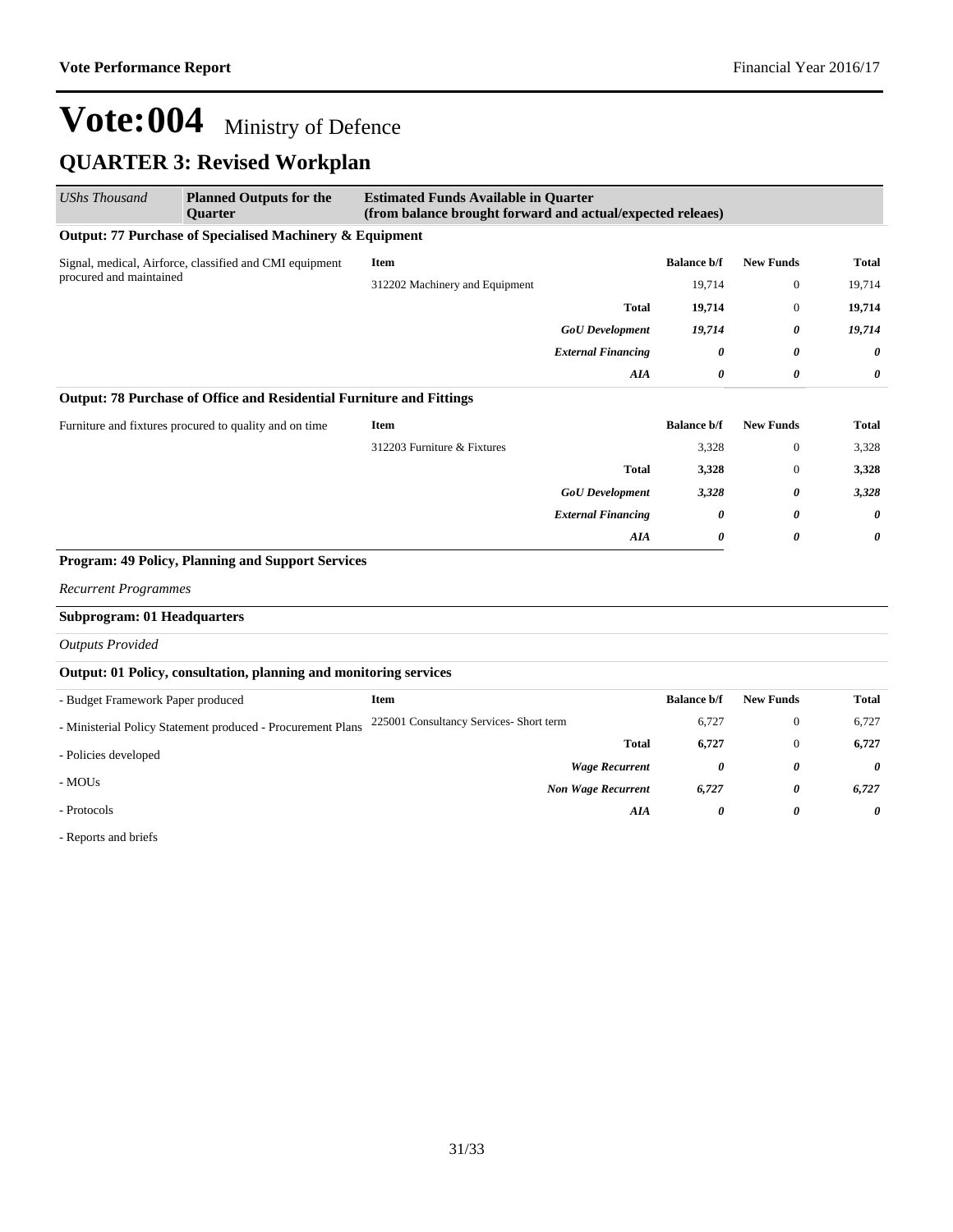| <b>UShs Thousand</b>                   | <b>Planned Outputs for the</b><br><b>Ouarter</b>                         | <b>Estimated Funds Available in Quarter</b><br>(from balance brought forward and actual/expected releaes) |                    |                  |                |
|----------------------------------------|--------------------------------------------------------------------------|-----------------------------------------------------------------------------------------------------------|--------------------|------------------|----------------|
|                                        | <b>Output: 02 Ministry Support Services (Finance and Administration)</b> |                                                                                                           |                    |                  |                |
| - Pay Change reports produced          |                                                                          | Item                                                                                                      | <b>Balance b/f</b> | <b>New Funds</b> | <b>Total</b>   |
|                                        | - Procurements compliance reports produced and submitted                 | 211103 Allowances                                                                                         | 326                | $\boldsymbol{0}$ | 326            |
|                                        | - Financial reports produced                                             | 213001 Medical expenses (To employees)                                                                    | 947                | $\mathbf{0}$     | 947            |
|                                        |                                                                          | 221001 Advertising and Public Relations                                                                   | 12,759             | $\mathbf{0}$     | 12,759         |
| - Appraisal forms filled and submitted |                                                                          | 221003 Staff Training                                                                                     | 69                 | $\mathbf{0}$     | 69             |
| - IT services availed                  |                                                                          | 221006 Commissions and related charges                                                                    | 3,901              | $\boldsymbol{0}$ | 3,901          |
|                                        |                                                                          | 221008 Computer supplies and Information Technology<br>(TT)                                               | 7,074              | $\boldsymbol{0}$ | 7,074          |
|                                        |                                                                          | 221009 Welfare and Entertainment                                                                          | 172                | $\mathbf{0}$     | 172            |
|                                        |                                                                          | 221011 Printing, Stationery, Photocopying and Binding                                                     | 24,102             | $\boldsymbol{0}$ | 24,102         |
|                                        |                                                                          | 221012 Small Office Equipment                                                                             | 17,379             | $\mathbf{0}$     | 17,379         |
|                                        |                                                                          | 221020 IPPS Recurrent Costs                                                                               | $\mathfrak{2}$     | $\mathbf{0}$     | $\overline{2}$ |
|                                        |                                                                          | 222001 Telecommunications                                                                                 | 1,718              | $\boldsymbol{0}$ | 1,718          |
|                                        |                                                                          | 222003 Information and communications technology (ICT)                                                    | 474,524            | $\boldsymbol{0}$ | 474,524        |
|                                        |                                                                          | 223003 Rent – (Produced Assets) to private entities                                                       | 296,828            | $\mathbf{0}$     | 296,828        |
|                                        |                                                                          | 225001 Consultancy Services- Short term                                                                   | 5,091              | $\mathbf{0}$     | 5,091          |
|                                        |                                                                          | 227001 Travel inland                                                                                      | 2,088              | $\mathbf{0}$     | 2,088          |
|                                        |                                                                          | 227002 Travel abroad                                                                                      | 81,407             | $\mathbf{0}$     | 81,407         |
|                                        |                                                                          | 227003 Carriage, Haulage, Freight and transport hire                                                      | 14,100             | $\mathbf{0}$     | 14,100         |
|                                        |                                                                          | 228002 Maintenance - Vehicles                                                                             | 550                | $\mathbf{0}$     | 550            |
|                                        |                                                                          | 282104 Compensation to 3rd Parties                                                                        | 9,319              | $\mathbf{0}$     | 9,319          |
|                                        |                                                                          | <b>Total</b>                                                                                              | 952,357            | $\boldsymbol{0}$ | 952,357        |
|                                        |                                                                          | <b>Wage Recurrent</b>                                                                                     | 0                  | 0                | 0              |
|                                        |                                                                          | <b>Non Wage Recurrent</b>                                                                                 | 952,357            | 0                | 952,357        |
|                                        |                                                                          | AIA                                                                                                       | 0                  | 0                | $\theta$       |

#### **Output: 19 Human Resource Management Services**

| - Salaries processed                   | Item                                | <b>Balance b/f</b> | <b>New Funds</b> | <b>Total</b> |
|----------------------------------------|-------------------------------------|--------------------|------------------|--------------|
| - Appraisal forms filled and submitted | 211101 General Staff Salaries       | 16,030             | $\overline{0}$   | 16,030       |
|                                        | 212104 Pension for Military Service | 4,443,207          | $\overline{0}$   | 4,443,207    |
| - Pension management                   | 213004 Gratuity Expenses            | 1,687,837          | $\theta$         | 1,687,837    |
|                                        | <b>Total</b>                        | 6,147,074          | $\mathbf{0}$     | 6,147,074    |
|                                        | <b>Wage Recurrent</b>               | 16,030             | 0                | 16,030       |
|                                        | <b>Non Wage Recurrent</b>           | 6,131,044          | 0                | 6,131,044    |
|                                        | AIA                                 | 0                  | 0                | 0            |